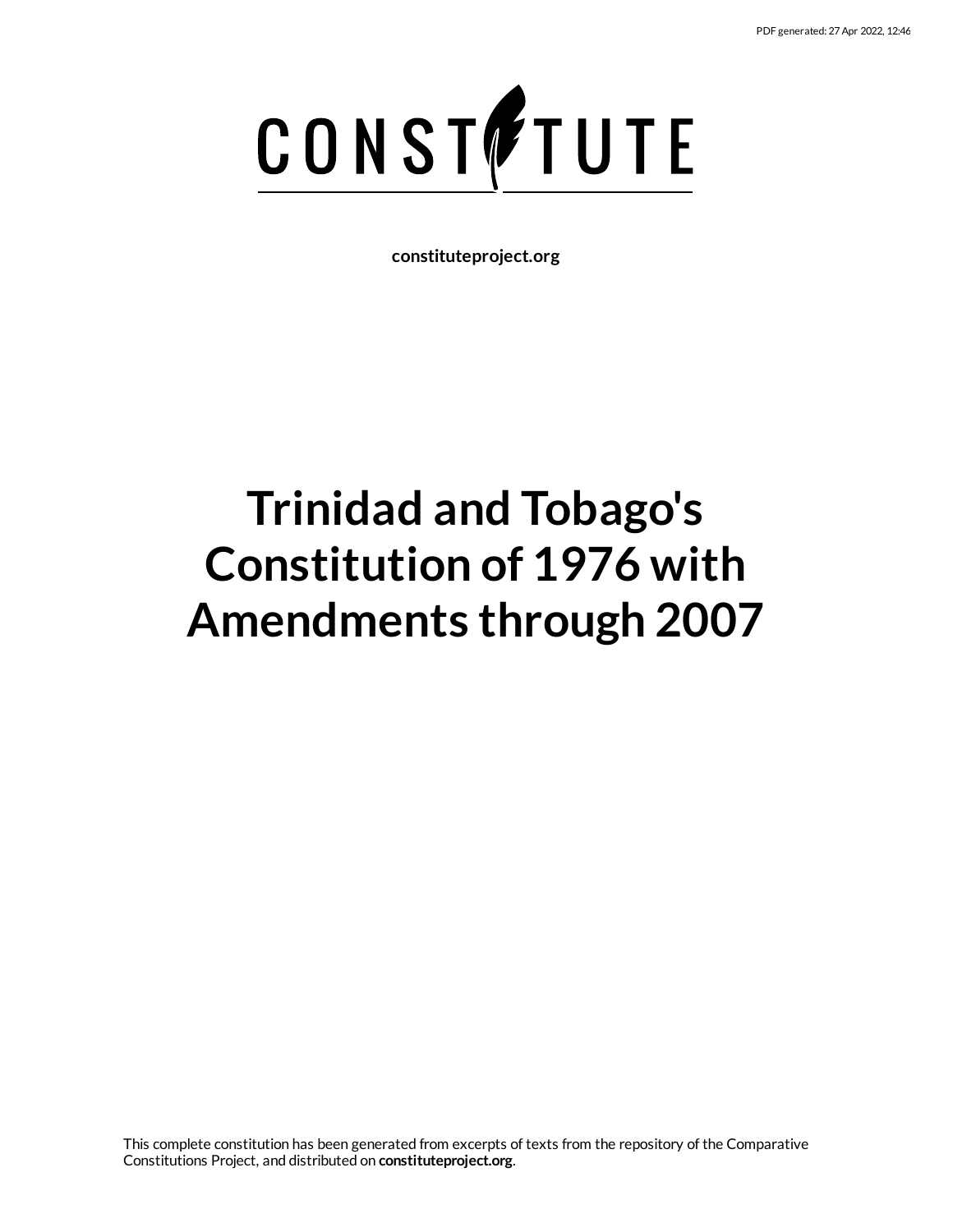## **Table of contents**

| CHAPTER 1. THE RECOGNITION AND PROTECTION OF FUNDAMENTAL HUMAN                                                                                                                |  |
|-------------------------------------------------------------------------------------------------------------------------------------------------------------------------------|--|
|                                                                                                                                                                               |  |
|                                                                                                                                                                               |  |
|                                                                                                                                                                               |  |
|                                                                                                                                                                               |  |
|                                                                                                                                                                               |  |
|                                                                                                                                                                               |  |
|                                                                                                                                                                               |  |
| 15. Continuation of citizenship of citizens under section 9 of former Constitution 12<br>16. Continuation of citizenship of citizens by registration, naturalization, etc  12 |  |
| 17. Acquisition of citizenship by birth or descent. Continuation of citizenship. Retrospective citizenship 12                                                                 |  |
|                                                                                                                                                                               |  |
|                                                                                                                                                                               |  |
|                                                                                                                                                                               |  |
|                                                                                                                                                                               |  |
|                                                                                                                                                                               |  |
|                                                                                                                                                                               |  |
|                                                                                                                                                                               |  |
| 23. Qualifications and disqualifications for office of President  14                                                                                                          |  |
|                                                                                                                                                                               |  |
|                                                                                                                                                                               |  |
|                                                                                                                                                                               |  |
|                                                                                                                                                                               |  |
|                                                                                                                                                                               |  |
|                                                                                                                                                                               |  |
|                                                                                                                                                                               |  |
|                                                                                                                                                                               |  |
|                                                                                                                                                                               |  |
|                                                                                                                                                                               |  |
|                                                                                                                                                                               |  |
|                                                                                                                                                                               |  |
|                                                                                                                                                                               |  |
|                                                                                                                                                                               |  |
|                                                                                                                                                                               |  |
|                                                                                                                                                                               |  |
|                                                                                                                                                                               |  |
|                                                                                                                                                                               |  |
|                                                                                                                                                                               |  |
|                                                                                                                                                                               |  |
|                                                                                                                                                                               |  |
|                                                                                                                                                                               |  |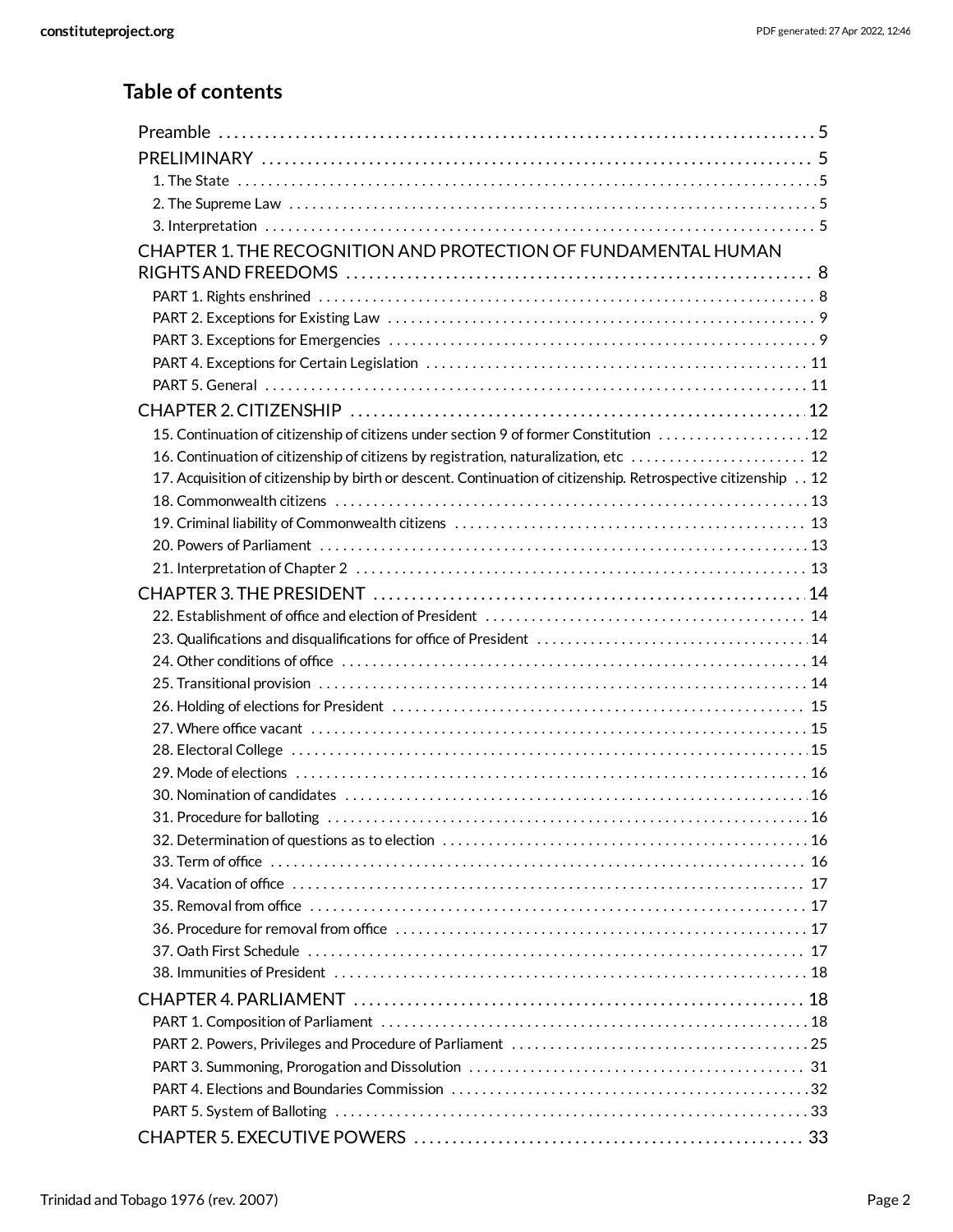| 78. Performance of functions of Prime Minister during absence, illness or suspension  35 |  |
|------------------------------------------------------------------------------------------|--|
|                                                                                          |  |
|                                                                                          |  |
|                                                                                          |  |
|                                                                                          |  |
|                                                                                          |  |
|                                                                                          |  |
|                                                                                          |  |
|                                                                                          |  |
|                                                                                          |  |
|                                                                                          |  |
|                                                                                          |  |
| CHAPTER 6. THE DIRECTOR OF PUBLIC PROSECUTIONS AND THE OMBUDSMAN 38                      |  |
|                                                                                          |  |
|                                                                                          |  |
|                                                                                          |  |
|                                                                                          |  |
|                                                                                          |  |
|                                                                                          |  |
|                                                                                          |  |
|                                                                                          |  |
|                                                                                          |  |
|                                                                                          |  |
|                                                                                          |  |
|                                                                                          |  |
|                                                                                          |  |
|                                                                                          |  |
|                                                                                          |  |
|                                                                                          |  |
| CHAPTER 9. APPOINTMENTS TO, AND TENURE OF OFFICES  47                                    |  |
|                                                                                          |  |
|                                                                                          |  |
|                                                                                          |  |
|                                                                                          |  |
|                                                                                          |  |
| CHAPTER 11. THE SALARIES REVIEW COMMISSION 57                                            |  |
|                                                                                          |  |
|                                                                                          |  |
|                                                                                          |  |
|                                                                                          |  |
|                                                                                          |  |
|                                                                                          |  |
|                                                                                          |  |
|                                                                                          |  |
|                                                                                          |  |
|                                                                                          |  |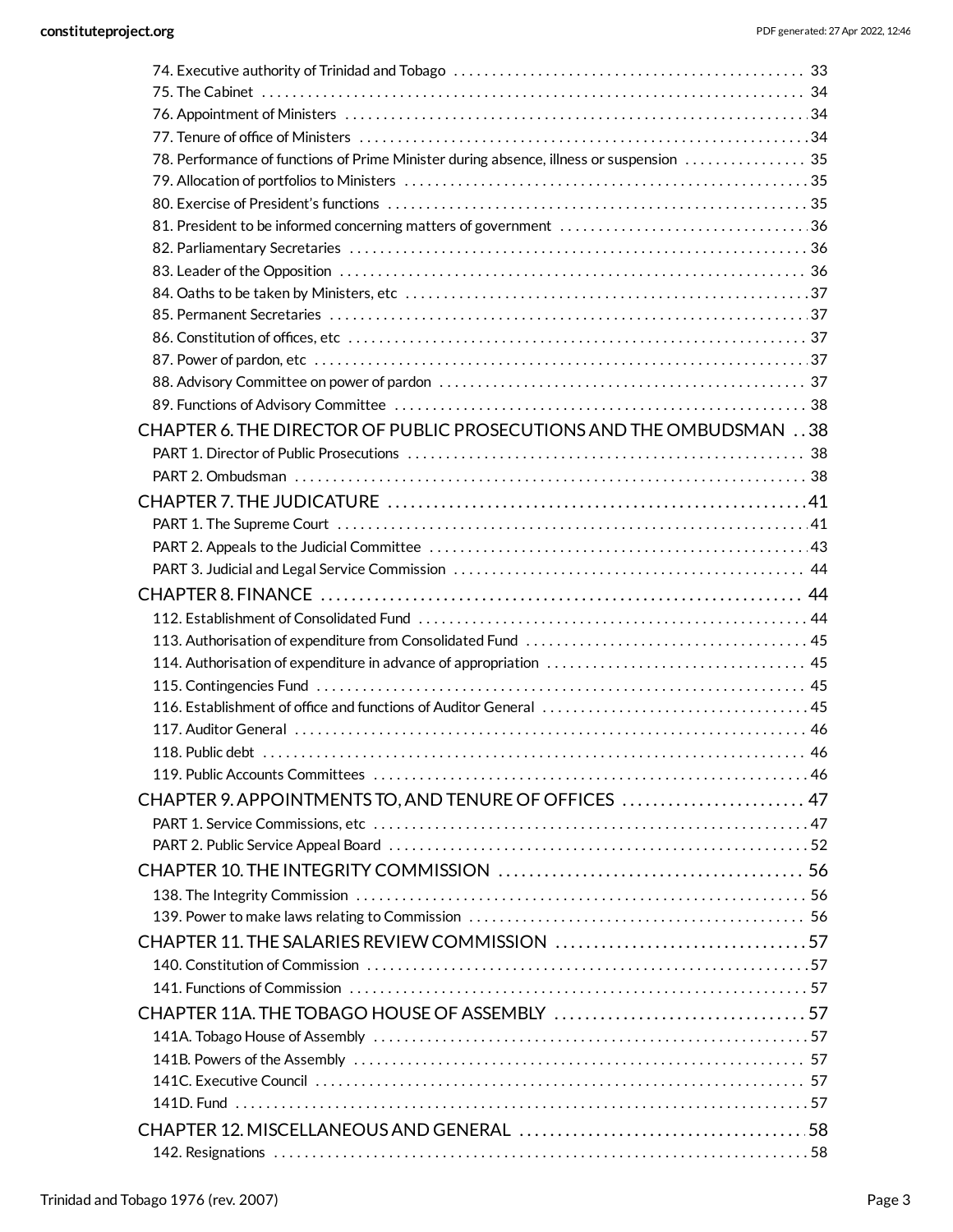| FIRST SCHEDULE. FORMS OF OATH (OR AFFIRMATION) OF ALLEGIANCE AND OF            |  |
|--------------------------------------------------------------------------------|--|
|                                                                                |  |
| SECOND SCHEDULE. BOUNDARIES OF CONSTITUENCIES (Section 72)  59                 |  |
| THIRD SCHEDULE. MATTERS NOT SUBJECT TO INVESTIGATION [(Section 94(4)(b))] . 59 |  |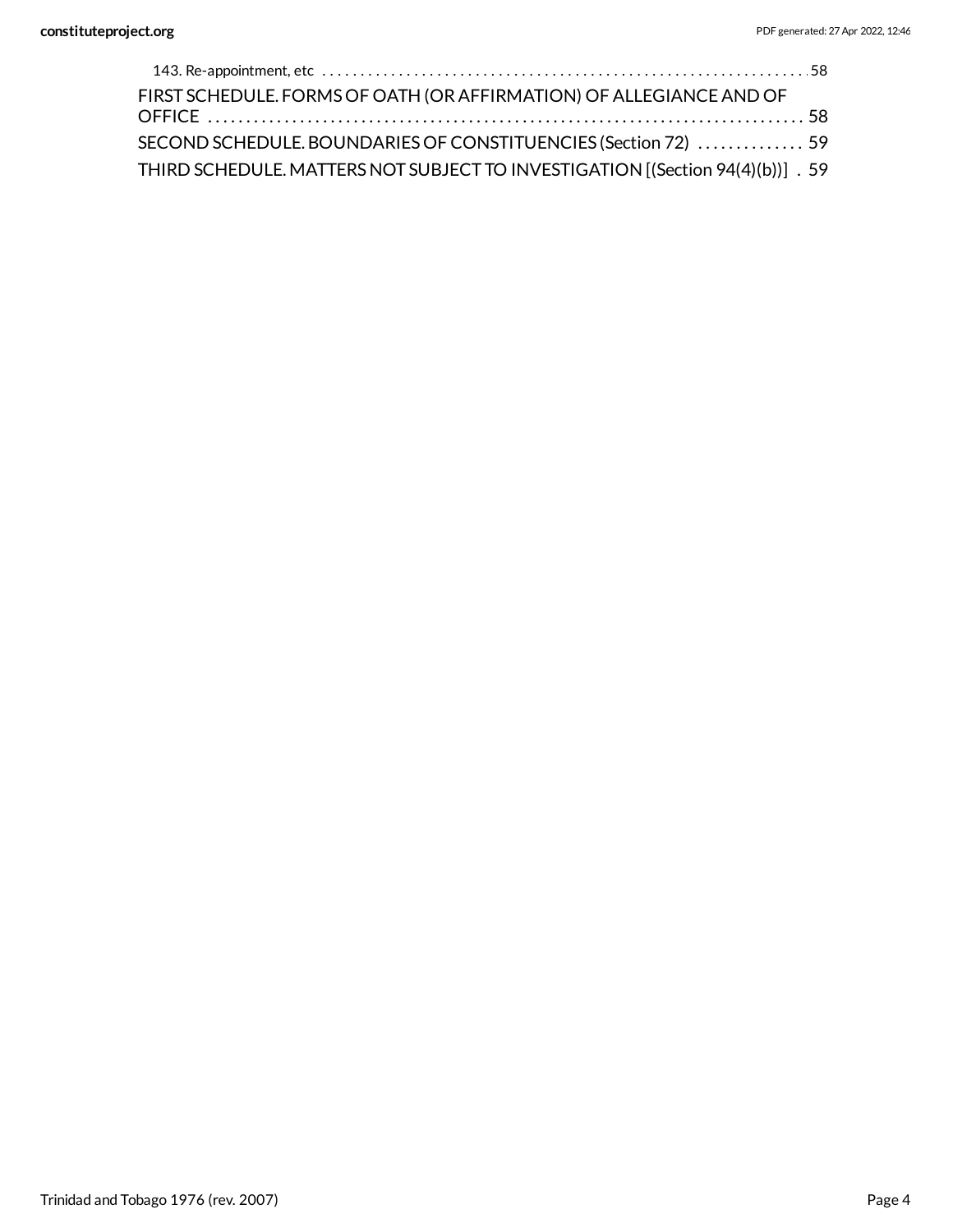- Right to reasonable standard of living  $\bullet$
- Preamble
- Prohibition of slavery
- Motives for writing constitution God or other deities
- Source of constitutional authority
- Human dignity

# <span id="page-4-0"></span>**Preamble**

Whereas the People of Trinidad and Tobago—

- **a.** have affirmed that the Nation of Trinidad and Tobago is founded upon principles that acknowledge the supremacy of God, faith in fundamental human rights and freedoms, the position of the family in a society of free men and free institutions, the dignity of the human person and the equal and inalienable rights with which all members of the human family are endowed by their Creator;
- **b.** respect the principles of social justice and therefore believe that the operation of the economic system should result in the material resources of the community being so distributed as to subserve the common good, that there should be adequate means of livelihood for all, that labour should not be exploited or forced by economic necessity to operate in inhumane conditions but that there should be opportunity for advancement on the basis of recognition of merit, ability and integrity;
- **c.** have asserted their belief in a democratic society in which all persons may, to the extent of their capacity, play some part in the institutions of the national life and thus develop and maintain due respect for lawfully constituted authority;
- **d.** recognise that men and institutions remain free only when freedom is founded upon respect for moral and spiritual values and the rule of law;
- **e.** desire that their Constitution should enshrine the above-mentioned principles and beliefs and make provision for ensuring the protection in Trinidad and Tobago of fundamental human rights and freedoms;

Now, therefore, the following provisions shall have effect as the Constitution of the Republic of Trinidad and Tobago:

# <span id="page-4-1"></span>**PRELIMINARY**

## <span id="page-4-2"></span>**1. The State**

- **1.** The Republic of Trinidad and Tobago shall be a sovereign democratic State.
- **2.** Trinidad and Tobago shall comprise the Island of Trinidad, the Island of Tobago and any territories that immediately before the 31st day of August, 1962 were dependencies of Trinidad and Tobago, including the seabed and subsoil situated beneath the territorial sea and the continental shelf of Trinidad and Tobago ("territorial sea" and "continental shelf" here having the same meaning as in the Territorial Sea Act, 1969 and the Continental Shelf Act, 1969, respectively), together with such other areas as may be declared by Act to form part of the territory of Trinidad and Tobago.

## <span id="page-4-3"></span>**2. The Supreme Law**

This Constitution is the supreme law of Trinidad and Tobago, and any other law that is inconsistent with this Constitution is void to the extent of the inconsistency.

## <span id="page-4-4"></span>**3. Interpretation**

**1.** In this Constitution—

"the Cabinet" means the Cabinet constituted under this Constitution;  $\circ$ 

Type of government envisioned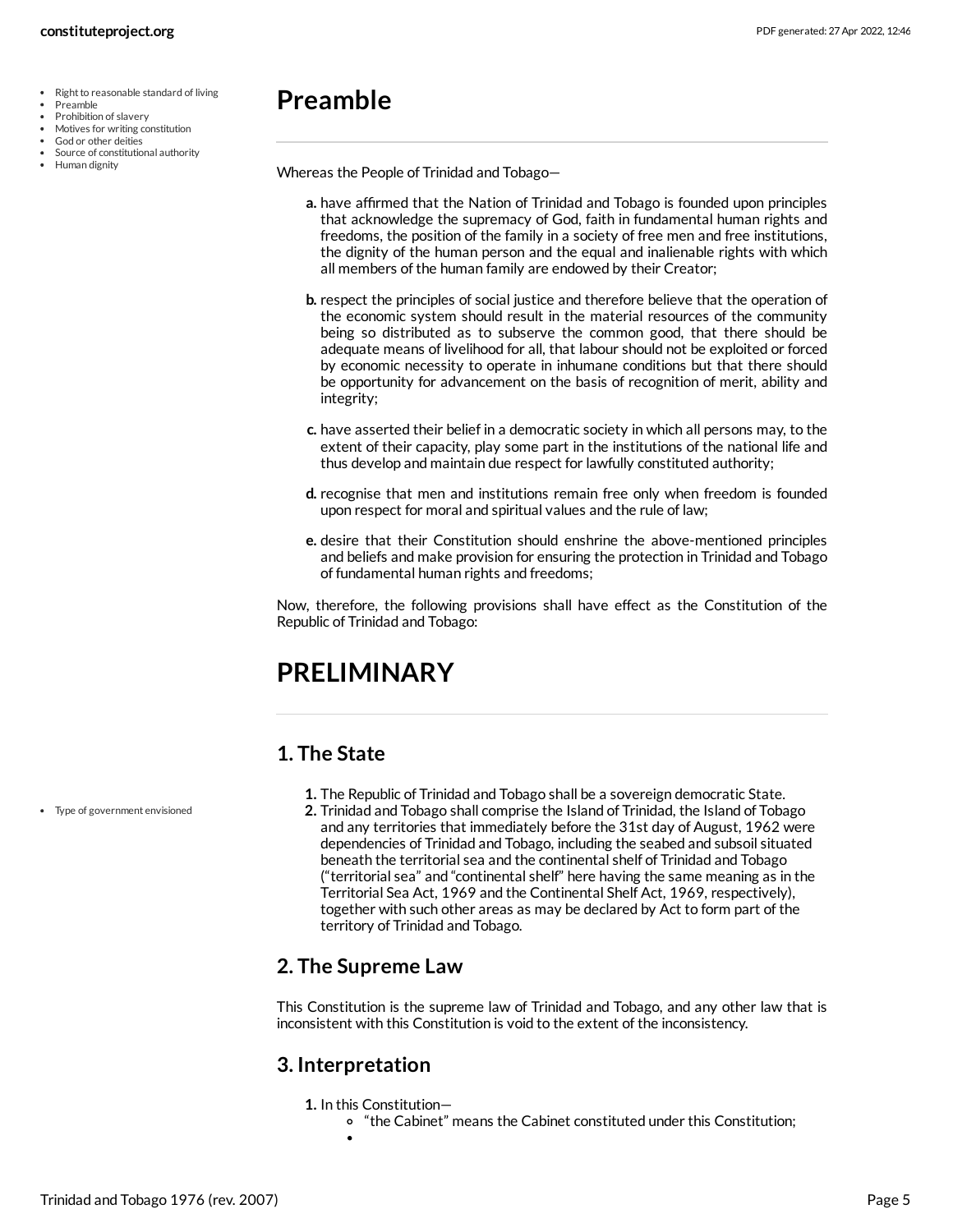- **1.** "the Commonwealth" means Trinidad and Tobago, any country to which section 18 applies and any dependency of any such country;
	- "Court" means any court of law in Trinidad and Tobago other than a court martial and shall be construed as including the Judicial Committee;
	- "financial year" means any period of twelve months beginning on the first day of January in any year or such other date as may be prescribed;
	- "general election" means a general election of members to serve in the House of Representatives;
	- "House" means either the House of Representatives or the Senate as the context may require;
	- "Judge" includes the Chief Justice, a Judge of Appeal and a Puisne Judge;
	- "Judicial Committee" means the Judicial Committee of the Privy Council established by the Judicial Committee Act, 1833 of the United Kingdom as from time to time amended by any Act of Parliament of the United Kingdom;
	- "law" includes any enactment, and any Act or statutory instrument of the United Kingdom that before the commencement of this Constitution had effect as part of the law of Trinidad and Tobago, having the force of law and any unwritten rule of law;
	- "oath" includes affirmation;
	- "oath of allegiance" means the oath of allegiance set out in the First Schedule or such other oath as may be prescribed;
	- "Parliament" means the Parliament of Trinidad and Tobago;
	- "parliamentary election" means an election of a member or members to serve in the House of Representatives;
	- "prescribed" means prescribed by or under an Act of Parliament;
	- "public office" means an office of emolument in the public service;
	- "public officer" means the holder of any public office and includes any person appointed to act in any such office;
	- "public service" means subject to the provisions of subsections (4) and (5), the service of the Government of Trinidad and Tobago 1[or of the Tobago House of Assembly established by section 3 of the Tobago House of Assembly Act,] in a civil capacity;
	- "Service Commission" means the Judicial and Legal Service Commission, the Public Service Commission, the Police Service Commission or the Teaching Service Commission;
	- "session" means, in relation to a House, the sittings of that House commencing when it first meets after this Constitution comes into force or after the prorogation or dissolution of Parliament at any time, and terminating when Parliament is prorogued or is dissolved without having been prorogued;
	- "sitting" means, in relation to a House, a period during which that House is sitting continuously without adjournment, and includes any period during which the House is in committee;
	- "Trinidad and Tobago" has the meaning attributed to that expression in the Trinidad and Tobago Independence Act, 1962;
	- "the former Constitution" means the Trinidad and Tobago Constitution set out in the Second Schedule to the Trinidad and Tobago (Constitution)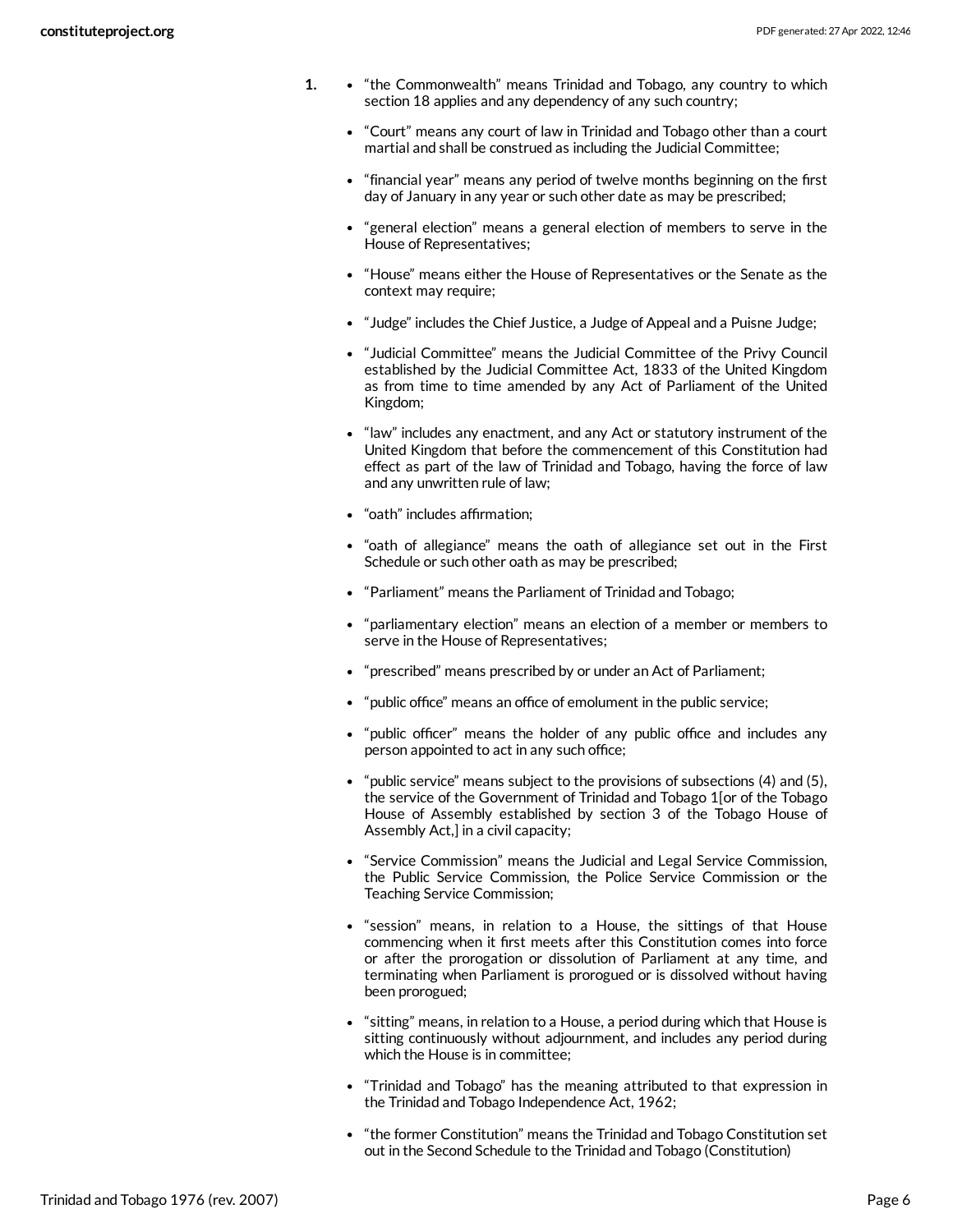- 1. Order-in-Council, 1962.
- **2.** In this Constitution
	- **a.** a reference to an appointment to any office shall be construed as including a reference to the appointment of a person to act in or perform the functions of that office at any time when the office is vacant or the holder thereof is unable (whether by reason of absence or infirmity of mind or body or any other cause) to perform the functions of that office; and
	- **b.** a reference to the holder of an office by the term designating his office shall be construed as including a reference to any person for the time being lawfully acting in or performing the functions of that office.
- **3.** Where by this Constitution any person is directed, or power is conferred on any person or authority to appoint a person to perform the functions of an office if the holder thereof is unable to perform those functions, the validity of any performance of those functions by the person so directed or of any appointment made in exercise of that power shall not be called in question in any court on the ground that the holder of the office is not unable to perform the functions of the office.
- **4.** For the purposes of this Constitution a person shall not be considered to hold an office in the public service by reason only that
	- **a.** he is in receipt of a pension or other like allowance in respect of public service;
	- **b.** he holds the office of
		- **i.** President;
		- **ii.** Speaker, President of the Senate, Deputy Speaker or Vice-President of the Senate, Minister, Parliamentary Secretary, member or temporary member of the Senate or member of the House of Representatives;
		- **iii.** Ombudsman or member of the Integrity Commission or member of any other Commission established by this Constitution;
		- **iv.** Judge or member of a Superior Court of Record or any special judicial tribunal established by Act of Parliament or member of the Public Service Appeal Board;
		- **v.** member of any board, commission, committee or similar body, whether incorporated or not, established by any enactment; **vi.** member of the personal staff of the President.
	- **c.** he is—

**i.** a consultant or adviser appointed for specific purposes; or

- **ii.** a person appointed on contract for a period not exceeding five years.
- **5.** Where Parliament so provides, a person shall not be considered for the purposes of this Constitution or any part of this Constitution to hold office in the public service by reason only that he is the holder of a special office established by or under an Act.
- **6.** References in this Constitution to the power to remove a public officer from his office shall be construed as including references to any power conferred by any law to require or permit that officer to retire from the public service.
- **7.** Any power conferred by any law to permit a person to retire from the public service shall, in the case of any public officer who may be removed from office by some person or authority other than a Commission established by this Constitution, vest in the Public Service Commission.
- **8.** Nothing in subsection (6) shall be construed as conferring on any person or authority power to require a Judge or the Auditor General to retire from the public service.
- **9.** Where any power is conferred by this Constitution to make any proclamation, order, rules or regulations or to give any directions, the power shall be construed as including a power exercisable in like manner to amend or revoke any such proclamation, order, rules regulations or directions.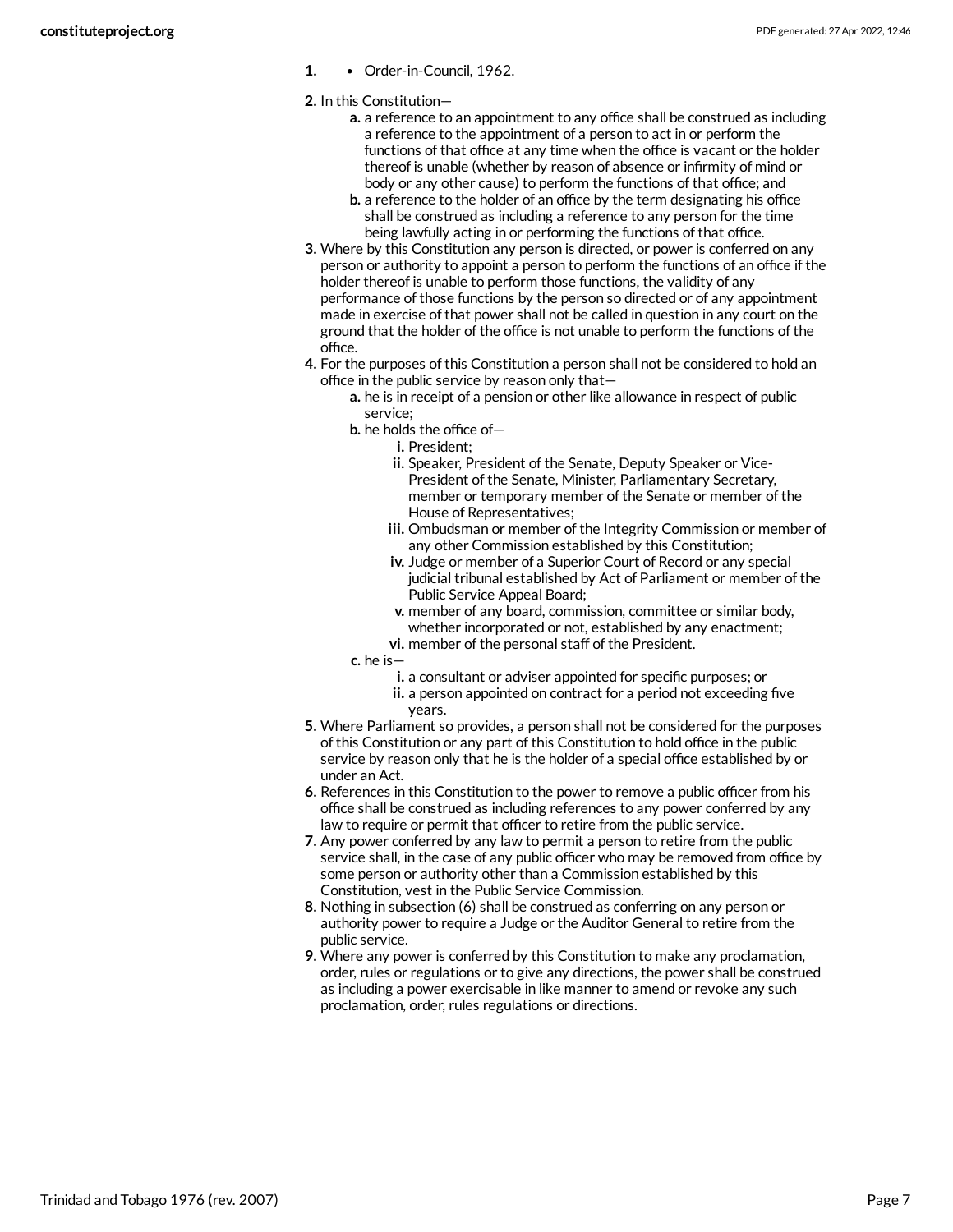# <span id="page-7-0"></span>**CHAPTER 1. THE RECOGNITION AND PROTECTION OF FUNDAMENTAL HUMAN RIGHTS AND FREEDOMS**

## <span id="page-7-1"></span>**PART 1. Rights enshrined**

#### <span id="page-7-2"></span>**4. Recognition and declaration of rights and freedoms**

<span id="page-7-3"></span>It is hereby recognised and declared that in Trinidad and Tobago there have existed and shall continue to exist without discrimination by reason of race, origin, colour, religion or sex, the following fundamental human rights and freedoms, namely:—

- **a.** the right of the individual to life, liberty, security of the person and enjoyment of property and the right not to be deprived thereof except by due process of law;
- **b.** the right of the individual to equality before the law and the protection of the law;
- **c.** the right of the individual to respect for his private and family life;
- **d.** the right of the individual to equality of treatment from any public authority in the exercise of any functions;
- **e.** the right to join political parties and to express political views;
- **f.** the right of a parent or guardian to provide a school of his own choice for the education of his child or ward;
- **g.** freedom of movement;
- **h.** freedom of conscience and religious belief and observance;
- **i.** freedom of thought and expression;
- **j.** freedom of association and assembly; and
- **k.** freedom of the press.

## <span id="page-7-4"></span>**5. Protection of rights and freedoms**

- **1.** Except as is otherwise expressly provided in this Chapter and in section 54, no law may abrogate, abridge or infringe or authorise the abrogation, abridgement or infringement of any of the rights and freedoms hereinbefore recognised and declared.
- **2.** Without prejudice to subsection (1), but subject to this Chapter and to section 54, Parliament may not
	- **a.** authorise or effect the arbitrary detention, imprisonment or exile of any person;
	- **b.** impose or authorise the imposition of cruel and unusual treatment or punishment;
	- **c.** deprive a person who has been arrested or detained
		- **i.** of the right to be informed promptly and with sufficient particularity of the reason for his arrest or detention;
		- **ii.** of the right to retain and instruct without delay a legal adviser of his own choice and to hold communication with him;
		- **iii.** of the right to be brought promptly before an appropriate judicial authority;
		- **iv.** of the remedy by way of habeas corpus for the determination of the validity of his detention and for his release if the detention is not lawful;
- Equality regardless of origin
- Equality regardless of gender Equality regardless of skin color
- Equality regardless of religion
- Equality regardless of race
- General guarantee of equality
- Guarantee of due process
- Right to own property
- Right to life
- Right to privacy
- Right to form political parties
- Freedom of movement
- Freedom of opinion/thought/conscience
- Freedom of religion Freedom of expression
- Freedom of opinion/thought/conscience Freedom of association
- Freedom of assembly Freedom of press

- Prohibition of cruel treatment
- Right to counsel
- Protection from unjustified restraint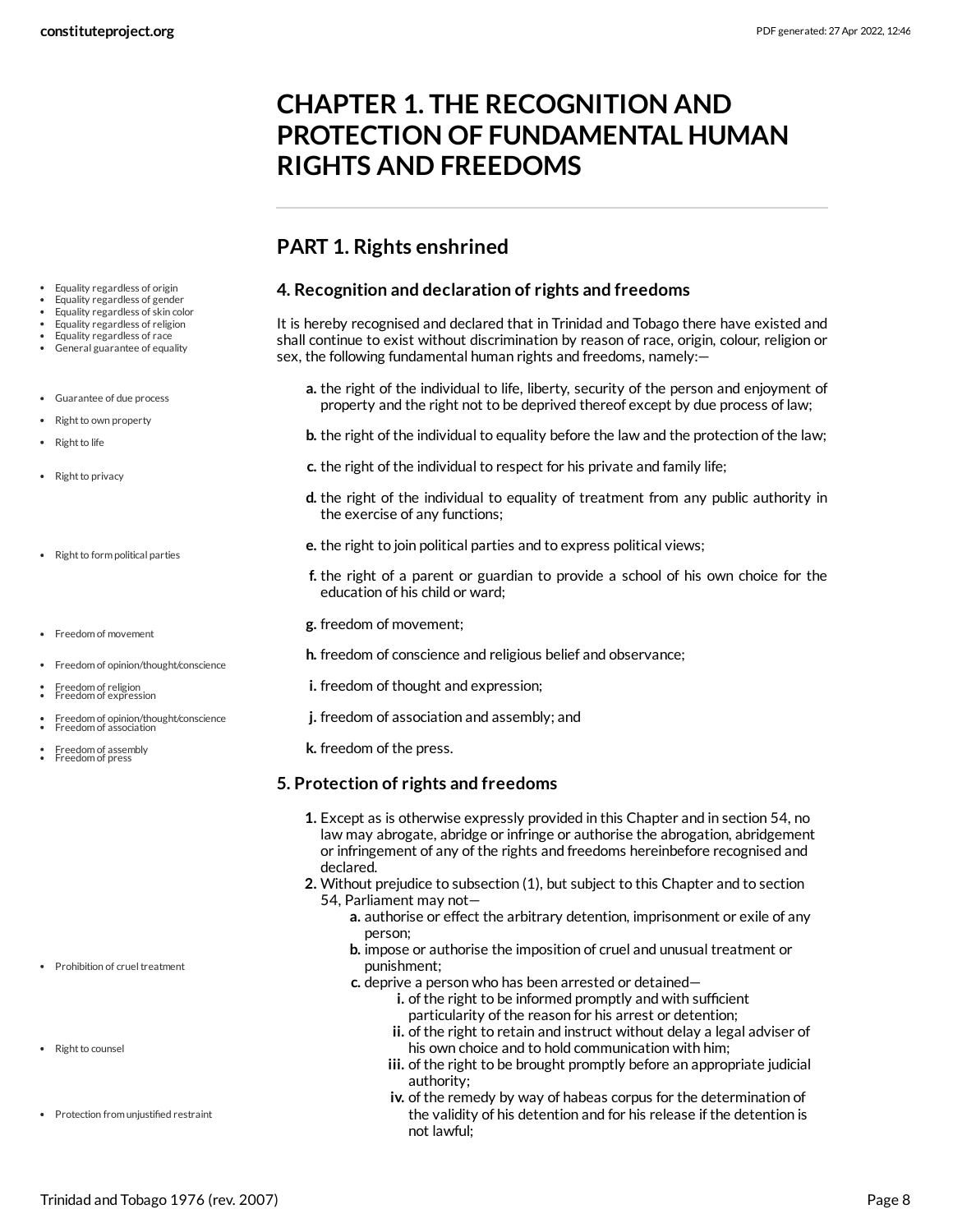- Regulation of evidence collection
- Protection from self-incrimination
- Right to fair trial
- Presumption of innocence in trials
- Right to public trial
- Right to pre-trial release
- Trial in native language of accused
- **2. d.** authorise a court, tribunal, commission, board or other authority to compel a person to give evidence unless he is afforded protection against self-incrimination and, where necessary to ensure such protection, the right to legal representation;
	- **e.** deprive a person of the right to a fair hearing in accordance with the principles of fundamental justice for the determination of his rights and obligations;
	- **f.** deprive a person charged with a criminal offence of the right
		- **i.** to be presumed innocent until proved guilty according to law, but this shall not invalidate a law by reason only that the law imposes on any such person the burden of proving particular facts;
		- **ii.** to a fair and public hearing by an independent and impartial tribunal or;
		- **iii.** to reasonable bail without just cause;
	- **g.** deprive a person of the right to the assistance of an interpreter in any proceedings in which he is involved or in which he is a party or a witness, before a court, commission, board or other tribunal, if he does not understand or speak English; or
	- **h.** deprive a person of the right to such procedural provisions as are necessary for the purpose of giving effect and protection to the aforesaid rights and freedoms.

## <span id="page-8-0"></span>**PART 2. Exceptions for Existing Law**

## **6. Savings for existing law**

- **1.** Nothing in sections 4 and 5 shall invalidate
	- **a.** an existing law;
	- **b.** an enactment that repeals and re-enacts an existing law without alteration; or
	- **c.** an enactment that alters an existing law but does not derogate from any fundamental right guaranteed by this Chapter in a manner in which or to an extent to which the existing law did not previously derogate from that right.
- **2.** Where an enactment repeals and re-enacts with modifications an existing law and is held to derogate from any fundamental right guaranteed by this Chapter in a manner in which or to an extent to which the existing law did not previously derogate from that right then, subject to sections 13 and 54, the provisions of the existing law shall be substituted for such of the provisions of the enactment as are held to derogate from the fundamental right in a manner in which or to an extent to which the existing law did not previously derogate from that right.
- **3.** In this section—
	- <sup>o</sup> "alters" in relation to an existing law, includes repealing that law and reenacting it with modifications or making different provisions in place of it or modifying it;
	- "existing law" means a law that had effect as part of the law of Trinidad and Tobago immediately before the commencement of this Constitution, and includes any enactment referred to in subsection (1);
	- "right" includes freedom.

## <span id="page-8-1"></span>**PART 3. Exceptions for Emergencies**

• Emergency provisions

- <span id="page-8-2"></span>**7. Emergency powers**
	- **1.** Without prejudice to the power of Parliament to make provision in the premise, but subject to this section, where any period of public emergency exists, the President may, due regard being had to the circumstances of any situation likely to arise or exist during such period make regulations for the purpose of dealing with that situation and issue orders and instructions for the purpose of the exercise of any powers conferred on him or any other person by any Act referred to in subsection (3) or instrument made under this section or any such Act.
	- **2.** Without prejudice to the generality of subsection (1) regulations made under that subsection may, subject to section 11, make provision for the detention of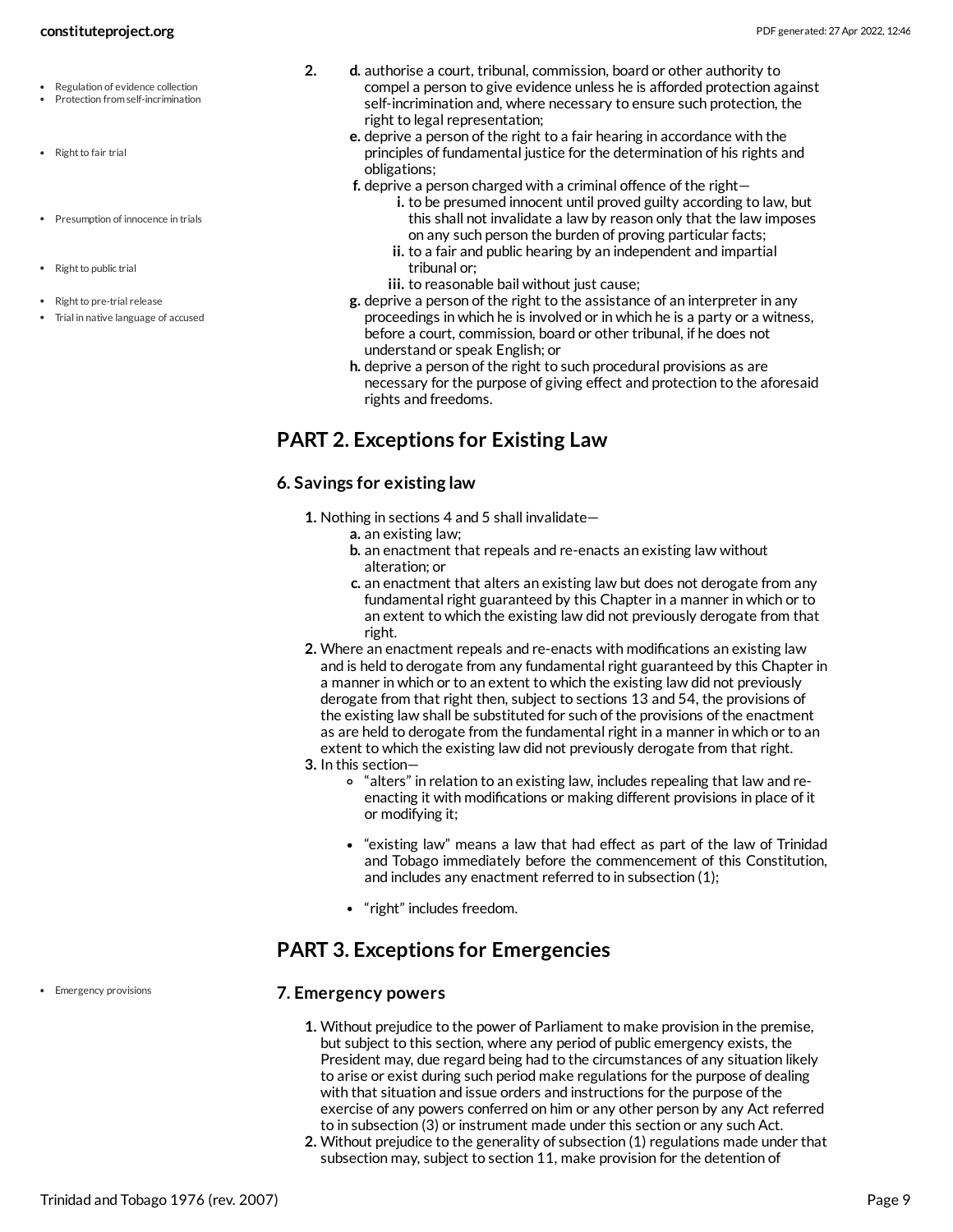• Emergency provisions

- **2.** persons.
- **3.** An Act that is passed during a period of public emergency and is expressly declared to have effect only during that period or any regulations made under subsection (1) shall have effect even though inconsistent with sections 4 and 5 except in so far as its provisions may be shown not to be reasonably justifiable for the purpose of dealing with the situation that exists during that period.

#### <span id="page-9-0"></span>**8. Period of public emergency**

- **1.** Subject to this section, for the purposes of this Chapter, the President may from time to time make a Proclamation declaring that a state of public emergency exists.
- **2.** A Proclamation made by the President under subsection (1) shall not be effective unless it contains a declaration that the President is satisfied
	- **a.** that a public emergency has arisen as a result of the imminence of a state of war between Trinidad and Tobago and a foreign State;
	- **b.** that a public emergency has arisen as a result of the occurrence of any earthquake, hurricane, flood, fire, outbreak of pestilence or of infectious disease, or other calamity whether similar to the foregoing or not; or
	- **c.** that action has been taken, or is immediately threatened, by any person, of such a nature and on so extensive a scale, as to be likely to endanger the public safety or to deprive the community or any substantial portion of the community of supplies or services essential to life.

#### **9. Grounds for, and initial duration of Proclamation**

- **1.** Within three days of the making of the Proclamation, the President shall deliver to the Speaker for presentation to the House of Representatives a statement setting out the specific grounds on which the decision to declare the existence of a state of public emergency was based, and a date shall be fixed for a debate on this statement as soon as practicable but in any event not later that fifteen days from the date of the Proclamation.
- **2.** A Proclamation made by the President for the purposes of and in accordance with this section shall, unless previously revoked, remain in force for fifteen days.

#### **10. Extension of Proclamation**

- **1.** Before its expiration the Proclamation may be extended from time to time by resolution supported by a simple majority vote of the House of Representatives, so however, that no extension exceeds three months and the extensions do not in the aggregate exceed six months.
- **2.** The Proclamation may be further extended from time to time for not more than three months at any one time, by a resolution passed by both Houses of Parliament and supported by the votes of not less than three-fifths of all the members of each House.
- **3.** The Proclamation may be revoked at any time by a resolution supported by a simple majority vote of the House of Representatives.
- **4.** In this Chapter "period of public emergency" means any period during which
	- **a.** Trinidad and Tobago is engaged in any war; or
	- **b.** there is in force a Proclamation by the President declaring that a state of public emergency exists; or
	- **c.** there is in force a resolution of both Houses of Parliament supported by the votes of not less than two-thirds of all the members of each House declaring that democratic institutions in Trinidad and Tobago are threatened by subversion.

#### **11. Detention of persons**

**1.** Where any person who is lawfully detained by virtue only of such an Act or regulations as is referred to in section 7 so requests at any time during the period of that detention and thereafter not earlier than six months after he last made such a request during that period, his case shall be reviewed by an independent and impartial tribunal established by law and presided over by a person appointed by the Chief Justice from among the persons entitled to practise in Trinidad and Tobago as barristers or solicitors.

• Emergency provisions

• Emergency provisions

• Emergency provisions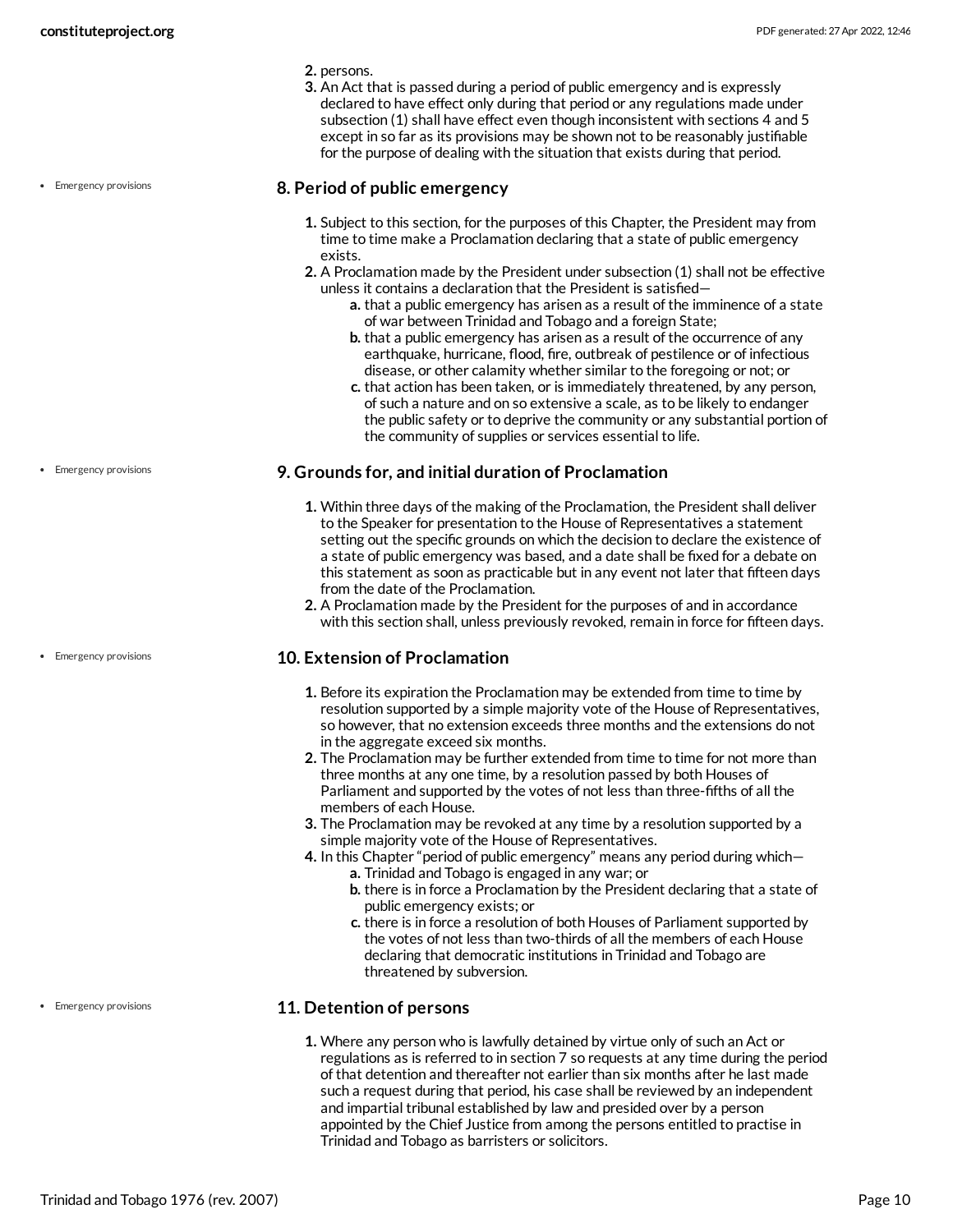**2.** On any review by a tribunal in pursuance of subsection (1) of the case of any detained person, the tribunal may make recommendations concerning the necessity or expediency of continuing his detention to the authority by whom it was ordered but, unless otherwise provided by law, that authority shall not be obliged to act in accordance with such recommendations.

• Emergency provisions

#### <span id="page-10-2"></span>**12. Publication**

- **1.** Where at any time it is impracticable or inexpedient to publish in the Gazette any Proclamation, Notice, Regulation or Order in pursuance of this Part, the President may cause the same to be published by notices thereof affixed to public buildings or distributed amongst the public or by oral public announcements.
- **2.** Upon the publication of any Proclamation under this Part all such detention orders, curfew orders or other instruments, directions or instructions as are authorised to be made, issued or given by any regulations referred to in section 7 may be made, issued or given and executed upon any person or authority, even if such regulations have not yet been published pursuant to subsection (1).

## <span id="page-10-0"></span>**PART 4. Exceptions for Certain Legislation**

#### **13. Acts inconsistent with sections 4 and 5**

- **1.** An Act to which this section applies may expressly declare that it shall have effect even though inconsistent with sections 4 and 5 and, if any such Act does so declare, it shall have effect accordingly unless the Act is shown not to be reasonably justifiable in a society that has a proper respect for the rights and freedoms of the individual.
- **2.** An Act to which this section applies is one the Bill for which has been passed by both Houses of Parliament and at the final vote thereon in each House has been supported by the votes of not less than three-fifths of all the members of that House.
- **3.** For the purposes of subsection (2) the number of members of the Senate shall, notwithstanding the appointment of temporary members in accordance with section 44, be deemed to be the number of members specified in section 40(1).

## <span id="page-10-1"></span>**PART 5. General**

## **14. Enforcement of the protective provisions**

- **1.** For the removal of doubts it is hereby declared that if any person alleges that any of the provisions of this Chapter has been, is being, or is likely to be contravened in relation to him, then without prejudice to any other action with respect to the same matter which is lawfully available, that person may apply to the High Court for redress by way of originating motion.
- **2.** The High Court shall have original jurisdiction
	- **a.** to hear and determine any application made by any person in pursuance of subsection (1), and
	- **b.** to determine any question arising in the case of any person which is referred to it in pursuance of subsection (4),

and may, subject to subsection (3), make such orders, issue such writs and give such directions as it may consider appropriate for the purpose of enforcing, or securing the enforcement of, any of the provisions of this Chapter to the protection of which the person concerned is entitled.

- **3.** The State Liability and Proceedings Act, 1966 shall have effect for the purpose of any proceedings under this section.
- **4.** Where in any proceedings in any court other than the High Court or the Court of Appeal any question arises as to the contravention of any of the provisions of this Chapter the person presiding in that court may, and shall if any party to the proceedings so requests, refer the question to the High Court unless in his opinion the raising of the question is merely frivolous or vexatious.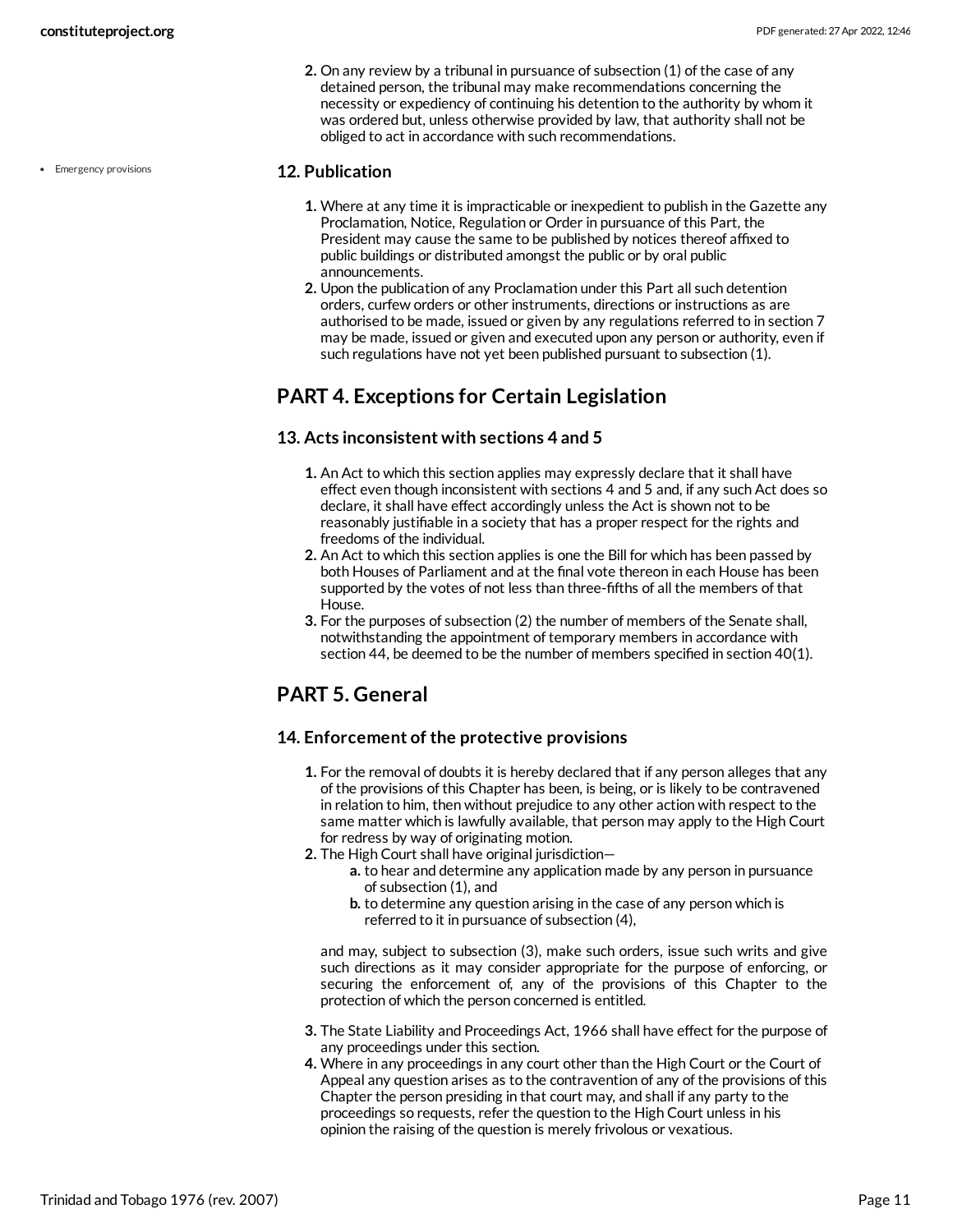- **5.** Any person aggrieved by any determination of the High Court under this section may appeal therefrom to the Court of Appeal and shall be entitled as of right to a stay of execution of the order and may in the discretion of the Court be granted bail.
- **6.** Nothing in this section shall limit the power of Parliament to confer on the High Court or the Court of Appeal such powers as Parliament may think fit in relation to the exercise by the High Court or the Court of Appeal, as the case may be, of its jurisdiction in respect of the matters arising under this Chapter.

# <span id="page-11-0"></span>**CHAPTER 2. CITIZENSHIP**

Requirements for birthright citizenship

## <span id="page-11-1"></span>**15. Continuation of citizenship of citizens under section 9 of former Constitution**

Any person who became a citizen by birth under section 9(1) or a citizen by descent under section 9(2) of the former Constitution and who has not ceased to be a citizen under that Constitution, shall continue to be a citizen under this Constitution.

#### Requirements for naturalization

Requirements for birthright citizenship

## <span id="page-11-2"></span>**16. Continuation of citizenship of citizens by registration, naturalization, etc**

Any person who became a citizen of Trinidad and Tobago by virtue of registration under the former Constitution or by virtue of an acquisition of citizenship under Part II of the Trinidad and Tobago Citizenship Act, 1962, and who has not ceased to be a citizen under any law in force in Trinidad and Tobago shall continue to be a citizen under this Constitution.

## <span id="page-11-3"></span>**17. Acquisition of citizenship by birth or descent. Continuation of citizenship. Retrospective citizenship**

- **1.** Subject to subsection (2), every person born in Trinidad and Tobago after the commencement of this Constitution shall become a citizen of Trinidad and Tobago at the date of his birth.
- **2.** A person shall not become a citizen of Trinidad and Tobago by virtue of subsection (1), if at the time of his birth
	- **a.** neither of his parents is a citizen of Trinidad and Tobago and either of them possesses such immunity from suit and legal process as is accorded to an envoy of a foreign sovereign power accredited to Trinidad and Tobago; or
	- **b.** either of his parents is an enemy alien and the birth occurred in a place then under occupation by the enemy.
- **3.** A person born outside Trinidad and Tobago after the commencement of this Constitution shall become a citizen of Trinidad and Tobago at the date of his birth if at that date either of his parents is, or was, but for his parent's death, a citizen of Trinidad and Tobago otherwise than by descent, so however that, in the case of a person employed in service under the Government or under an authority of the Government that requires him to reside outside Trinidad and Tobago for the proper discharge of his functions, this subsection shall be read as if the words "otherwise than by descent" were deleted.
- **4.** Any person who became a citizen by birth under section 12(1) or a citizen by descent under section 12(2) of the former Constitution and who has not ceased to be a citizen under that Constitution, shall continue to be a citizen under this Constitution.
- **5.** A person born outside Trinidad and Tobago after the 30th August, 1962 whose mother was a citizen of Trinidad and Tobago otherwise than by descent at the date of his birth but who did not become a citizen at that date shall be deemed to have become a citizen at that date and shall continue to be a citizen of Trinidad and Tobago under this Constitution.

Trinidad and Tobago 1976 (rev. 2007) Page 12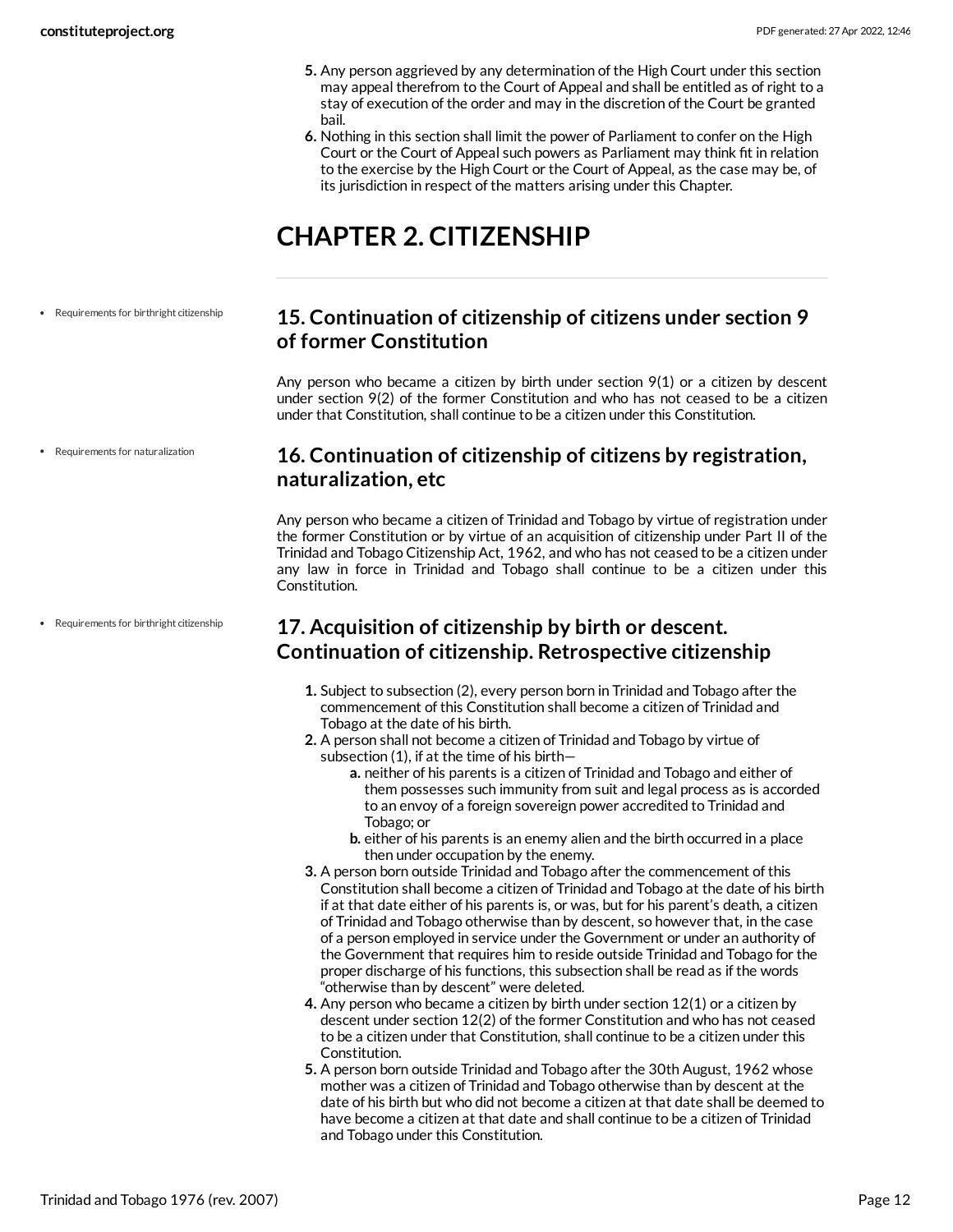• Regional group(s)

## <span id="page-12-0"></span>**18. Commonwealth citizens**

- **1.** Every person who under this Constitution or any Act of Parliament is a citizen of Trinidad and Tobago or, under any law for the time being in force in any country to which this section applies, is a citizen of that country shall, by virtue of that citizenship, have the status of a Commonwealth citizen.
- **2.** Every person who is a British subject without citizenship under the British Nationality Act, 1948 of the United Kingdom or who continues to be a British subject under section 2 of that Act or who is a British subject under the British Nationality Act, 1965 of the United Kingdom shall, by virtue of that status, have the status of a Commonwealth citizen.
- **3.** The countries to which this section applies are Australia, the Bahamas, Bangladesh, Barbados, Botswana, Canada, Cyprus, Fiji, The Gambia, Ghana, Grenada, Guyana, India, Jamaica, Kenya, Lesotho, Malawi, Malaysia, Malta, Mauritius, Nauru, New Zealand, Nigeria, Sierra Leone, Singapore, Sri Lanka, Swaziland, Tanzania, Tonga, Uganda, United Kingdom and Colonies, Western Samoa and Zambia.
- **4.** The President may from time to time, by Order subject to affirmative resolution of the Senate and the House of Representatives amend subsection (3) by adding any Commonwealth country thereto or by deleting any Commonwealth country therefrom.

## <span id="page-12-1"></span>**19. Criminal liability of Commonwealth citizens**

- **1.** A Commonwealth citizen who is not a citizen of Trinidad and Tobago, or a citizen of the Republic of Ireland who is not a citizen of Trinidad and Tobago, shall not be guilty of any offence against any law in force in Trinidad and Tobago by reason of anything done or omitted in any part of the Commonwealth other than Trinidad and Tobago or in the Republic of Ireland or in any foreign country unless
	- **a.** the act or omission would be an offence if he were an alien; and
	- **b.** in the case of an act or omission in any part of the Commonwealth or in the Republic of Ireland, it would be an offence if the country in which the act was done or the omission made were a foreign country.
- **2.** In this section "foreign country" means a country (other than the Republic of Ireland) that is not part of the Commonwealth.

## <span id="page-12-2"></span>**20. Powers of Parliament**

Parliament may make provisions relating to citizenship including provision—

- **a.** for the acquisition of citizenship of Trinidad and Tobago by persons who are not or do not become citizens of Trinidad and Tobago by virtue of the provisions of this Chapter;
- **b.** for depriving of his citizenship of Trinidad and Tobago any citizen of Trinidad and Tobago but only on the acquisition of citizenship of some other country in the case of a citizen by birth or descent; or
- **c.** for the renunciation by any person of his citizenship of Trinidad and Tobago.

## <span id="page-12-3"></span>**21. Interpretation of Chapter 2**

- **1.** In this Chapter—
	- "alien" means a person who is not a Commonwealth citizen, a British protected person or a citizen of the Republic of Ireland;
	- "British protected person" means a person who is a British protected person for the purposes of the British Nationality Act, 1948 of the United Kingdom;
	- "citizen by birth" means a person—

**a.** who is a citizen of Trinidad and Tobago under section 17(1); or

- Requirements for naturalization
- Conditions for revoking citizenship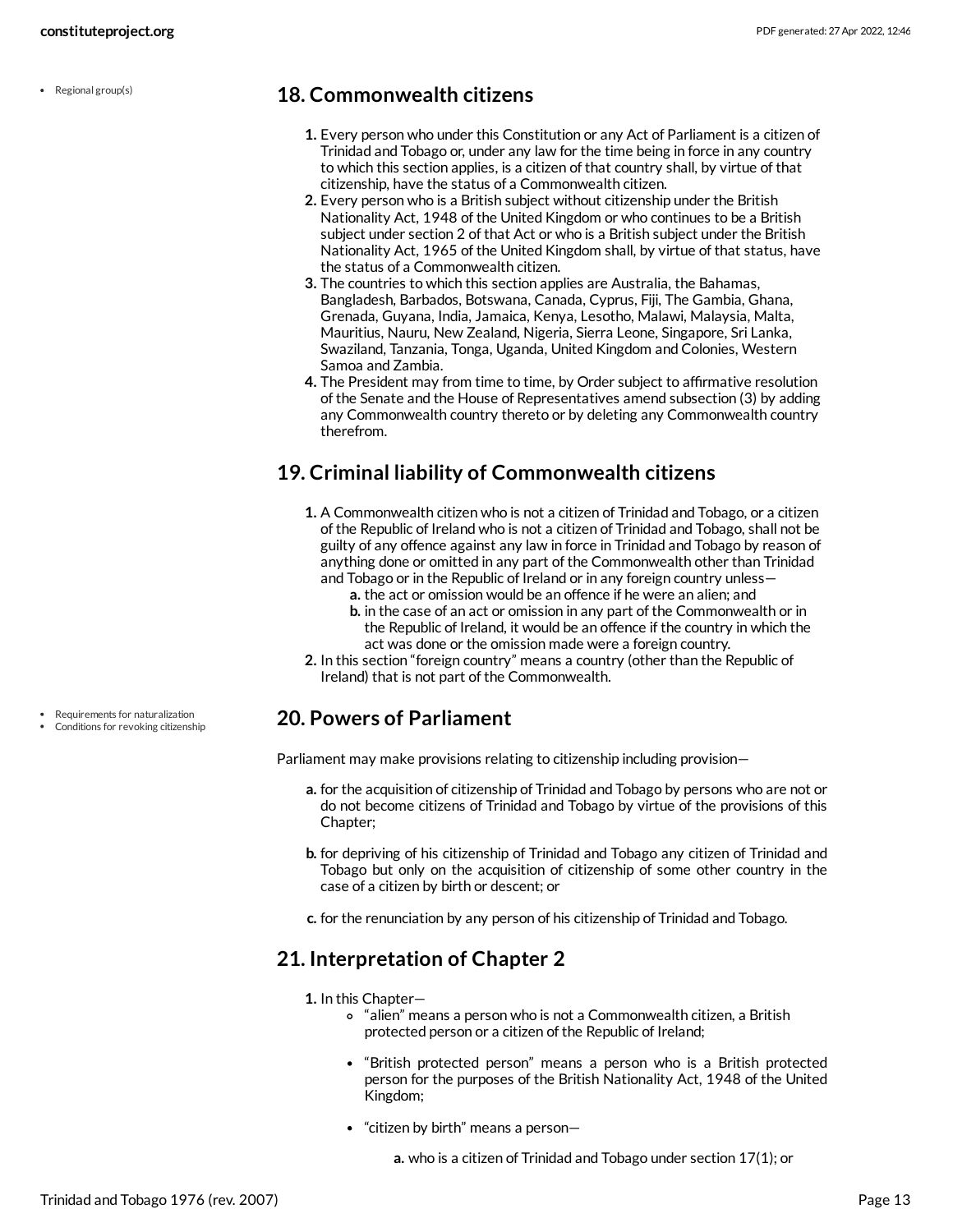- **1. b.** who became a citizen of Trinidad and Tobago under section 9(1) or 12(1) of the former Constitution;
	- "citizen by descent" means a person
		- **a.** who is a citizen of Trinidad and Tobago under section 17(3) or any enactment; or
		- **b.** who became a citizen of Trinidad and Tobago under section 9(2) or 12(2) of the former Constitution.
- **2.** For the purposes of this Chapter, a person born outside Trinidad and Tobago aboard a registered ship or aircraft, or aboard an unregistered ship or aircraft of the government of any country, shall be deemed to have been born in the place in which the ship or aircraft has been registered or, as the case may be, in that country.

# <span id="page-13-0"></span>**CHAPTER 3. THE PRESIDENT**

.

- Name/structure of executive(s)
- Designation of commander in chief

# <span id="page-13-1"></span>**22. Establishment of office and election of President**

There shall be a President of Trinidad and Tobago elected in accordance with the provisions of this Chapter who shall be the Head of State and Commander-in-Chief of the armed forces.

## <span id="page-13-2"></span>**23. Qualifications and disqualifications for office of President**

- **1.** A person is qualified to be nominated for election as President if, and is not so qualified unless, he is a citizen of Trinidad and Tobago of the age of thirty-five years or upwards who at the date of his nomination has been ordinarily resident in Trinidad and Tobago for ten years immediately preceding his nomination.
- **2.** For the purposes of subsection (1) a person shall be deemed to reside in Trinidad and Tobago if he holds an office in the service of the Government of Trinidad and Tobago and lives outside Trinidad and Tobago because he is required to do so for the proper discharge of his functions.
- **3.** A person is not qualified to be nominated for election as President who is disqualified for election as a member of the House of Representatives by virtue of section 48(1) or any law made under section 48(2).

## <span id="page-13-3"></span>**24. Other conditions of office**

- **1.** Where a member of the Senate or the House of Representatives is elected as President, his seat in the Senate or the House of Representatives respectively, shall thereupon become vacant.
- **2.** Except in the case of a person acting as, or performing the functions of President under section 27, but subject to sections 44(2) and 56(8), the President shall not hold any other office of emolument or profit whether in the public service or otherwise.
- **3.** The salary and allowances of a President and his other terms of service shall not be altered to his disadvantage after he has assumed office.

## <span id="page-13-4"></span>**25. Transitional provision**

**1.** The person holding the office of Governor-General of Trinidad and Tobago at the commencement of this Constitution shall hold the office of President under this

#### Minimum age of head of state

Eligibility for head of state

Transitional provisions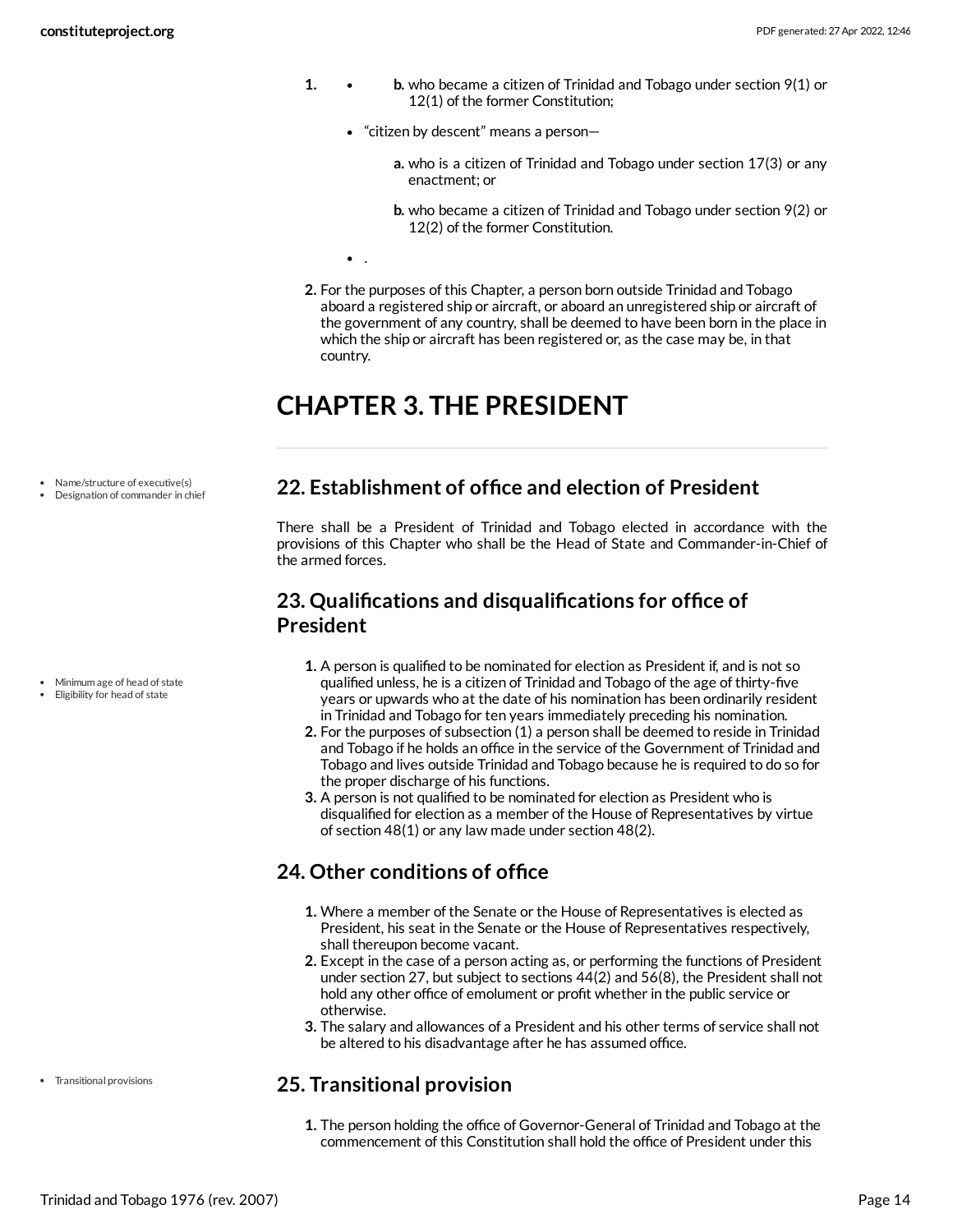- **1.** Constitution until a President is elected under the provisions of this Chapter and assumes office.
- **2.** Where at any time between the appointed day and the election of the first President of the Senate under section 45, the President under subsection (1) is for any reason unable to perform the functions of President then, until the President under subsection (1) is again able to perform his functions as President those functions shall be performed by the person who last held the office of President of the Senate under the former Constitution.

## <span id="page-14-0"></span>**26. Holding of elections for President**

- **1.** The Speaker of the House of Representatives shall be responsible for the holding of elections for President.
- **2.** The date of every election under this section shall be announced in the Gazette by the Speaker within such number of days in advance as may be prescribed.
- **3.** An election for President shall be held not more than one hundred and twenty days nor less than ninety days after the first sitting of the House of Representatives under this Constitution and the President who is so elected shall assume office on the expiration of thirty days next after his election.
- **4.** Thereafter, an election for President shall be held not more than sixty days nor less than thirty days before the expiration of the term of that office.
- **5.** Where the office of President becomes vacant under section 34 before the expiration of the term of that office prescribed by section 33, an election shall be held to fill the vacancy within ninety days of the occurrence of the vacancy.
- **6.** Where the date for the assumption of office of a President falls on a Sunday or public holiday the President shall assume office on the next following day that is not a Sunday or public holiday.
- **7.** Where the time limited for holding an election for President under subsection (3), (4) or (5) has not been complied with, Parliament may make provision for an extension of the period during which elections may be held.

## <span id="page-14-1"></span>**27. Where office vacant**

- **1.** Where the office of President is vacant or the President is incapable of performing his functions as President by reason of his absence from Trinidad and Tobago or by reason of illness, the President of the Senate shall act temporarily as President.
- **2.** Where the President of the Senate is for any reason unable to act as President under subsection (1) or section 36(2) the functions of President shall be performed by the Speaker.
- **3.** Where the Speaker is for any reason unable to perform the functions of President under subsection (2), the Vice-President of the Senate shall perform those functions, so however that a meeting of the Electoral College shall be held, upon the summons of the Deputy Speaker giving at least forty-eight hours notice thereof, within seven days of the Vice-President of the Senate commencing to perform the functions of President for the purpose of holding an election of a person to fill the vacancy in the office of President under section 26(5), or of a person to act temporarily as President during such period as the President is incapable of performing his functions.
- **4.** Upon his election to fill the vacancy in the office of President under section 26(5) or to act temporarily as President during such period as the President is incapable of performing his functions in accordance with subsection (3) the person shall immediately assume office.

## <span id="page-14-2"></span>**28. Electoral College**

- **1.** There shall be an Electoral College for the purposes of this Chapter which shall be a unicameral body consisting of all the members of the Senate and all the members of the House of Representatives assembled together.
- **2.** The Electoral College shall be convened by the Speaker.
- **3.** The Speaker shall preside as Chairman over the proceedings of the Electoral College and shall have an original vote.
- **4.** Subject to this Chapter, the Electoral College may regulate its own procedure and may make provision for the postponement or adjournment of its meetings

Head of state replacement

• Head of state selection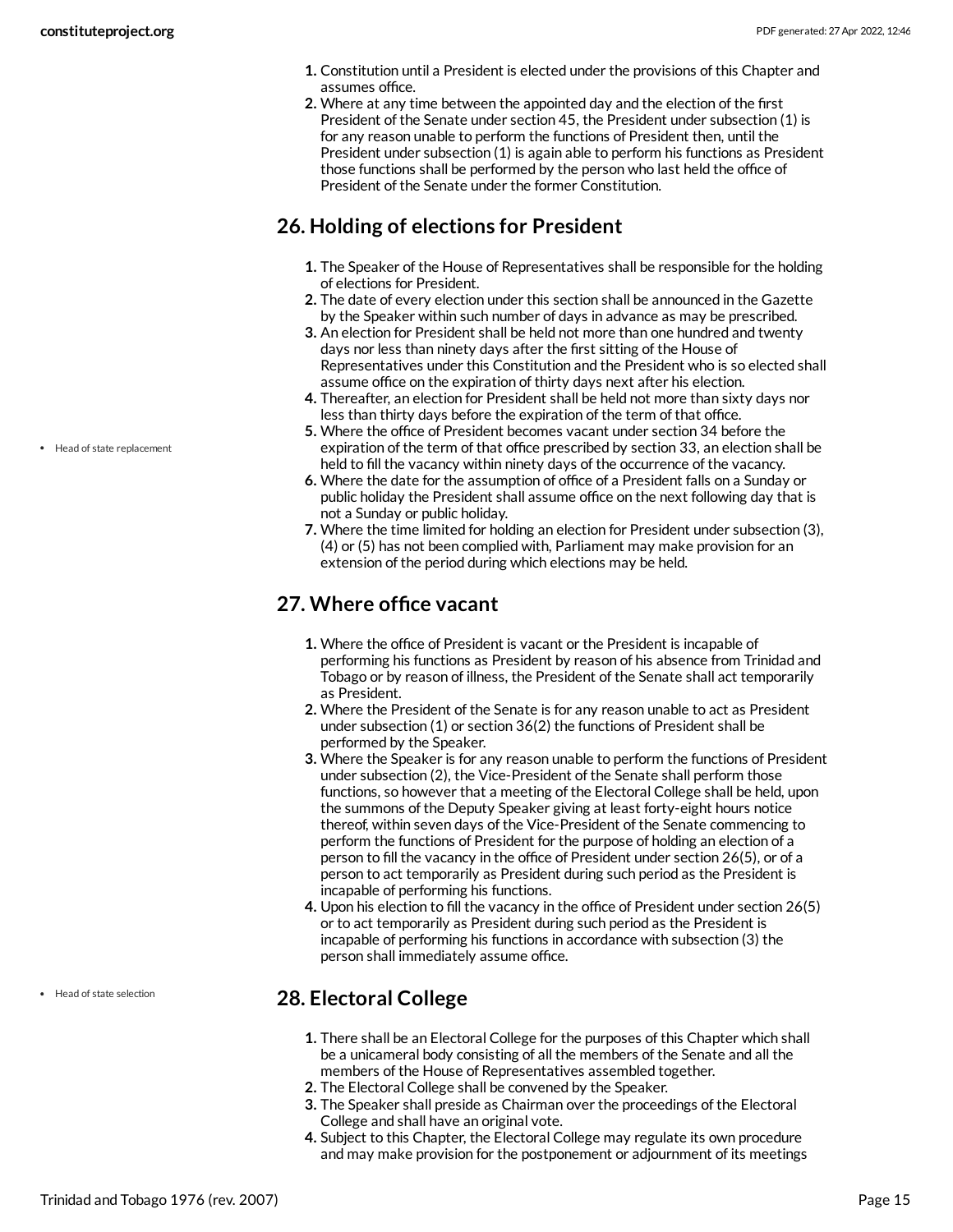- **4.** and such other provisions as may be necessary to deal with difficulties that may arise in the carrying out of elections under this Chapter.
- **5.** Ten Senators, the Speaker and twelve other members of the House of Representatives shall constitute a quorum of the Electoral College.

#### Head of state selection

## <span id="page-15-0"></span>**29. Mode of elections**

The President shall be elected by the Electoral College voting by secret ballot.

## <span id="page-15-1"></span>**30. Nomination of candidates**

A person shall not be a candidate for election as President unless he is nominated for election by a nomination paper which—

- **a.** is signed by him and by twelve or more members of the House of Representatives; and
- **b.** is delivered to the Speaker at least seven days before the election.

## <span id="page-15-2"></span>**31. Procedure for balloting**

- **1.** The candidate who is unopposed or who obtains the greatest number of the votes cast shall be declared elected.
- **2.** Where the votes cast for two or more candidates are equally divided the Speaker shall have and exercise a casting vote.

## <span id="page-15-3"></span>**32. Determination of questions as to election**

- **1.** Subject to subsection (2), an instrument which
	- **a.** in the case of an uncontested election for the office of President is signed and sealed by the Speaker and states that a person named in the instrument was the only person nominated for the election and was in consequence declared elected; or
	- **b.** in the case of a contested election is signed and sealed by the Speaker and states that a person named in the instrument was declared elected at that meeting in consequence of the ballot,

shall be conclusive evidence that the person so named was so elected, and no question as to the validity of the election of the person so named shall be inquired into in any court.

- **2.** The Court of Appeal shall have exclusive jurisdiction to hear and determine any question as to the validity of an election of a President in so far as that question depends upon the qualification of any person for election or the interpretation of this Chapter, and the decision of that Court under this subsection shall be final.
- **3.** Parliament may make provisions with respect to the persons by whom, the manner in which and the conditions upon which the proceedings under subsection (2) may be instituted in the Court of Appeal and subject to any provisions so made, provisions may be made with respect to these matters by rules of court. Until such provisions or rules are made the procedure for moving the Court of Appeal shall be by way of a representation petition.

## <span id="page-15-4"></span>**33. Term of office**

- **1.** Subject to this section and to sections 34 and 36, a President elected at an election under section 26(3) or (4) shall hold office for a term of five years.
- **2.** Parliament may make provision for the postponement of the date of expiration of the term of office of the President under subsection (1), for a period not exceeding four months, in order to avoid the holding of an election for that office during a period of dissolution of Parliament or at a time too close to the beginning or to the end of such a period.

Head of state term length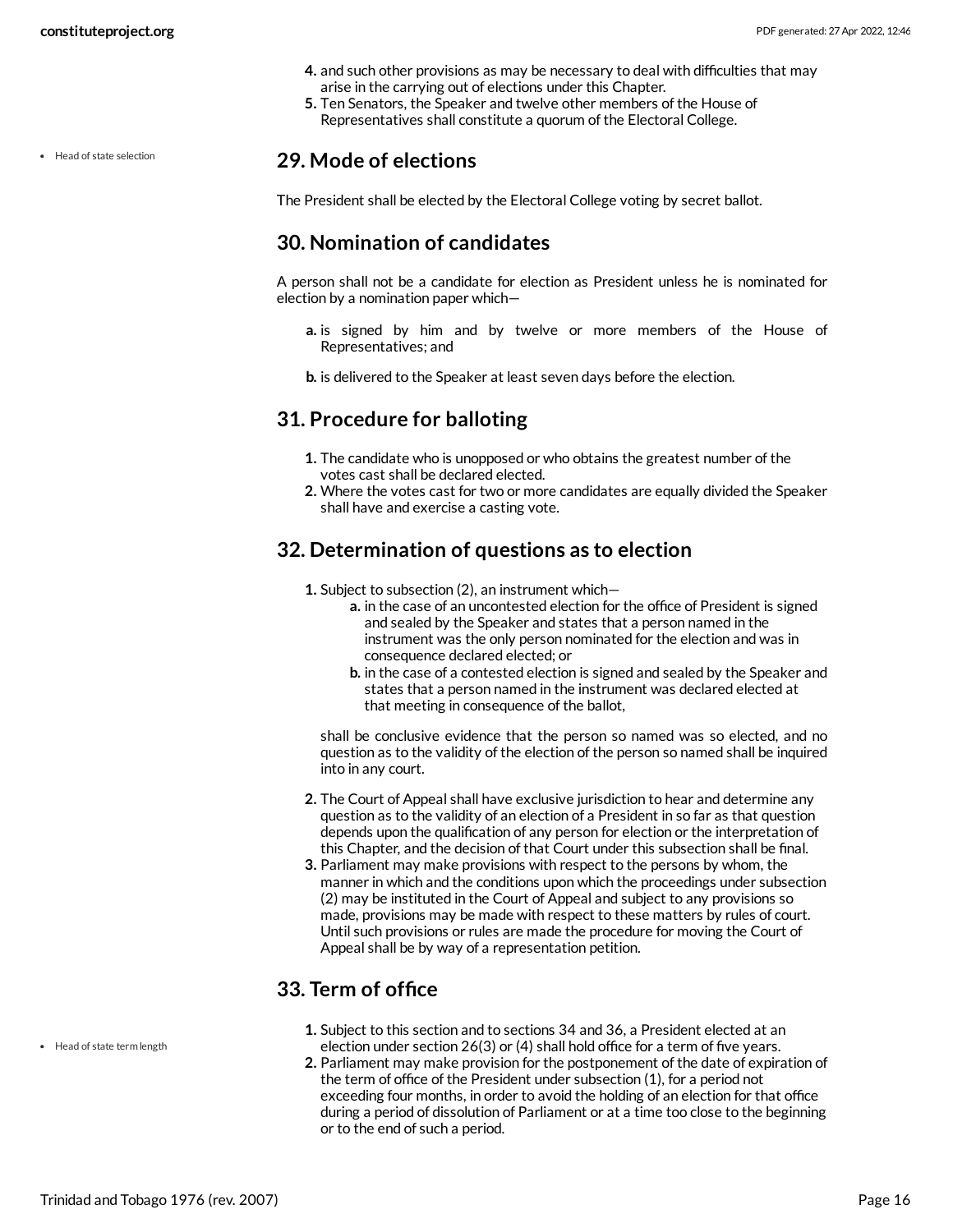- **3.** Where for any reason at the date on which the term of office of the President is due to expire under subsection (1) or (2) there is no person entitled by election under section 26(4) to fill the office of President upon its expiration, the current term of that office shall continue until thirty days after a person is elected to the office of President whereupon the current term of that office shall expire.
- **4.** Where a person is elected to fill a vacancy in the office of President in an election under section 26(5) he shall hold office only for the unexpired portion of the term of office of his predecessor.

## <span id="page-16-0"></span>**34. Vacation of office**

The office of President shall become vacant before the expiration of the term of his office as prescribed by section 33 where—

**a.** the person holding that office dies or resigns the office by writing signed by him addressed to the House of Representatives and delivered to the Speaker; or

**b.** he is removed from office under section 36.

## <span id="page-16-1"></span>**35. Removal from office**

The President may be removed from office under section 36 where—

**a.** he wilfully violates any provision of the Constitution;

- **b.** he behaves in such a way as to bring his office into hatred, ridicule or contempt;
- **c.** he behaves in a way that endangers the security of the State; or
- **d.** because of physical or mental incapacity, he is unable to perform the functions of his office.

## <span id="page-16-2"></span>**36. Procedure for removal from office**

- **1.** The President shall be removed from office where
	- **a.** a motion that his removal from office should be investigated by a tribunal is proposed in the House of Representatives;
	- **b.** the motion states with full particulars the grounds on which his removal from office is proposed, and is signed by not less than one-third of the total membership of the House of Representatives;
	- **c.** the motion is adopted by the vote of not less than two-thirds of the total membership of the Senate and the House of Representatives assembled together;
	- **d.** a tribunal consisting of the Chief Justice and four other Judges appointed by him, being as far as practicable the most senior Judges, investigate the complaint and report on the facts to the House of Representatives;
	- **e.** the Senate and the House of Representatives assembled together on the summons of the Speaker consider the report and by resolution supported by the votes of not less than two-thirds of the total membership of the Senate and the House of Representatives assembled together declare that he shall be removed from office.
- **2.** Where a motion is adopted as is provided for in subsection (1)(a), (b) and (c) the President shall cease to perform any of his functions as President and the President of the Senate shall act temporarily as President.
- **3.** The procedure of the tribunal shall be such as is prescribed, but, subject to such procedure, the tribunal may regulate its own procedure.
- **4.** Upon the adoption of the resolution in accordance with subsection (1)(c) the office shall become vacant.

## <span id="page-16-3"></span>**37. Oath First Schedule**

**1.** A President shall before entering upon the duties of his office take and subscribe the oath of office set out in the First Schedule, such oath being administered by the Chief Justice or such other Judge as may be designated by the Chief Justice.

• Head of state removal

Head of state removal

Oaths to abide by constitution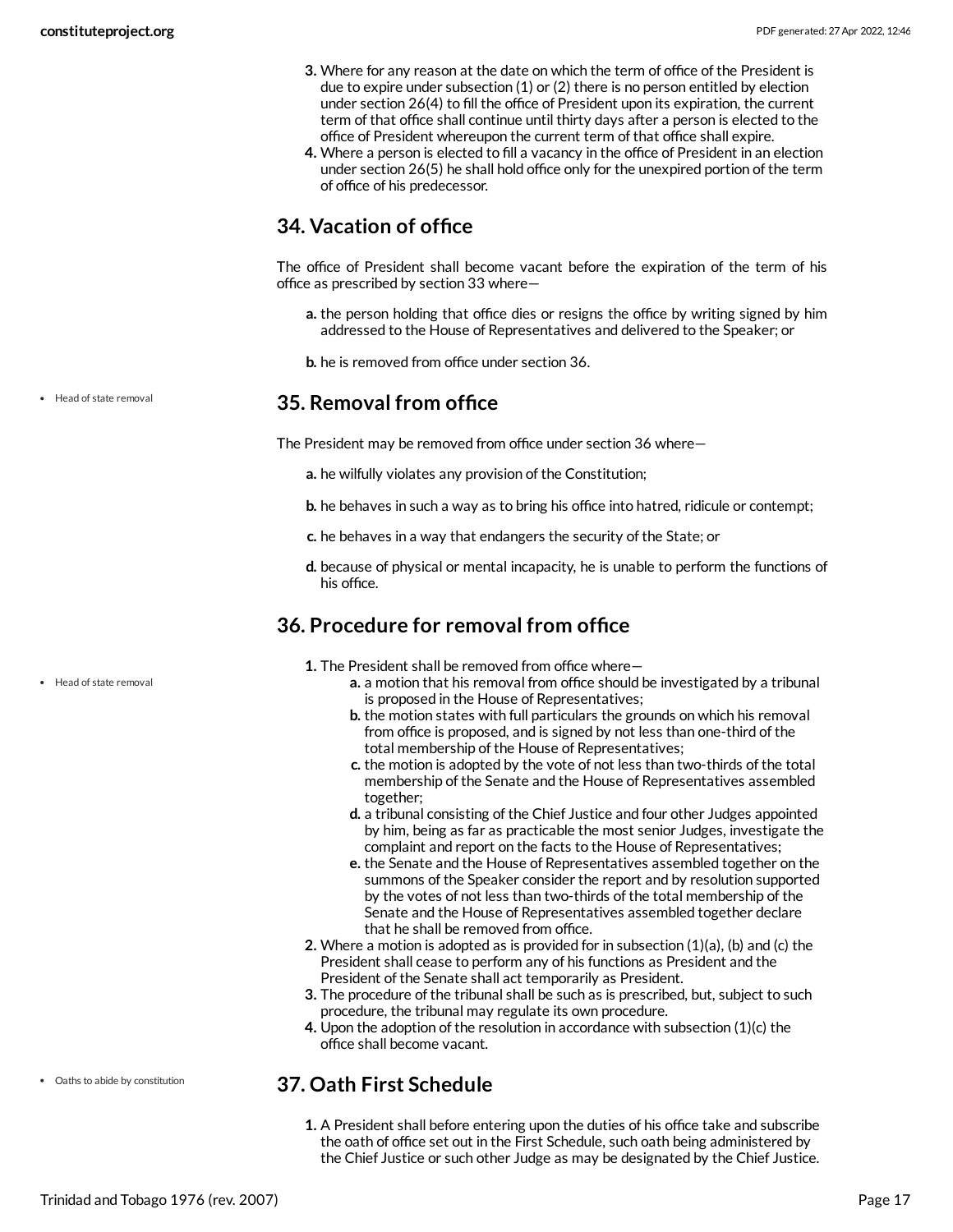• Head of state immunity

**2.** Subsection (1) shall apply to any person required under this Constitution to perform the functions of the office of President as it applies to a person elected as such.

## <span id="page-17-0"></span>**38. Immunities of President**

- **1.** Subject to section 36, the President shall not be answerable to any court for the performance of the functions of his office or for any act done by him in the performance of those functions.
- **2.** Without the fiat of the Director of Public Prosecutions, no criminal proceedings shall be instituted or continued against the President in any court during his term of office and no process for the President's arrest or imprisonment shall be issued from any court or shall be executed during his term of office.
- **3.** No civil proceedings in which relief is claimed against the President shall be instituted during his term of office in any court in respect of any act done by him in his personal capacity whether before or after he entered the office of President, except on the condition specified in subsection (4).
- **4.** The condition referred to in subsection (3) is that two months must elapse after a notice in writing has been served on him either by registered post or by being left at his office stating the nature of the proceedings, the cause of action, the name, description and address of the party instituting the proceedings and the relief claimed.
- **5.** A period of limitation prescribed by law shall not run in favour of the President in respect of a civil action during the period of two months after a notice in respect of that action has been served on him under subsection (4).

# <span id="page-17-1"></span>**CHAPTER 4. PARLIAMENT**

## <span id="page-17-2"></span>**PART 1. Composition of Parliament**

## **Establishment**

• Structure of legislative chamber(s)

## <span id="page-17-5"></span>**39. Establishment of Parliament**

There shall be a Parliament of Trinidad and Tobago which shall consist of the President, the Senate and the House of Representatives.

## **The Senate**

## <span id="page-17-4"></span>**40. Composition of Senate**

- **1.** The Senate shall consist of thirty-one members (in this Constitution referred to as "Senators") who shall be appointed by the President in accordance with this section.
- **2.** Of the thirty-one Senators
	- **a.** sixteen shall be appointed by the President acting in accordance with the advice of the Prime Minister;
	- **b.** six shall be appointed by the President acting in accordance with the advice of the Leader of the Opposition; and
	- **c.** nine shall be appointed by the President in his discretion from outstanding persons from economic or social or community organizations and other major fields of endeavour.

## <span id="page-17-3"></span>**41. Qualifications for appointment as Senator**

Subject to section 42, a person shall be qualified to be appointed as a Senator if, and shall not be qualified to be so appointed unless, he is a citizen of Trinidad and Tobago of the age of twenty-five years or upwards.

Eligibility for second chamber

Eligibility for cabinet Eligibility for second chamber Minimum age for second chamber

- Second chamber selection
- Structure of legislative chamber(s)
- Size of second chamber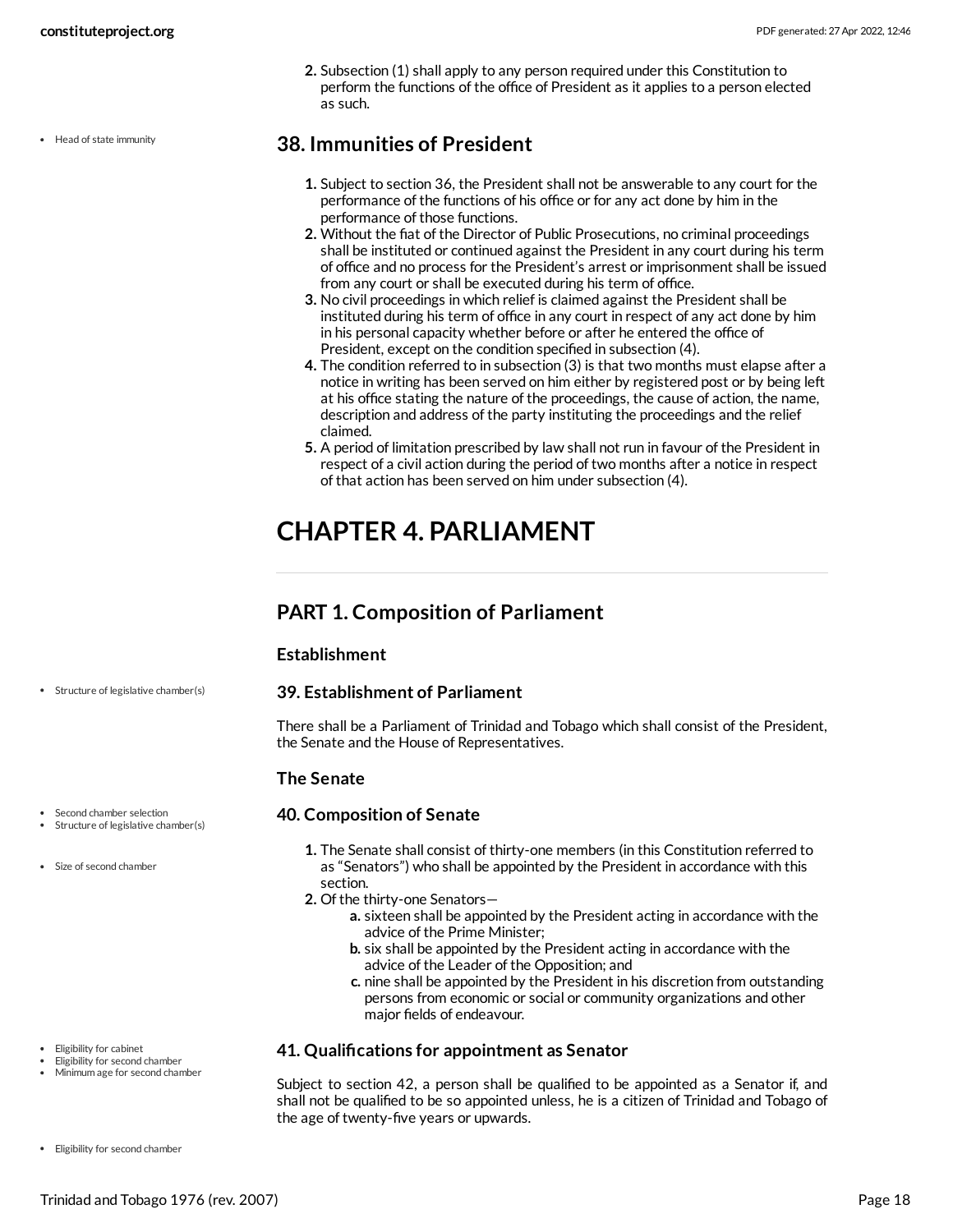## **42. Disqualifications for appointment as Senator**

- **1.** No person shall be qualified to be appointed as a Senator who
	- **a.** is a citizen of a country other than Trinidad and Tobago having become such a citizen voluntarily or is under a declaration of allegiance to such a country;
	- **b.** is a member of the House of Representatives,
	- **c.** is an undischarged bankrupt having been adjudged or otherwise declared bankrupt under any law in force in Trinidad and Tobago;
	- **d.** is mentally ill, within the meaning of the Mental Health Act, 1975;
	- **e.** is under sentence of death imposed on him by a court or is serving a sentence of imprisonment, by whatever name called, exceeding twelve months imposed on him by a court or substituted by competent authority for some other sentence imposed on him by a court, or is under such a sentence of imprisonment the execution of which has been suspended;
	- **f.** is disqualified for membership of the House of Representatives by virtue of any law in force in Trinidad and Tobago by reason of his having been convicted of any offence relating to elections; or
	- **g.** is not qualified to be registered as an elector at a Parliamentary election under any law in force in Trinidad and Tobago.
- **2.** Parliament may provide that, subject to such exceptions and limitations, if any, as may be prescribed, a person shall be disqualified for membership of the Senate by virtue of
	- **a.** his holding or acting in any office or appointment, either individually or by reference to a class of office or appointment;
	- **b.** his belonging to any of the armed forces of the State or to any class of person that is comprised in any such force; or
	- **c.** his belonging to any police force or to any class of person that is comprised in any such force.
- **3.** For the purposes of subsection (1)(e)
	- **a.** two or more sentences of imprisonment that are required to be served consecutively shall be regarded as separate sentences if none of those sentences exceeds twelve months, but if any one of such sentences exceeds that term they shall be regarded as one sentence; and
	- **b.** no account shall be taken of a sentence of imprisonment imposed as an alternative to or in default of the payment of a fine.

## <span id="page-18-0"></span>**43. Tenure of office of Senators**

- **1.** Every Senator shall vacate his seat in the Senate at the next dissolution of Parliament after his appointment.
- **2.** A Senator shall also vacate his seat in the Senate where
	- **a.** he is absent from the sittings of the Senate for such period and in such circumstances as may be prescribed in the rules of procedure of the Senate;
	- **b.** with his consent, he is nominated as a candidate for election to the House of Representatives, or he is elected to be a member of the House of Representatives;
	- **c.** he ceases to be a citizen of Trinidad and Tobago;
	- **d.** subject to the provisions of subsection (3) any circumstances arise that, if he were not a Senator, would cause him to be disqualified for appointment as such by virtue of subsection (1) of section 42 or any law enacted in pursuance of subsection (2) of that section; or
	- **e.** the President, acting in accordance with the advice of the Prime Minister in the case of a Senator appointed in accordance with that advice, or in accordance with the advice of the Leader of the Opposition in the case of a Senator appointed in accordance with that advice, or in his discretion in the case of a Senator appointed by him in his discretion, declares the seat of that Senator to be vacant.
- **3.** Where circumstances such as are referred to in subsection (2)(d) arise because a Senator is under sentence of death or imprisonment, is mentally ill, declared bankrupt or convicted of an offence relating to elections, and where it is open to the Senator to appeal against the decision, either with the leave of a court or other authority or without such leave, he shall forthwith cease to perform his functions as a Senator, so however that, subject to the provisions of this section,

Removal of individual legislators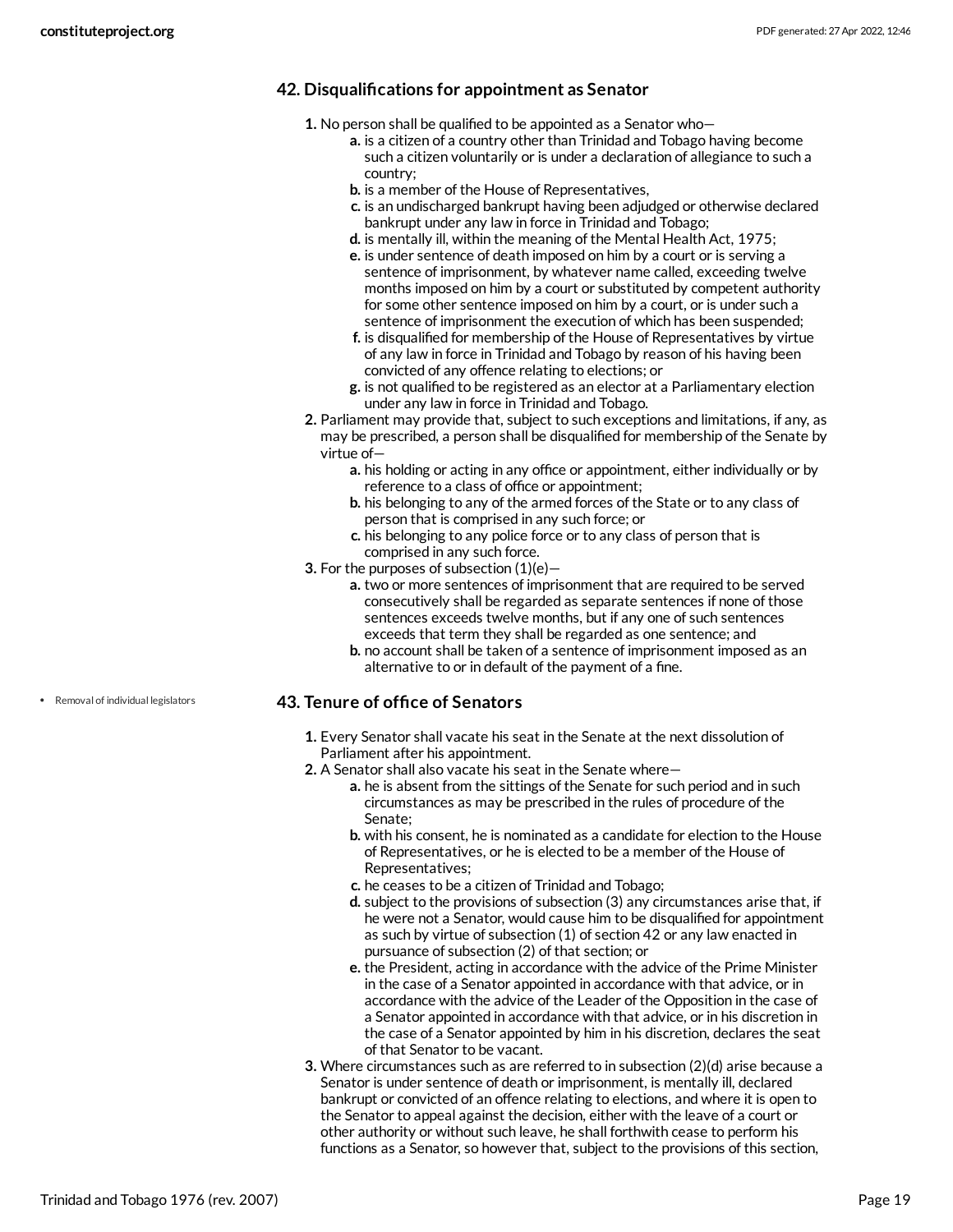- **3.** he shall not vacate his seat until the expiration of a period of thirty days thereafter.
- **4.** The President of the Senate may, from time to time, extend that period for further periods of thirty days to enable the Senator to pursue an appeal against the decision, so however, that extensions of time exceeding in the aggregate one hundred and fifty days shall not be given without the approval, signified by resolution, of the Senate.
- **5.** Where on the determination of an appeal, such circumstances continue to exist and no further appeal is open to the Senator, or where, by reason of the expiration of any period for entering an appeal or notice thereof or the refusal of leave to appeal or for any other reason, it ceases to be open to the Senator to appeal, he shall forthwith vacate his seat.
- **6.** Where at any time before the Senator vacates his seat, such circumstances as are mentioned in this section cease to exist, his seat shall not become vacant on the expiration of the period referred to in subsection (3) and he may resume the performance of his functions as a Senator.

#### <span id="page-19-1"></span>**44. Appointment of temporary Senators**

- **1.** Where a Senator has temporarily vacated his office under subsection (2) or is incapable of performing his functions as a Senator by virtue of the provisions of section 43(3) or by reason of
	- **a.** his absence from Trinidad and Tobago, or **b.** illness,

the President may appoint a person qualified for appointment as a Senator to be temporarily a member of the Senate during such vacation of office, suspension, absence or illness.

- **2.** Where the President of the Senate or the Vice-President of the Senate is acting as, or temporarily performing the functions of, President in accordance with section 27 then, without prejudice to the power of the Prime Minister, the Leader of the Opposition, or the President, as the case may be, with respect to appointments under section 40(2), the person holding the office of President of the Senate or Vice-President of the Senate shall vacate that office temporarily during such period as he is acting as, or temporarily performing the functions of, President.
- **3.** Section 43(1) and (2) shall apply in relation to a person appointed under this section as they apply in relation to a Senator, except that paragraph (d) of the said subsection (2) shall apply as if it were not expressed to be subject to subsection (3) of the said section 43, and an appointment made under this section shall in any case cease to have effect if the person appointed is notified by the President that the circumstances giving rise to his appointment have ceased to exist.
- **4.** In the exercise of the powers conferred upon him by this section the President shall act
	- **a.** in accordance with the advice of the Prime Minister in relation to a Senator appointed in pursuance of section 40(2)(a);
	- **b.** in accordance with the advice of the Leader of the Opposition in relation to a Senator appointed in pursuance of section 40(2)(b); and
	- **c.** in accordance with his own judgment in relation to a Senator appointed by him pursuant to section 40(2)(c).

## <span id="page-19-0"></span>**45. President and Vice-President of the Senate**

- **1.** When the Senate first meets after any general election and before it proceeds to the despatch of any other business, it shall elect a Senator, to be President of the Senate; and, if the office of President of the Senate falls vacant at any time before the next dissolution of Parliament, the Senate shall, as soon as practicable, elect another Senator to that office.
- **2.** When the Senate first meets after any general election and before it proceeds to the despatch of any other business except the election of the President of the Senate, it shall elect a Senator to be Vice-President of the Senate; and if the office of Vice-President of the Senate falls vacant at any time before the next dissolution of Parliament, the Senate shall, as soon as convenient, elect another Senator to that office.

Replacement of legislators

Leader of second chamber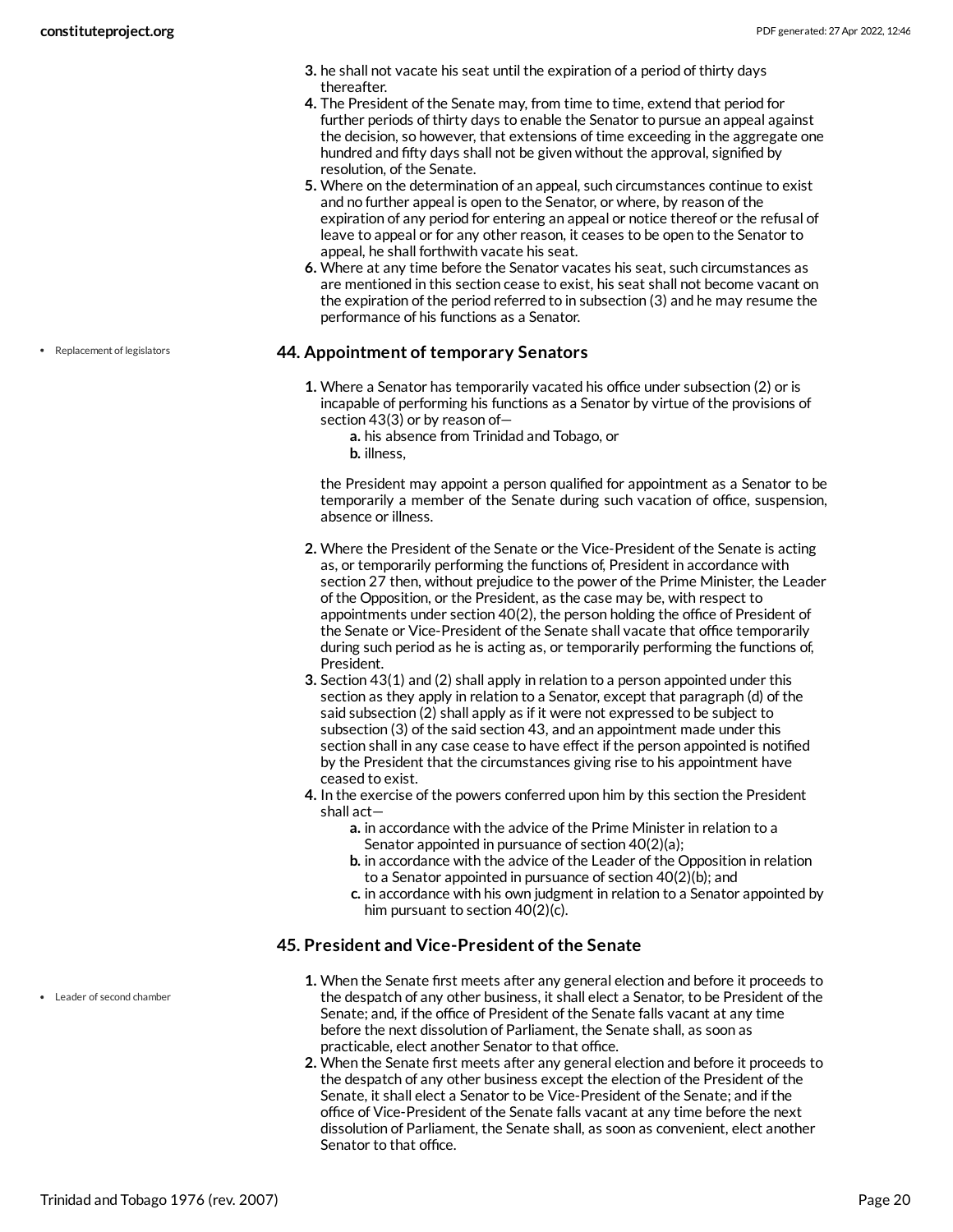- **3.** The Senate shall not elect a Senator who is a Minister or Parliamentary Secretary to be the President of the Senate or the Vice-President of the Senate.
- **4.** A person shall vacate the office of President of the Senate or Vice-President of the Senate where
	- **a.** he ceases to be a Senator; so however that the President of the Senate shall not vacate his office by reason only that he has ceased to be a Senator on a dissolution of Parliament until the Senate first meets after that dissolution;
	- **b.** he is appointed to be a Minister or a Parliamentary Secretary;
	- **c.** he announces the resignation of his office to the Senate or where, by writing under his hand addressed, in the case of the President of the Senate, to the Clerk of the Senate, and in the case of the Vice-President of the Senate to the President of the Senate (or, where the office of President of the Senate is vacant or the President of the Senate is absent from Trinidad and Tobago, to the Clerk of the Senate), he resigns that office.
- **5.** Where, by virtue of section 43(3) the President of the Senate or Vice-President of the Senate is required to cease to perform his functions as a Senator he shall also cease to perform his functions as President of the Senate or Vice-President of the Senate as the case may be, and those functions shall, until he vacates his seat in the Senate or resumes the performance of the functions of his office, be performed
	- **a.** in the case of the President of the Senate by the Vice-President of the Senate or if the office of Vice-President of the Senate is vacant or the Vice-President of the Senate is required to cease to perform his functions as a Senator by virtue of section 43(3) by such Senator not being a Minister or Parliamentary Secretary, as the Senate may elect for the purpose;
	- **b.** in the case of the Vice-President of the Senate by such Senator not being a Minister or Parliamentary Secretary, as the Senate may elect for the purpose.
- **6.** Where the President of the Senate or Vice-President of the Senate resumes the performance of his functions as a Senator, in accordance with the provisions of section 43(6) he shall also resume the performance of his functions as President of the Senate or Vice-President of the Senate, as the case may be.

## **The House of Representatives**

## <span id="page-20-3"></span>**46. Composition of House of Representatives**

- **1.** Subject to the provisions of this section, the House of Representatives shall consist of members who shall be elected in the manner provided by Parliament.
- **2.** There shall be thirty-six members of the House of Representatives or such other number of members as corresponds with the number of constituencies as provided for by an Order made by the President under section 72.
- **3.** Where any person who is not a member of the House of Representatives is elected to be Speaker of the House he shall, by virtue of holding the office of Speaker, be a member of the House in addition to the thirty-six or other number of members aforesaid.

## <span id="page-20-0"></span>**47. Qualifications for election as member**

<span id="page-20-1"></span>Subject to the provisions of section 48, a person shall be qualified to be elected as a member of the House of Representatives if, and shall not be qualified to be so elected unless, he—

- **a.** is a citizen of Trinidad and Tobago of the age of eighteen years or upwards, and
- **b.** has resided in Trinidad and Tobago for a period of two years immediately before the date of his nomination for election or is domiciled and resident in Trinidad and Tobago at that date.

## <span id="page-20-2"></span>**48. Disqualifications for election as member**

**1.** No person shall be qualified to be elected as a member of the House of Representatives who—

Size of first chamber

Eligibility for cabinet Eligibility for first chamber

- Minimum age of head of government
- Minimum age for first chamber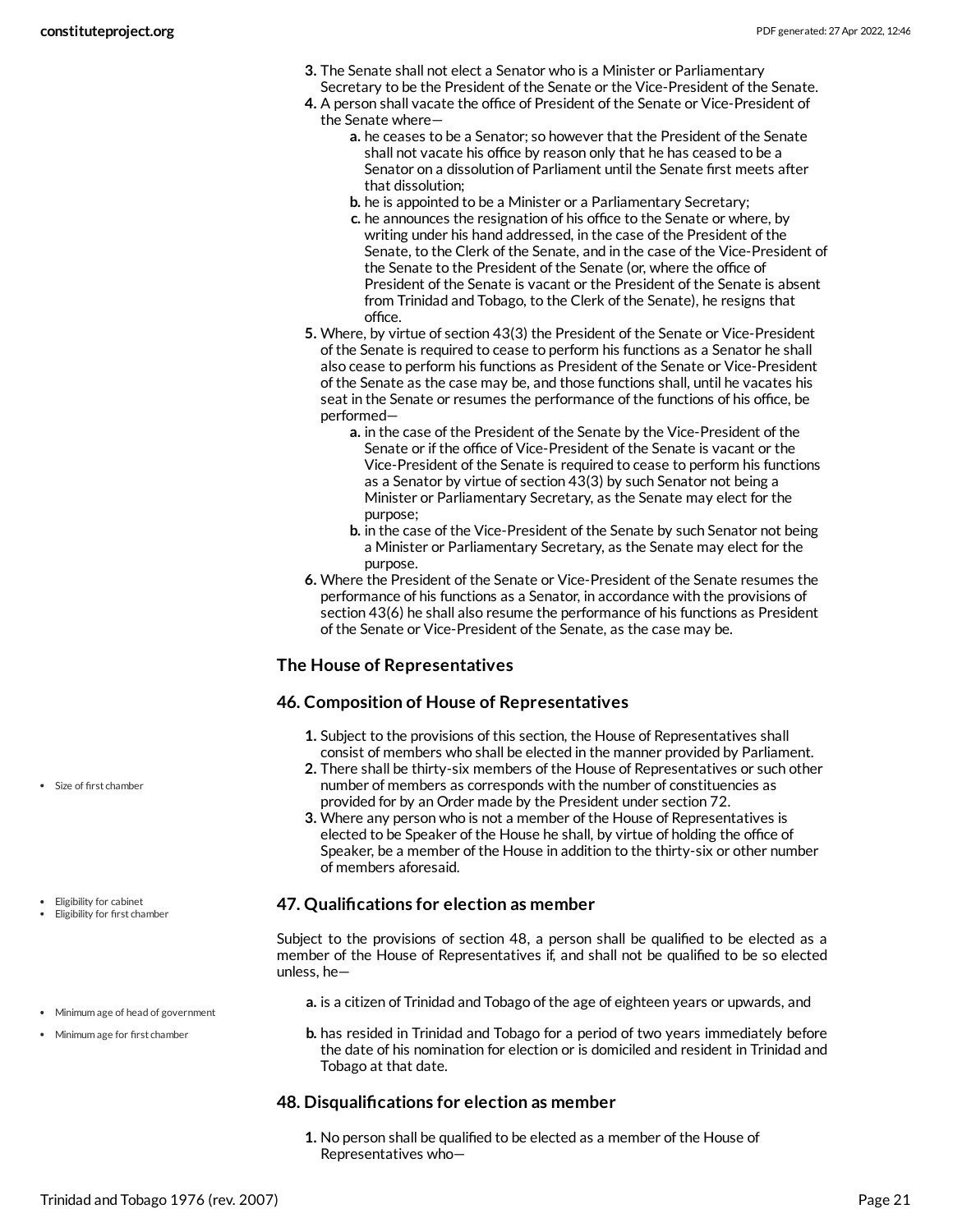Outside professions of legislators

- **1. a.** is a citizen of a country other than Trinidad and Tobago having become such a citizen voluntarily, or is under a declaration of allegiance to such a country;
	- **b.** is an undischarged bankrupt having been adjudged or otherwise declared bankrupt under any law in force in Trinidad and Tobago;
	- **c.** is mentally ill, within the meaning of the Mental Health Act, 1975;
	- **d.** is under sentence of death imposed on him by a court or is serving a sentence of imprisonment (by whatever name called) exceeding twelve months imposed on him by a court or substituted by competent authority for some other sentence imposed on him by a court, or is under such a sentence of imprisonment the execution of which has been suspended;
	- **e.** is disqualified for membership of the House of Representatives by any law in force in Trinidad and Tobago by reason of his holding, or acting in, any office the functions of which involve:
		- **i.** any responsibility for, or in connection with, the conduct of any election, or
		- **ii.** any responsibility for the compilation or revision of any electoral register;
	- **f.** is disqualified for membership of the House of Representatives by virtue of any law in force in Trinidad and Tobago by reason of his having been convicted of any offence relating to elections; or
	- **g.** is not qualified to be registered as an elector at a Parliamentary election under any law in force in Trinidad and Tobago.
- **2.** Parliament may provide that, subject to such exceptions and limitations, if any, as may be prescribed, a person may be disqualified for membership of the House of Representatives by virtue of
	- **a.** his holding or acting in any office or appointment (either individually or by reference to a class of office or appointment);
	- **b.** his belonging to any of the armed forces of the State or to any class of person that is comprised in any such force; or
	- **c.** his belonging to any police force or to any class of person that is comprised in any such force.
- **3.** For the purposes of paragraph (d) of subsection (1)
	- **a.** two or more sentences of imprisonment that are required to be served consecutively shall be regarded as separate sentences if none of those sentences exceeds twelve months, but if any one of such sentences exceeds that term they shall be regarded as one sentence; and
	- **b.** no account shall be taken of a sentence of imprisonment imposed as an alternative to or in default of the payment of a fine.

#### <span id="page-21-0"></span>**49. Tenure of office of members**

- **1.** Every member of the House of Representatives shall vacate his seat in the House at the next dissolution of Parliament after his election.
- **2.** A member of the House of Representatives shall also vacate his seat in the House where
	- **a.** he resigns it by writing under his hand addressed to the Speaker, or where the office of Speaker is vacant or the Speaker is absent from Trinidad and Tobago, to the Deputy Speaker;
	- **b.** he is absent from the sittings of the House for such period and in such circumstances as may be prescribed in the rules of procedure of the House;
	- **c.** he ceases to be a citizen of Trinidad and Tobago;
	- **d.** subject to the provisions of subsection (3), any circumstances arise that, if he were not a member of the House of Representatives, would cause him to be disqualified for election thereto by virtue of subsection (1) of section 48 or any law enacted in pursuance of subsection (2) of that section;
	- **e.** having been a candidate of a party and elected to the House, he resigns from or is expelled by that party.
- **3.** Where circumstances such as are referred to in paragraph (d) of subsection (2) arise because any member of the House of Representatives is under sentence of death or imprisonment, is mentally ill, declared bankrupt or convicted of an offence relating to elections, and where it is open to the member to appeal against the decision, either with the leave of a court or other authority or without such leave, he shall forthwith cease to perform his functions as a member of the

Removal of individual legislators

Attendance by legislators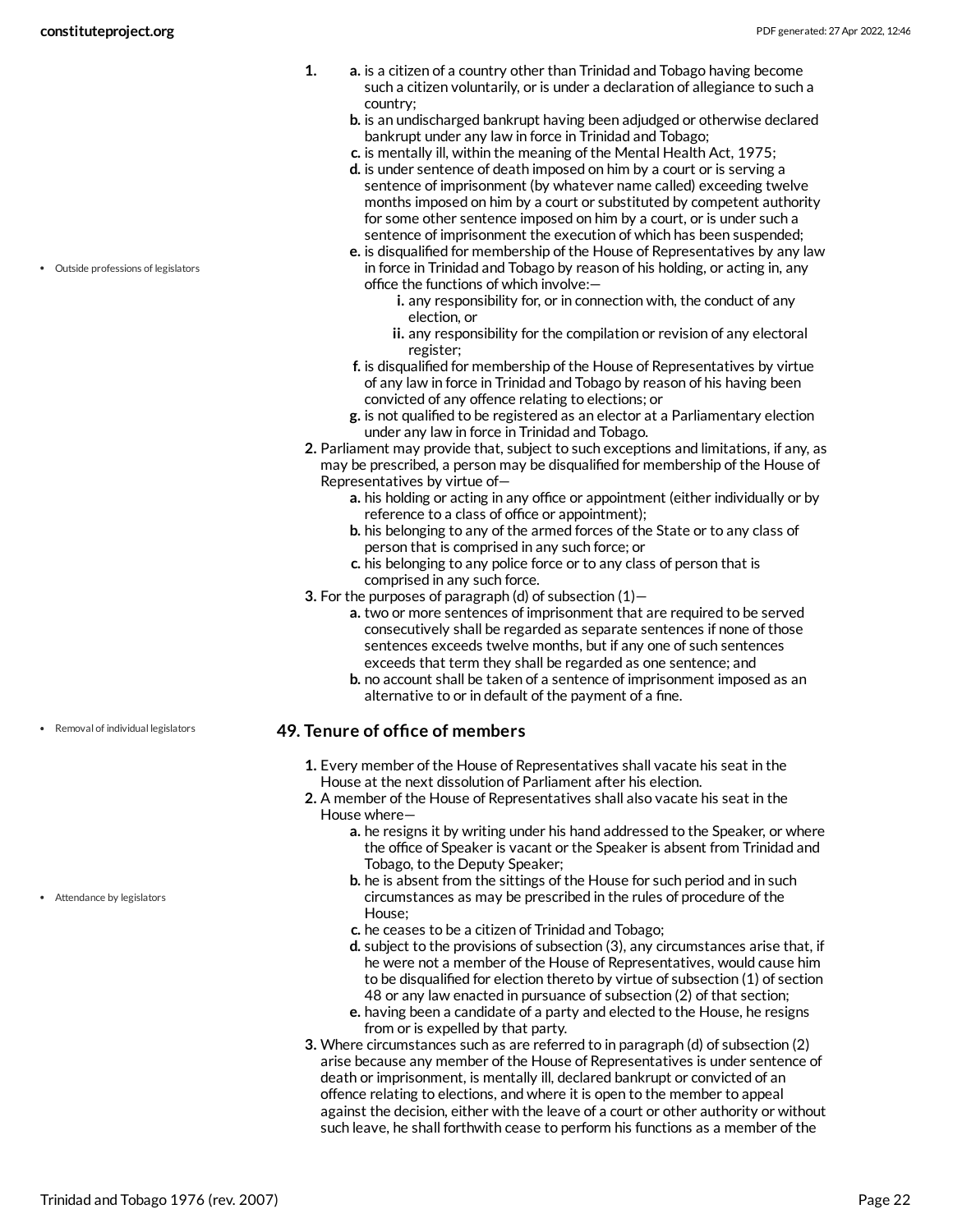- **3.** House so however, that subject to the provisions of this section, he shall not vacate his seat until the expiration of a period of thirty days thereafter.
- **4.** The Speaker may, from time to time, extend that period for further periods of thirty days to enable the member to pursue an appeal against the decision, so however, that extensions of time exceeding in the aggregate one hundred and fifty days shall not be given without the approval, signified by resolution, of the House.
- **5.** Where on the determination of any appeal, such circumstances continue to exist and no further appeal is open to the member, or where, by reason of the expiration of any period for entering an appeal or notice thereof or the refusal of leave to appeal or, for any other reason, it ceases to be open to the member to appeal, he shall forthwith vacate his seat.
- **6.** Where at any time before the member of the House vacates his seat such circumstances as are mentioned in this section cease to exist his seat shall not become vacant on the expiration of the period referred to in subsection (3) and he may resume the performance of his functions as a member of the House.

## **49A. Vacation of seat where member resigns or is expelled**

- **1.** Where circumstances such as are referred to in section 49(2)(e) arise, the leader in the House of Representatives of the party as a candidate of which the member was elected, shall so inform the Speaker in writing of those circumstances and the Speaker shall, at the sitting of the House of Representatives next after he is so informed, make a declaration that the member has resigned from or has been expelled by the party, as the case may be.
- **2.** Where within a period of fourteen days of the declaration by the Speaker the member does not institute legal proceedings to challenge the allegation that he has resigned or to challenge his expulsion, he shall vacate his seat at the end of the said period of fourteen days.
- **3.** Where within fourteen days of the declaration by the Speaker, the member institutes legal proceedings as aforesaid he shall not vacate his seat unless and until either the proceedings are withdrawn or the proceedings are finally determined by a decision upholding the resignation or expulsion, the decision being one that is not open to appeal or in respect of which the time allowed for an appeal has expired without an appeal being filed.
- **4.** From the date of the declaration by the Speaker under subsection (1) the member shall cease to perform his functions as a member of the House of Representatives and he shall resume the performance of such functions only if and when the legal proceedings referred to in subsection (3) are finally determined within the meaning of that subsection in favour of such member.
- **5.** Standing Orders shall make provision for the identification and recognition of the leader in the House of Representatives of every party and for otherwise giving effect to this section.

## <span id="page-22-0"></span>**50. Speaker and Deputy Speaker**

- **1.** When the House of Representatives first meets after any general election and before it proceeds to the despatch of any other business, it shall elect a person to be the Speaker of the House; and if the office of Speaker falls vacant at any time before the next dissolution of Parliament, the House shall, as soon as practicable, elect another person to that office.
- **2.** The Speaker may be elected either from among the members of the House of Representatives who are not Ministers or Parliamentary Secretaries or subject to subsection (3), from among persons who are not members of either House.
- **3.** A person who is not a member of either House shall not be elected Speaker where
	- **a.** he is not a citizen of Trinidad and Tobago; or
	- **b.** he is a person disqualified for election as a member of the House of Representatives by virtue of subsection (1) of section 48 or any law enacted in pursuance of subsection (2) of that section.
- **4.** When the House of Representatives first meets after any general election and before it proceeds to the despatch of any other business except the election of the Speaker, the House shall elect a member of the House, who is not a Minister or a Parliamentary Secretary, to be Deputy Speaker of the House; and if the office of Deputy Speaker falls vacant at any time before the next dissolution of

Leader of first chamber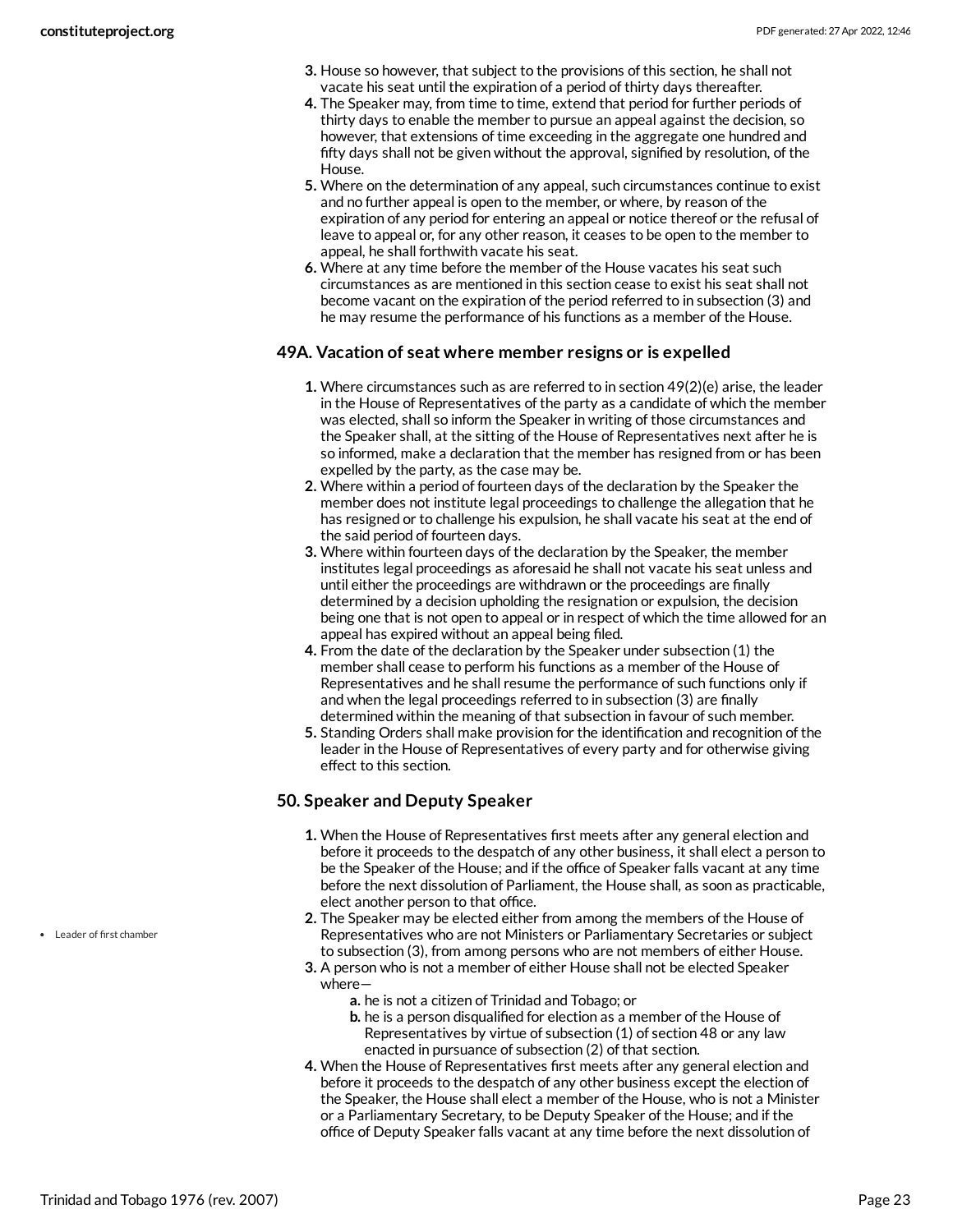- **4.** Parliament, the House shall, as soon as practicable, elect another such member to that office.
- **5.** A person shall vacate the office of Speaker or Deputy Speaker
	- **a.** in the case of a Speaker elected from among the members of the House of Representatives or in the case of the Deputy Speaker
		- **i.** where he ceases to be a member of the House, so however that the Speaker shall not vacate his office by reason only that he has ceased to be a member of the House on a dissolution of Parliament, until the House first meets after that dissolution;
		- **ii.** where he is appointed to be a Minister or a Parliamentary Secretary;
	- **b.** in the case of a Speaker elected from among persons who are not members of either House
		- **i.** when the House first meets after any dissolution of Parliament;
		- **ii.** where he ceases to be a citizen of Trinidad and Tobago; or
		- **iii.** where any circumstances arise that would cause him to be disqualified for election as a member of the House by virtue of subsection (1) of section 48 or any law enacted in pursuance of subsection (2) of that section;
	- **c.** where he announces the resignation of his office to the House of Representatives or if by writing under his hand addressed, in the case of the Speaker to the Clerk of the House and in the case of the Deputy Speaker to the Speaker, or, if the office of Speaker is vacant or the Speaker is absent from Trinidad and Tobago, to the Clerk of the House, he resigns that office; or
	- **d.** in the case of the Deputy Speaker, where he is elected to be Speaker.
- **6.** Where, by virtue of section 49(3) the Speaker or Deputy Speaker is required to cease to perform his functions as a member of the House of Representatives or where, in the case of the Speaker, by reason of circumstances referred to in subsection (8) [or (9)], he has temporarily vacated his office, he shall also cease to perform his functions as Speaker or Deputy Speaker, as the case may be, and those functions shall, until he vacates his seat in the House or resumes the performance of the functions of his office, be performed
	- **a.** in the case of the Speaker, by the Deputy Speaker or, if the office of Deputy Speaker is vacant or the Deputy Speaker is required to cease to perform his functions as a member of the House of Representatives by virtue of section 49(3) by such member of the House, not being a Minister or Parliamentary Secretary, as the House may elect for the purpose;
	- **b.** in the case of the Deputy Speaker, by such member of the House not being a Minister of Parliamentary Secretary, as the House may elect for the purpose.
- **7.** Where the Speaker or Deputy Speaker resumes the performance of his functions as a member of the House, in accordance with the provisions of section 49(3) he shall also resume the performance of his functions as Speaker or Deputy Speaker, as the case may be.
- **8.** Where the Speaker is acting as or performing the functions of President under section 27, he shall vacate the office of Speaker temporarily during such period as he is acting as, or temporarily performing the functions of, President.
- **9.** Upon delivery by the Clerk of the House to the Speaker of a resolution signed by a majority of the members of the House that the Speaker be removed from office, (hereinafter referred to as "the resolution") the Speaker shall vacate his office temporarily and cease to perform his functions as Speaker.
- **10.** The resolution shall state the grounds on which the Speaker's removal from office is proposed.
- **11.** The Speaker may, within twenty-one days of the delivery of the resolution, supply to the Clerk of the House in writing any grounds on which he resists his removal from office, and the Clerk of the House shall supply a copy thereof to each member of the House.
- **12.** Unless a motion in support of the resolution is moved in the House
	- **a.** within fourteen days of the receipt by the Clerk of the House of the grounds supplied by the speaker; or
	- **b.** where no such grounds have been supplied, within fourteen days of the time prescribed therefor, the Speaker shall resume the performance of his functions as Speaker.
- **13.** For the purposes of subsection (9) a resolution left at the office of the Speaker shall be deemed to be delivered at the time it is so left.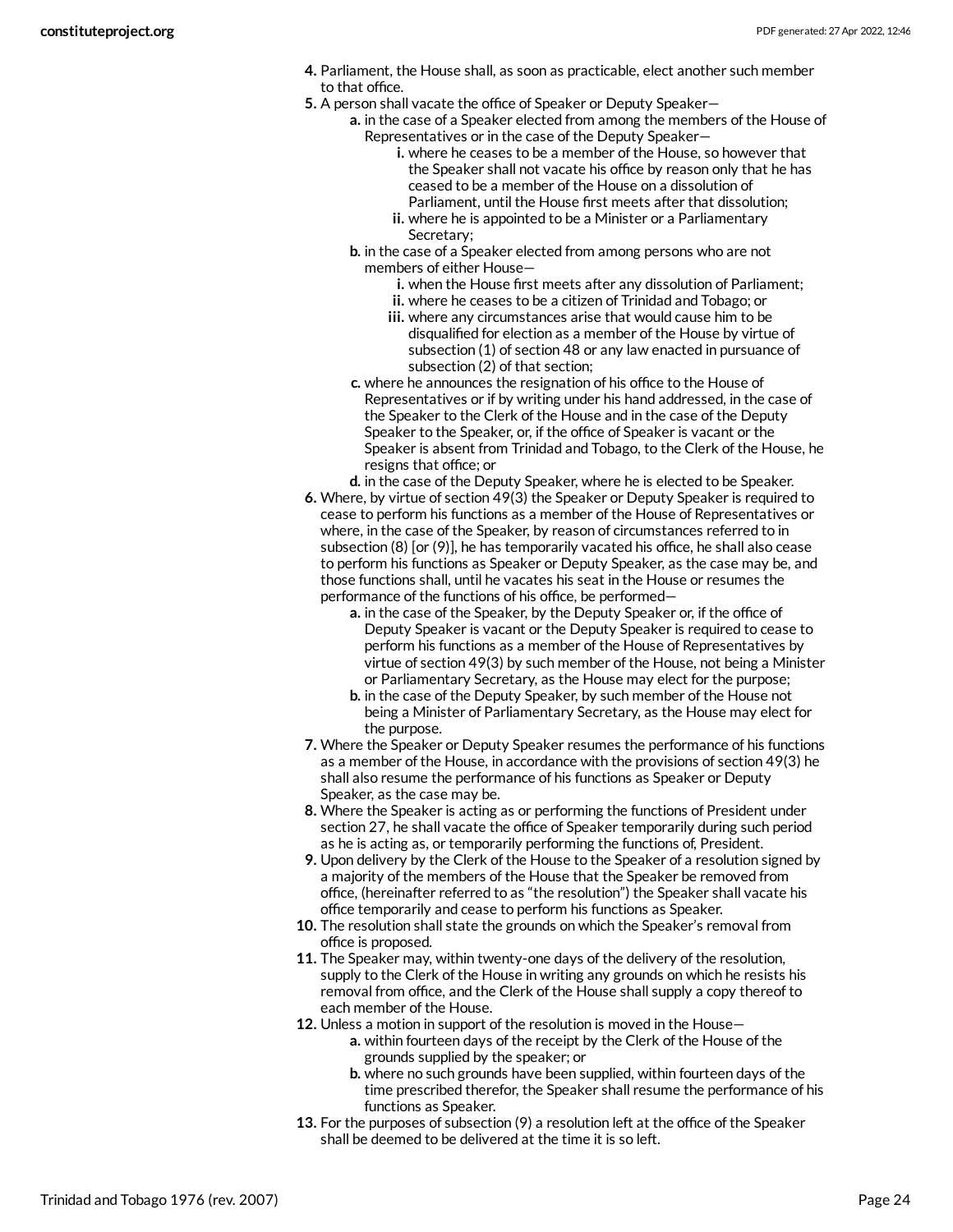- **14.** Where the motion in subsection (12) is passed, the Clerk of the House shall within seven days of the passing of the motion referred to in subsection (12) transmit the records of proceedings in the House to a Special Tribunal comprising a Chairman and two other members appointed by the President after consultation with the Prime Minister and the Leader of the Opposition, (hereinafter referred to as "the Tribunal").
- **15.** The record shall include the resolution, the grounds supplied by the Speaker and the speeches made by Members of the House upon debate of the resolution.
- **16.** The Tribunal shall review the record and within twenty-one (21) days of its receipt of the record shall make a recommendation to the House accompanied by a brief statement of its reasons therefor either—

**a.** confirming that the Speaker should vacate office; or **b.** withholding confirmation.

- **17.** Where the Tribunal confirms that the Speaker should vacate office the Speaker shall do so immediately upon delivery to him of the confirmation of the Tribunal by the Clerk of the House.
- **18.** Where the Tribunal withholds confirmation the House by resolution may resolve not to follow the recommendation of the Tribunal and to confirm the motion that the Speaker should vacate office and where such a resolution is passed the Speaker shall vacate his office immediately.
- **19.** During the period of review by the Tribunal the Speaker shall not resume performance of his functions as Speaker.

## <span id="page-24-1"></span>**51. Qualifications of voters**

Subject to such disqualifications as Parliament may prescribe, a person shall be qualified to vote at an election of members to serve in the House of Representatives if, and shall not be qualified to vote at such an election unless, he—

- **a.** is a Commonwealth citizen (within the meaning of section 18) of the age of eighteen years or upwards; and
- **b.** has such other qualifications regarding residence or registration as may be prescribed.

## **General**

## **52. Determination of questions as to membership**

**1.** Any question whether:—

- **a.** any person has been validly appointed as a Senator or validly elected as a member of the House of Representatives;
- **b.** any Senator or member of the House of Representatives has vacated his seat or is required, under the provisions of section 43(3) or section 49(3) to cease to exercise any of his functions as a Senator or as a member of the House of Representatives; or
- **c.** any person has been validly elected as Speaker of the House of Representatives from among persons who are not Senators or members of the House of Representatives,

shall be determine by the High Court.

- **2.** Proceedings for the determination of any question referred to in subsection (1) shall not be instituted except with the leave of a Judge of the High Court.
- **3.** An appeal shall lie to the Court of Appeal from
	- **a.** the decision of a Judge of the High Court granting or refusing leave to institute proceedings for the determination of any question referred to in subsection (1);
	- **b.** the determination by the High Court of any such question.
- **4.** No appeal shall lie from any decision of the Court of Appeal given in an appeal brought in accordance with subsection (3).

## <span id="page-24-0"></span>**PART 2. Powers, Privileges and Procedure of Parliament**

- First chamber selection
- Restrictions on voting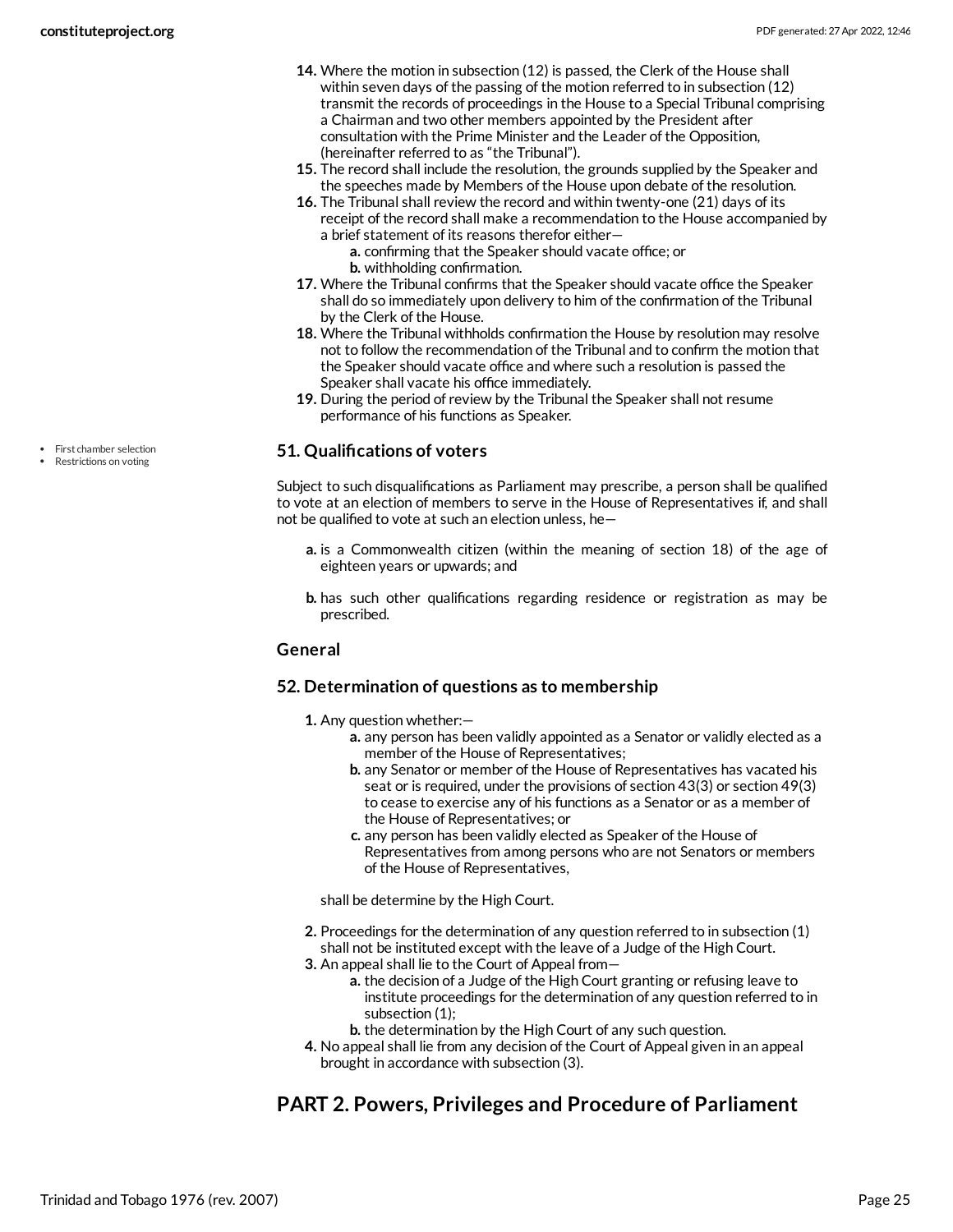Constitution amendment procedure

#### **53. Power to make laws**

Parliament may make laws for the peace, order and good government of Trinidad and Tobago, so however that the provisions of this Constitution or (in so far as it forms part of the law of Trinidad and Tobago) the Trinidad and Tobago Independence Act, 1962 of the United Kingdom may not be altered except in accordance with the provisions of section 54.

#### <span id="page-25-0"></span>**54. Alteration of this Constitution**

- **1.** Subject to the provisions of this section, Parliament may alter any of the provisions of this Constitution or (in so far as it forms part of the law of Trinidad and Tobago) any of the provisions of the Trinidad and Tobago Independence Act, 1962.
- **2.** In so far as it alters
	- **a.** sections 4 to 14, 20(b), 21, 43(1), 53, 58, 67(2), 70, 83, 101 to 108, 110, 113, 116 to 125 and 133 to 137; or
	- **b.** section 3 in its application to any of the provisions of this Constitution specified in paragraph (a),

a Bill for an Act under this section shall not be passed by Parliament unless at the final vote thereon in each House it is supported by the votes of not less than twothirds of all the members of each House.

**3.** In so far as it alters—

**a.** this section;

- **b.** sections 22, 23, 24, 26, 28 to 34, 38 to 40, 46, 49(1), 51, 55, 61, 63, 64, 68, 69, 71, 72, 87 to 91, 93, 96(4) and (5), 97, 109, 115, 138, 139 or the Second and Third Schedules;
- **c.** section 3 in its application to any of the provisions specified in paragraph (a) or (b); or
- **d.** any of the provisions of the Trinidad and Tobago Independence Act, 1962,

a Bill for an Act under this section shall not be passed by Parliament unless it is supported at the final vote thereon—

- **i.** in the House of Representatives by the votes of not less than threefourths of all the members of the House; and
- **ii.** in the Senate by the votes of not less than two-thirds of all the members of the Senate.
- **4.** For the purposes of subsections (2) and (3) the number of members of the Senate shall, even though circumstances requiring the appointment of temporary members in accordance with section 44(1) have arisen, continue to be the number of members specified in section 40(1).
- **5.** No Act other than an Act making provision for any particular case or class of case, inconsistent with provisions of this Constitution, not being those referred to in subsections (2) and (3), shall be construed as altering any of the provisions of this Constitution, or (in so far as it forms part of the law of Trinidad and Tobago) any of the provisions of the Trinidad and Tobago Independence Act, 1962, unless it is stated in the Act that it is an Act for that purpose.
- **6.** In this section references to the alteration of any of the provisions of this Constitution or the Trinidad and Tobago Independence Act, 1962, include references to repealing it, with or without re-enactment thereof or the making of different provisions in place thereof or the making of provision for any particular case or class of case inconsistent therewith, to modifying it and to suspending its operation for any period.

#### <span id="page-25-1"></span>**55. Privileges and immunities of Parliament**

- **1.** Subject to the provisions of this Constitution and to the rules and standing orders regulating the procedure of the Senate and House of Representatives, there shall be freedom of speech in the Senate and House of Representatives.
- **2.** No civil or criminal proceedings may be instituted against any member of either House for words spoken before, or written in a report to, the House of which he is

• Immunity of legislators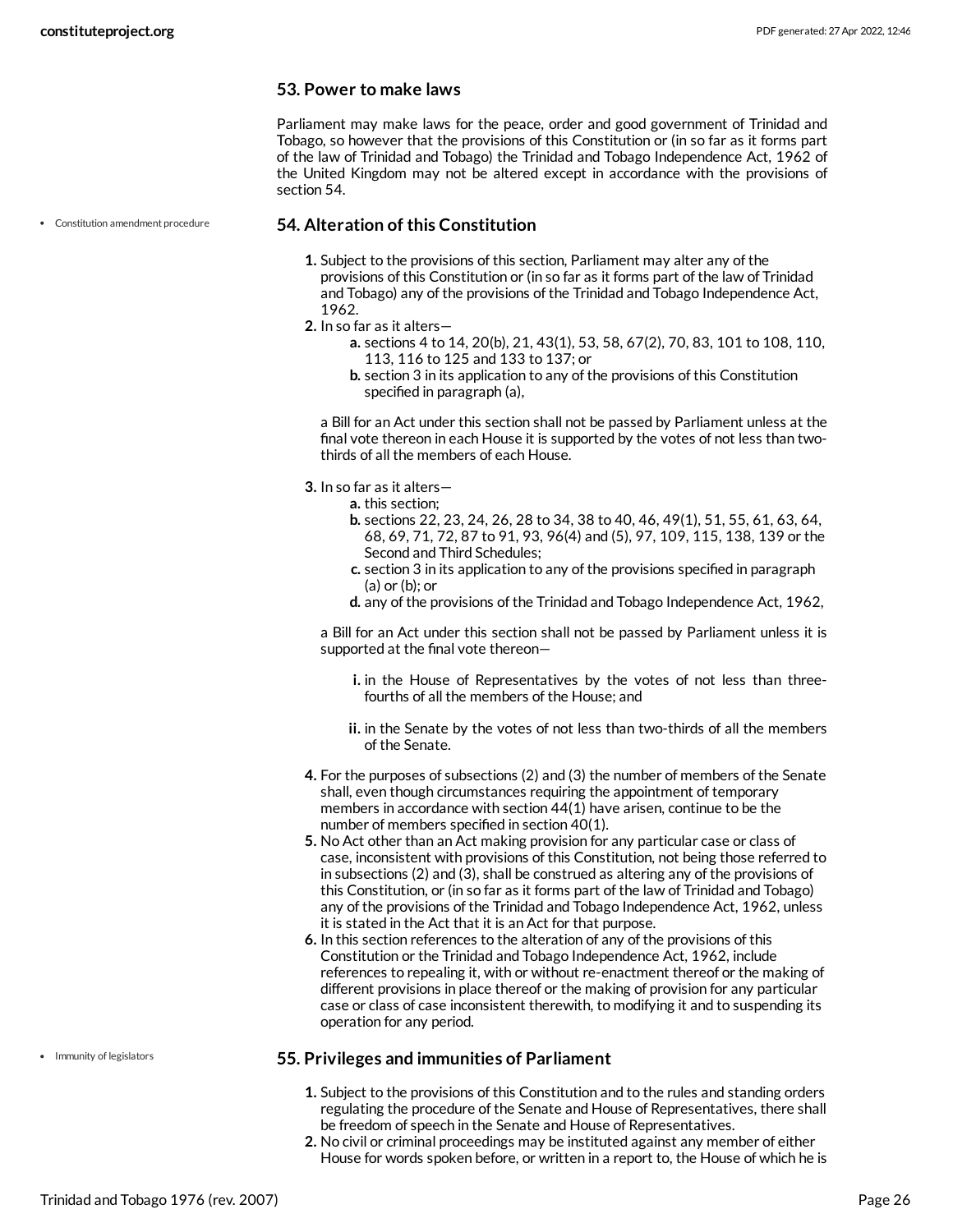- **2.** a member or in which he has a right of audience under section 62 or a committee thereof or any joint committee or meeting of the Senate and House of Representatives or by reason of any matter or thing brought by him therein by petition, bill, resolution, motion or otherwise; or for the publication by or under the authority of either House of any report, paper, votes or proceedings.
- **3.** In other respects, the powers, privileges and immunities of each House and of the members and the committees of each House, shall be such as may from time to time be prescribed by Parliament after the commencement of this Constitution and until so defined shall be those of the House of Commons of the Parliament of the United Kingdom and of its members and committees at the commencement of this Constitution.
- **4.** A person called to give any evidence before either House or any committee shall enjoy the same privileges and immunities as a member of either House.

## **56. Regulation of procedure in each House**

- **1.** Subject to the provisions of this Constitution, each House may regulate its own procedure.
- **2.** Each House may act notwithstanding any vacancy in its membership (including any vacancy not filled when the House first meets after the commencement of this Constitution or after any dissolution of Parliament), and the presence or participation of any person not entitled to be present at or to participate in the proceedings of the House shall not invalidate those proceedings.

## **57. Oath of allegiance**

No member of either House shall take part in the proceedings of that House (other than proceedings necessary for the purposes of this section) until he has made and subscribed before that House the oath of allegiance, so however, that the election of a Speaker and Deputy Speaker of the House of Representatives and the election of a President of the Senate and Vice-President of the Senate may take place before the members of the House of Representatives, or the members of the Senate, as the case may be, have made and subscribed such oath.

## **58. Presiding in Senate and House of Representatives**

- **1.** The President of the Senate or, in his absence, the Vice-President of the Senate or, where they are both absent, a Senator, not being a Minister or a Parliamentary Secretary, elected by the Senate for that sitting shall preside at each sitting of the Senate.
- **2.** The Speaker or, in his absence, the Deputy Speaker or, where they are both absent, a member of the House of Representatives, not being a Minister or a Parliamentary Secretary, elected by the House for that sitting shall preside at each sitting of the House.
- **3.** References in this section to circumstances in which the President of the Senate or Vice-President of the Senate, Speaker or Deputy Speaker is absent include references to circumstances in which the office of President of the Senate or Vice-President of the Senate, Speaker or Deputy Speaker is vacant.

## **59. Voting**

- **1.** Save as otherwise provided in this Constitution, all questions proposed for decision in either House shall be determined by a majority of the votes of the members thereof present and voting.
- **2.** The President of the Senate or other member presiding in the Senate shall not vote unless on any question the votes are equally divided, in which case he shall have and exercise a casting vote.
- **3.** The Speaker or other member presiding in the House of Representatives shall not vote unless on any question the votes are equally divided, in which case he shall have and exercise a casting vote.

Quorum for legislative sessions

#### <span id="page-26-0"></span>**60. Quorum**

**1.** A quorum of the House of Representatives shall consist of twelve members of the House and a quorum of the Senate shall consist of ten Senators, so however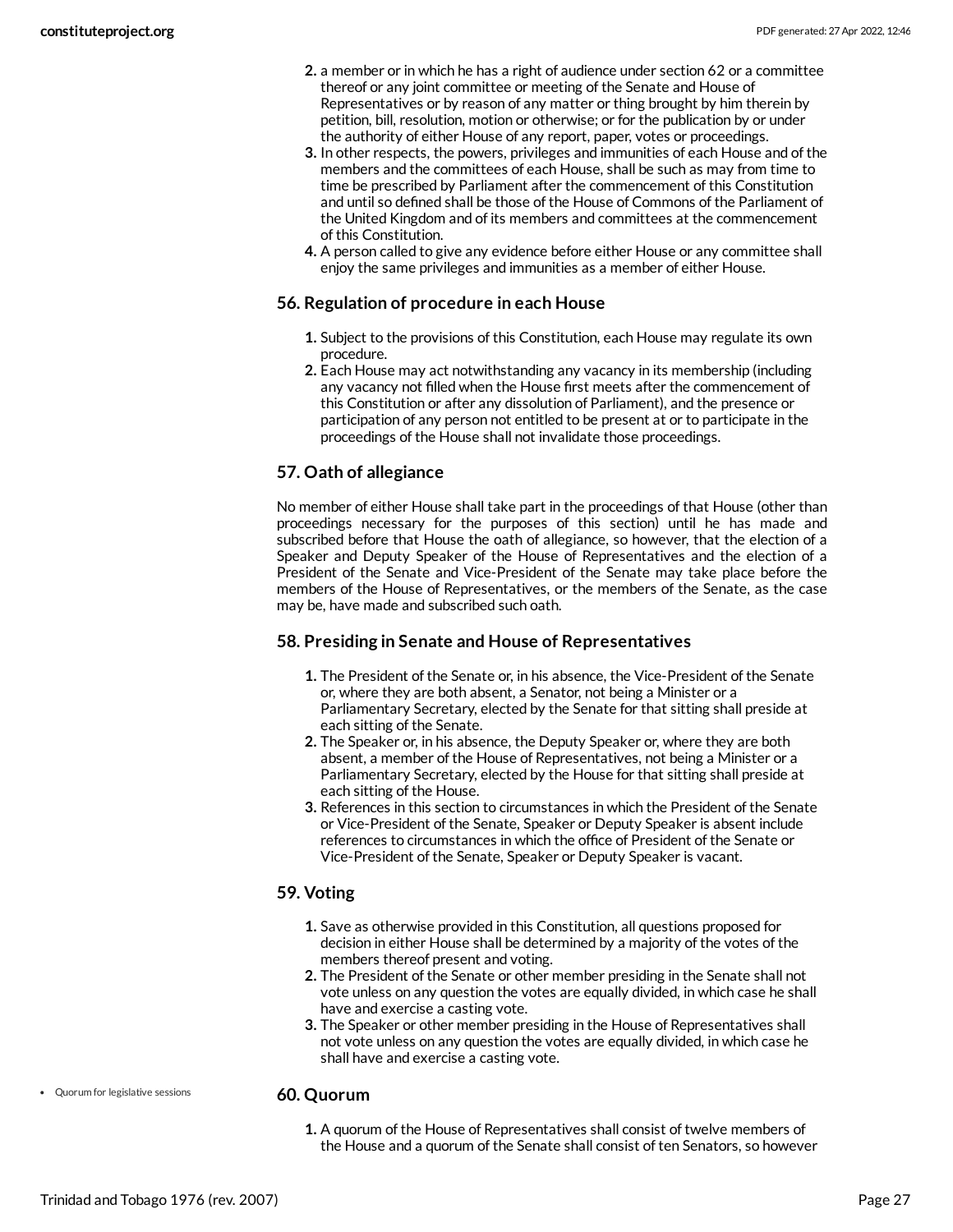- **1.** that the person presiding at the sitting of either House shall not be included in reckoning whether there is a quorum of that House present.
- **2.** Where at any sitting of either House any member of the House who is present draws the attention of the person presiding at the sitting of the absence of a quorum and, after such interval as may be prescribed by that House, the person presiding at the sitting ascertains that a quorum of the House is still not present the House shall be adjourned.

## <span id="page-27-0"></span>**61. Mode of exercising legislative power**

- **1.** Subject to the provisions of this Constitution, the power of Parliament to make laws shall, except where otherwise authorised by statute, be exercised by Bills passed by the House of Representatives and the Senate and assented to by the President.
- **2.** When a Bill is presented to the President for assent, he shall signify that he assents or that he withholds assent.
- **3.** A Bill shall not become law unless it has been duly passed and assented to in accordance with this Constitution.
- **4.** A Bill may be assented to during the period occurring between the end of one session of Parliament and the beginning of the next or at any subsequent time during the life of that Parliament.

## **62. Attendance of Ministers in either House**

- **1.** A Minister who is a Member of the House of Representatives and a Minister who is a Senator
	- **a.** has the right to attend any sitting of the Senate or the House of Representatives, respectively,
	- **b.** may be required at the instance of the President of the Senate or the Speaker to attend any sitting of Senate or the House of Representatives, respectively.
- **2.** A Minister may not be required to attend any sitting of either House under subsection 1(b) except on the adoption by that House of a motion for the purpose.
- **3.** A Minister attending any sitting of the Senate or the House of Representatives under subsection (1) may take part in any debate or other proceedings concerning matters falling within his portfolio in such House and may speak on any motion before the House concerning such matters and move amendments to any such motions, save that such a Minister shall have no vote thereon.
- **4.** Nothing in this section shall preclude the Attorney General from attending any sitting of the Senate or the House of Representatives, as the case may be, and taking part in debates and other proceedings and speaking on any motion before any such House, as the case may be, and moving amendments to any such motions even though the matter falls within the portfolio of some other Minister.

## <span id="page-27-1"></span>**63. Introduction of Bills, etc**

- **1.** A Bill other than a Money Bill may be introduced in either House; a Money Bill shall not be introduced in the Senate.
- **2.** Except on the recommendation or with the consent of the Cabinet neither House shall
	- **a.** proceed upon any Bill, including any amendment to a Bill, which, in the opinion of the person presiding, makes provision for any of the following purposes
		- **i.** for imposing or increasing any tax;
		- **ii.** for imposing or increasing any charge on the revenues or other funds of Trinidad and Tobago or for altering any such charge otherwise than by reducing it; or
		- **iii.** for compounding or remitting any debt due to Trinidad and Tobago;
	- **b.** proceed upon any motion, including any amendment to a motion, the effect of which, in the opinion of the person presiding, would be to make provision for any of the purposes aforesaid; or
	- **c.** receive any petition which, in the opinion of the person presiding, requests that provision be made for any of the purposes aforesaid.

Approval or veto of general legislation

Second chamber reserved policy areas

- Tax bills Finance bills
- 
- First chamber reserved policy areas
- First chamber reserved policy areas

- Finance bills
- Tax bills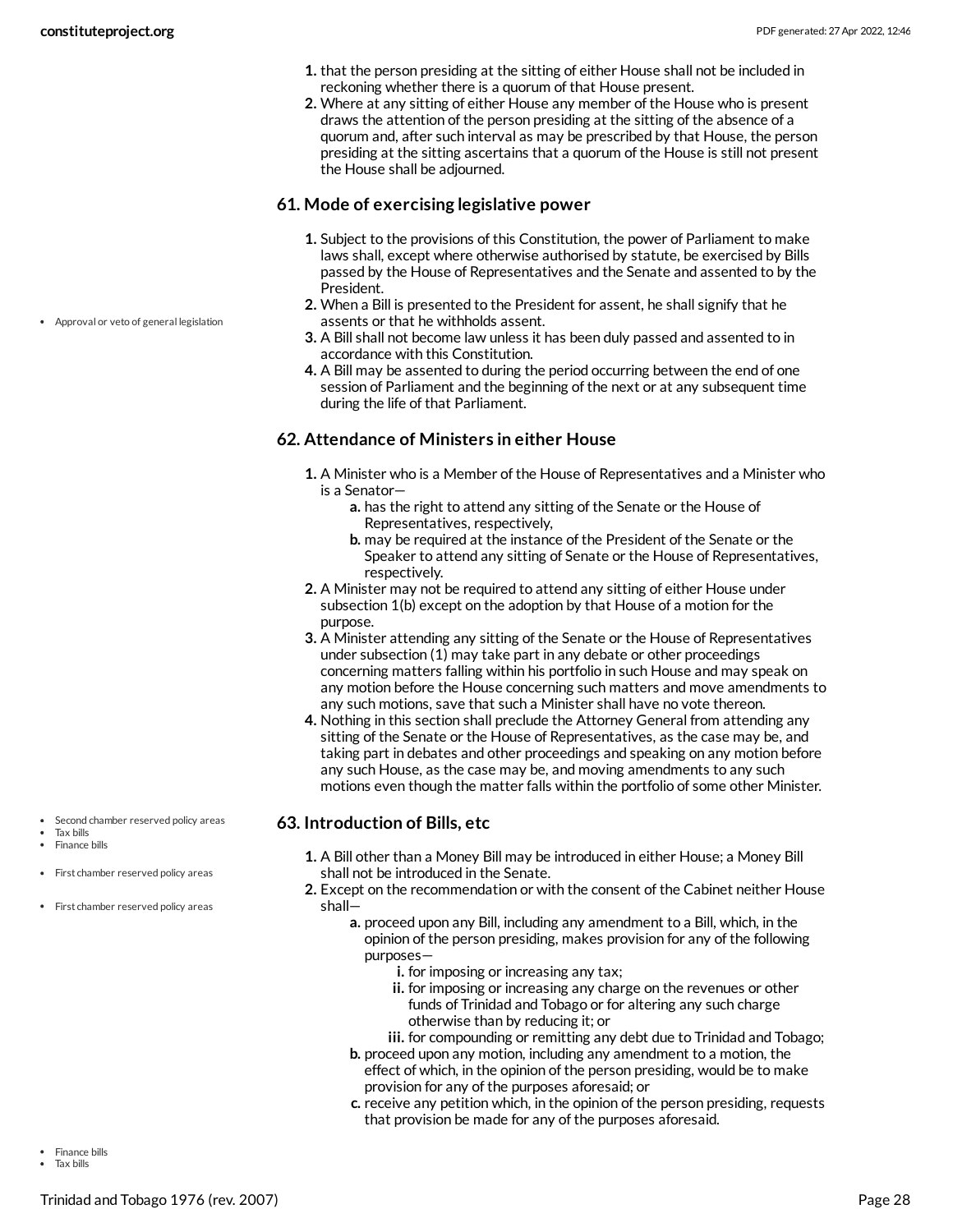## **64. Restrictions on powers of Senate as to Money Bills**

- **1.** Where a Money Bill, having been passed by the House of Representatives and sent to the Senate at least one month before the end of the session, is not passed by the Senate without amendment within one month after it is sent to the Senate, the Bill shall, unless the House of Representatives otherwise resolves, be presented to the President for assent notwithstanding that the Senate has not consented to the Bill.
- **2.** There shall be endorsed on every Money Bill when it is sent to the Senate the certificate of the Speaker signed by him that it is a Money Bill; and there shall be endorsed on any Money Bill that is presented to the President for assent in pursuance of subsection (1), the certificate of the Speaker signed by him that it is a Money Bill and that the provisions of that subsection have been complied with.

#### <span id="page-28-0"></span>**65. Restrictions on powers of Senate as to Bills other than Money Bills**

- **1.** Where any Bill other than a Money Bill is passed by the House of Representatives in two successive sessions, whether or not Parliament is dissolved between those sessions, and, having been sent to the Senate in each of those sessions at least one month before the end of the session, is rejected by the Senate in each of those sessions that Bill shall, on its rejection for the second time by the Senate, unless the House of Representatives otherwise resolves, be presented to the President for assent notwithstanding that the Senate has not consented to the Bill.
- **2.** Nothing in subsection (1) shall have effect until at least six months have elapsed between the date on which the Bill is passed by the House of Representatives in the first session and the date on which it is passed by that House in the second session.
- **3.** For the purposes of this section a Bill that is sent to the Senate from the House of Representatives in any session shall be deemed to be the same Bill as a former Bill sent to the Senate in the preceding session if, when it is sent to the Senate, it is identical with the former Bill or contains only such alterations as are certified by the Speaker to be necessary owing to the time that has elapsed since the date of the former Bill or to represent any amendments which have been made by the Senate in the former Bill in the preceding session.
- **4.** The House of Representatives may, if it thinks fit, on the passage through that House of a Bill that is deemed to be the same Bill as a former Bill sent to the Senate in the preceding session, suggest any amendments without inserting the amendments in the Bill, and any such amendments shall be considered by the Senate, and, if agreed to by the Senate, shall be treated as amendments made by the Senate and agreed to by the House of Representatives; but the exercise of this power by the House of Representatives shall not affect the operation of this section in the event of the rejection of the Bill in the Senate.
- **5.** For the purposes of this section a Bill shall be deemed to be rejected by the Senate where
	- **a.** it is not passed by the Senate without amendments; or
	- **b.** it is passed by the Senate with any amendment that is not agreed to by the House of Representatives.
- **6.** There shall be inserted in any Bill that is presented to the President for assent in pursuance of this section any amendments that are certified by the Speaker to have been made in the Bill by the Senate in the second session and agreed to by the House of Representatives.
- **7.** There shall be endorsed on any Bill that is presented to the President for assent in pursuance of this section the certificate of the Speaker signed by him that the provisions of this section have been complied with.
- **8.** The provisions of this section shall not apply to a Bill for an Act which is required by section 13 or section 54 to be supported at the final vote thereon in the Senate by the votes of not less than three-fifths or two-thirds respectively of all the members of the Senate.

## <span id="page-28-1"></span>**66. Provisions relating to sections 63, 64 and 65**

**1.** In sections 63, 64 and 65 "Money Bill" means a public Bill which, in the opinion of the Speaker, contains only provisions dealing with all or any of the following matters, namely:—

• Division of labor between chambers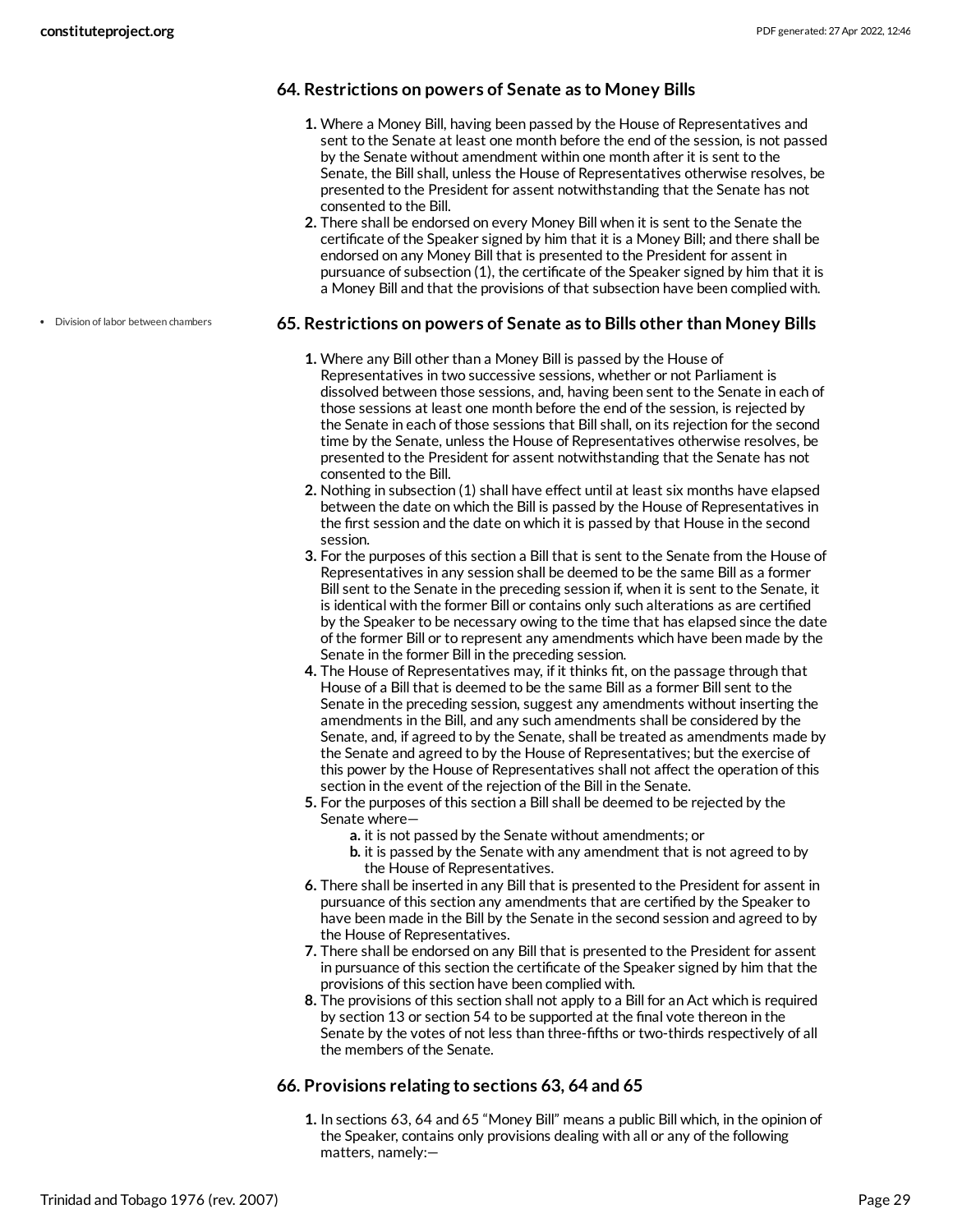- **1. a.** the imposition, repeal, remission, alteration or regulation of taxation; **b.** the imposition, for the payment of debt or other financial purposes, of
	- charges on public money or the variation or repeal of any such charges; **c.** the grant of money to the State or to any authority or person, or the variation or revocation of any such grant;
	- **d.** the appropriation, receipt, custody, investment, issue or audit of accounts of public money;
	- **e.** the raising or guarantee of any loan or the repayment thereof, or the establishment, alteration, administration or abolition of any sinking fund provided in connection with any such loan; or
	- **f.** subordinate matters incidental to any of the matters referred to in this subsection.
- **2.** In subsection (1) the expressions "taxation", "debt", "public money" and "loan" do not include any taxation imposed, debt incurred or money provided or loan raised by any local authority or body for local purposes.
- **3.** Where the office of Speaker is vacant or the Speaker is for any reason unable to perform any function conferred upon him by section 64 or 65 or subsection (1) that function may be performed by the Deputy Speaker.
- **4.** A certificate of the Speaker or the Deputy Speaker under section 64 or 65 shall be conclusive for all purposes and shall not be questioned in any court.
- **5.** Before giving any certificate under section 64 or 65 the Speaker or the Deputy Speaker, as the case may be, shall consult the Attorney General or, if the Attorney General is absent from the seat of government, such legal officer in the Ministry of Legal Affairs as the Attorney General may designate for that purpose.

#### <span id="page-29-0"></span>**66A. Appointment of certain Select or Joint Select Committees**

**1.** Subject to subsection (2), it is hereby declared that—

**a.** in addition to any other Joint Select Committee which Parliament is empowered to appoint under its Standing Orders, Parliament shall, within one calendar month—

- **i.** after the commencement of the Constitution (Amendment) Act, 1999;
- **ii.** of the first meeting of the House of Representatives after any General Election,

or such time as the Parliament may resolve not being later than three months thereafter, appoint Joint Select Committees, to inquire into and report to both Houses of Parliament in respect of—

- **A.** Government Ministries;
- **B.** Municipal Corporations;
- **C.** Statutory Authorities;
- **D.** Enterprises owned or controlled by or on behalf of the State or which received funding from the State of more than two thirds of its total income in any one year; and
- **E.** Service Commissions, in relation to their administration, the manner of the exercise of their powers, their methods of functioning and any criteria adopted by them in the exercise of their powers and functions;
- **b.** for the purpose of this section, an enterprise shall be taken to be controlled by the State if the Government or any body controlled by the Government
	- **i.** exercises or is entitled to exercise control directly or indirectly over the affairs of the enterprise;
	- **ii.** is entitled to appoint a majority of the directors of the Board of Directors of the enterprise; or
	- **iii.** holds at least fifty per cent of the ordinary share capital of the enterprise,

as the case may be;

Legislative committees

Municipal government

Joint meetings of legislative chambers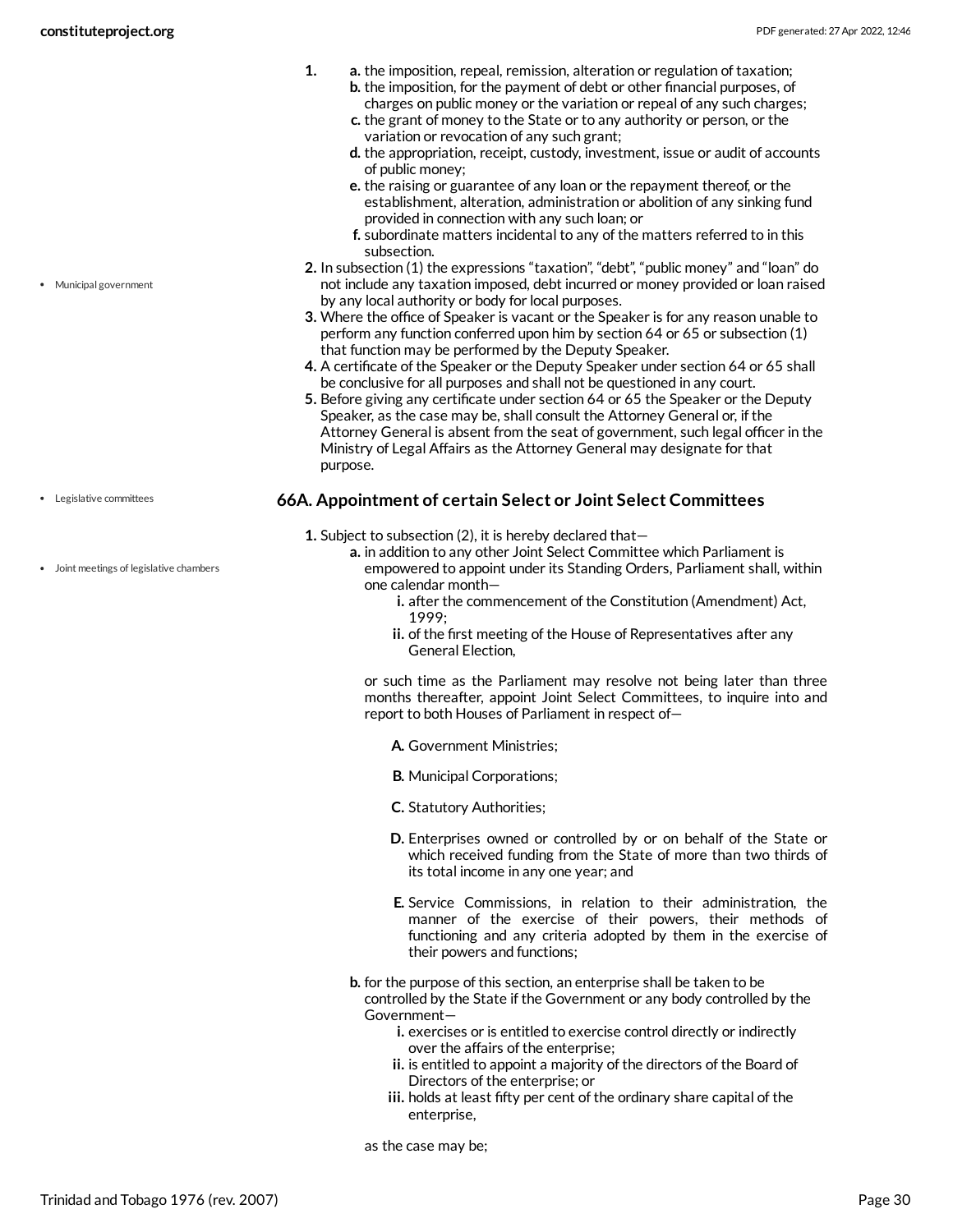- **1. c.** a Committee appointed for the purposes set out in paragraph (a) may **i.** appoint sub-committees from among its members and delegate
	- any of its powers to such subcommittee;
	- **ii.** adjourn from place to place;
	- **iii.** appoint specialist advisers to assist them in their deliberations;
	- **d.** subject to any order of the House or resolution of a Committee, the sitting of a Committee shall be held in public;
	- **e.** a Committee appointed for the purposes set out in paragraph (a) shall make a report of its opinion and observations which shall be laid in both Houses of Parliament.
- **2.** A Joint Select Committee in exercising its powers under subsection (1) shall not enquire into the validity of the exercise of the functions of a body referred to in subsection (1)(a) nor modify, alter, rescind or in any way interfere with the decisions of any such body.
- **3.** Subject to this section, the Standing Orders, of the Senate and the House of Representatives shall apply to a Committee appointed under this section.
- **4.** Subject to the Standing Orders, of Parliament, a Committee may regulate its own procedure.

## **66B. Reports of Service Commissions**

Each Service Commission shall submit to the President, before 1st October in each year, a report on its administration, the manner of the exercise of its powers, its methods of functioning and any criteria adopted by it in the exercise of its powers and functions in the previous year and the President shall cause the report to be laid within sixty days thereafter in each House.

## **66C. Applicability of the Judicial and Legal Service Commission**

- **1.** Sections 66A and 66B shall not apply to the Judicial and Legal Service Commission.
- **2.** The Judicial and Legal Service Commission shall submit to the President before 1st October, in each year, commencing in the year 2000, a report on the exercise of its functions and powers in the previous year, describing the procedures followed and any criteria adopted by it in connection therewith, and the President shall cause the report to be laid within sixty days thereafter in each House.

## **66D. Report of Government Ministries, etc**

A Body listed at (A) to (D) in 66A(1)(a) shall submit to the President before 1st July, in each year a report on the exercise of its functions and powers in the previous year, describing the procedures followed and any criteria adopted by it in connection therewith and the President shall cause the report to be laid within sixty days thereafter in each House.

## <span id="page-30-0"></span>**PART 3. Summoning, Prorogation and Dissolution**

## **67. Sessions of Parliament**

- **1.** Each session of Parliament shall be held at such place within Trinidad and Tobago and shall commence at such time as the President may by Proclamation appoint.
- **2.** There shall be a session of each House once at least in every year, so that a period of six months shall not intervene between the last sitting of Parliament in one session and the first sitting thereof in the next session.

## <span id="page-30-1"></span>**68. Prorogation and dissolution of Parliament**

- **1.** The President, acting in accordance with the advice of the Prime Minister, may at any time prorogue or dissolve Parliament.
- **2.** Subject to subsection (3), Parliament, unless sooner dissolved, shall continue for five years from the date of its first sitting after any dissolution, and shall then stand dissolved.
- **3.** At any time when Trinidad and Tobago is at war, Parliament may extend the period of five years specified in subsection (2) for not more than twelve months

Dismissal of the legislature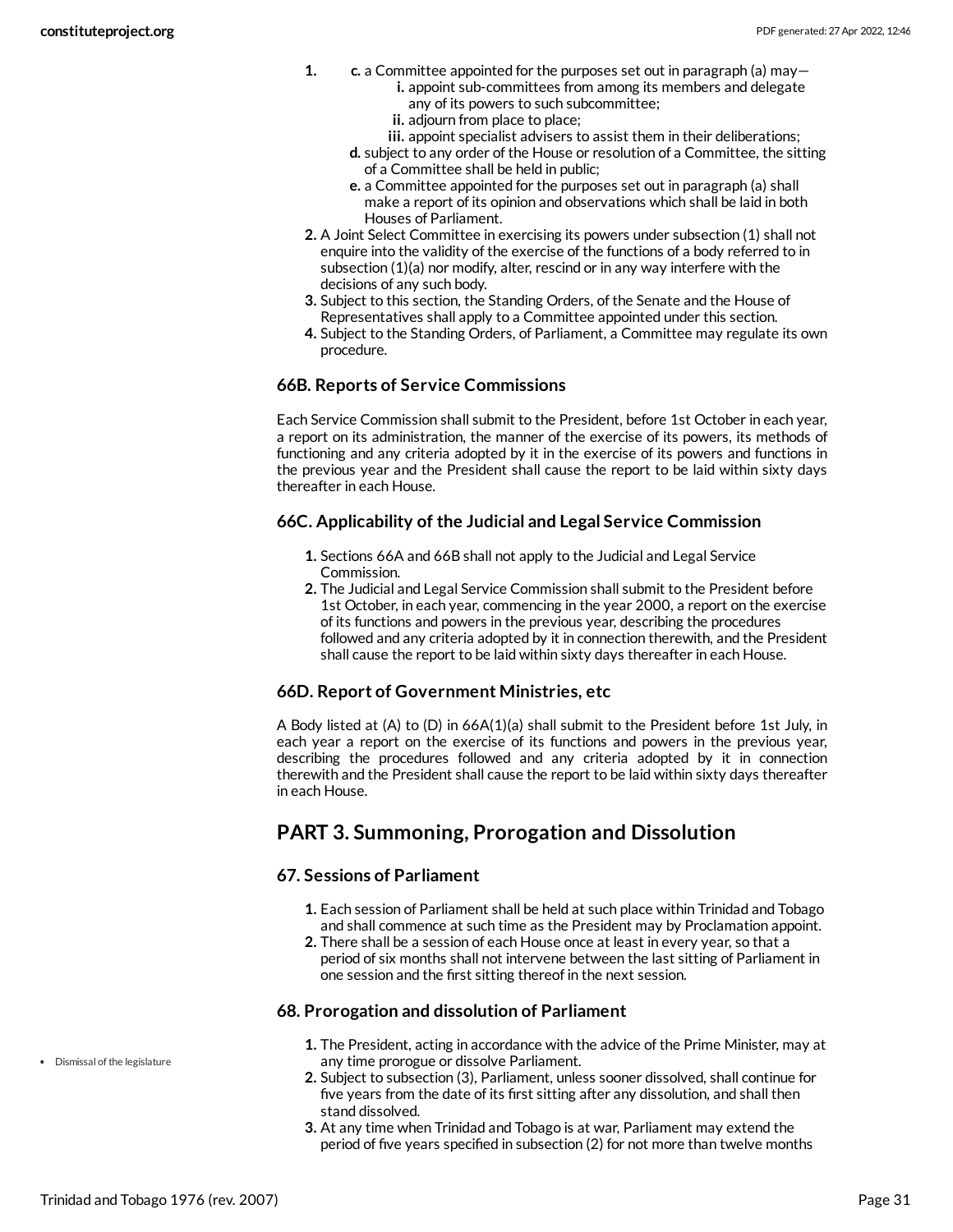- **3.** at a time; so however that the life of Parliament shall not be extended under this subsection for more than five years.
- **4.** Where, between a dissolution of Parliament and the next ensuing general election of members to the House of Representatives, an emergency arises of such a nature that in the opinion of the Prime Minister, it is necessary for the two Houses to be summoned before that general election can be held, the President, acting in accordance with the advice of the Prime Minister, may summon the two Houses of the preceding Parliament but the election of members of the House of Representatives shall proceed and the Parliament that has been summoned shall, if not sooner dissolved, again stand dissolved on the day on which the general election is held.

## **69. General elections and appointment of Senators**

- **1.** A general election of members of the House of Representatives shall be held at such time within three months after every dissolution of Parliament as the President, acting in accordance with the advice of the Prime Minister, shall appoint.
- **2.** As soon as practicable after every general election, the President shall proceed under section 40 to the appointment of Senators.
- **3.** Where a vacancy occurs in the House of Representatives within the first four years of the life of the Parliament a bye-election shall be held to fill such vacancy [not later than ninety days from the date of the announcement by the Speaker of the vacancy.

## <span id="page-31-0"></span>**PART 4. Elections and Boundaries Commission**

#### <span id="page-31-2"></span>**70. Constituencies**

- **1.** Trinidad and Tobago shall be divided into thirty-six constituencies or such other number as may be provided for by an Order made by the President in accordance with the provisions of this Part and each such constituency shall return one member to the House of Representatives.
- **2.** Not less than two such constituencies shall be in the Island of Tobago.

## <span id="page-31-1"></span>**71. Elections and Boundaries Commission**

- **1.** There shall be an Elections and Boundaries Commission for Trinidad and Tobago (in this Part referred to as "the Commission").
- **2.** The members of the Commission shall be a Chairman and not less than two nor more than four other members.
- **3.** The Chairman and other members of the Commission shall be appointed by the President, after consultation with the Prime Minister and the Leader of the Opposition.
- **4.** A person shall not be qualified to hold office as a member of the Commission who is a Minister, a Parliamentary Secretary, a member of the House of Representatives, a Senator, a temporary member of the Senate, or a public officer.
- **5.** Subject to the provisions of this section, a member of the Commission shall vacate his office
	- **a.** at the expiration of five years from the date of his appointment, but is eligible for reappointment; or
	- **b.** where any circumstances arise, that, if he were not a member of the Commission, would cause him to be disqualified for appointment as such.
- **6.** Three members of the Commission shall constitute a quorum.
- **7.** Where there is a quorum, the Commission shall not be disqualified for the transaction of business by reason of any vacancy among its members, and any proceeding of the Commission shall be valid even though some person who was not entitled so to do took part therein.
- **8.** The Commission may regulate its own procedure.
- **9.** The Commission shall be provided with a staff adequate for the efficient discharge of its functions.
- **10.** The salaries and allowances of the staff of the Commission shall be a charge on the Consolidated Fund.

• First chamber selection

Electoral commission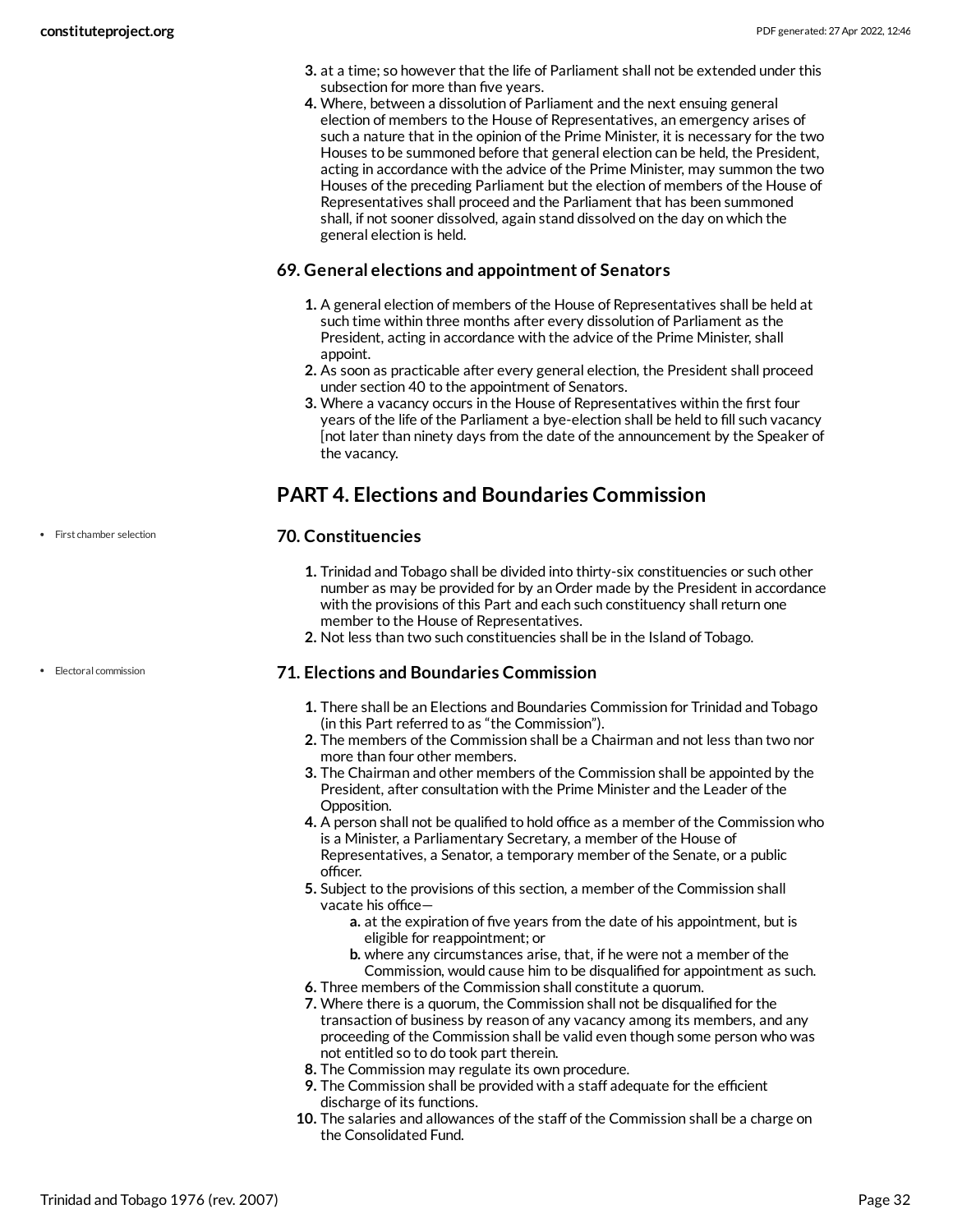Electoral districts Electoral commission

- **11.** The registration of voters and the conduct of elections in every constituency shall be subject to the direction and supervision of the Commission.
- **12.** In the exercise of its functions under this section the Commission shall not be subject to the direction or control of any other person or authority.

#### <span id="page-32-3"></span>**72. Procedure for review of constituency boundaries**

- **1.** The Commission shall, in accordance with the provisions of this section, review the number and boundaries of the constituencies into which Trinidad and Tobago is divided and submit to the Prime Minister and the Speaker for presentation to the House of Representatives in accordance with this section reports either
	- **a.** showing the constituencies into which it recommends that Trinidad and Tobago should be divided in order to give effect to the rules set out in the Second Schedule; or
	- **b.** stating that, in the opinion of the Commission, no alteration is required to the existing number or boundaries of constituencies in order to give effect to the said rules.
- **2.** Reports under subsection (1) shall be submitted by the Commission not less than two nor more than five years from the date of the submission of its last report.
- **3.** As soon as may be after the Commission has submitted a report under subsection (1)(a) the Minister designated by the Prime Minister for this purpose (in this section called "the Minister") shall lay before the House of Representatives for its approval the draft of an Order by the President for giving effect, whether with or without modifications, to the recommendations contained in the report, and that draft may make provision for any matters which appear to the Minister to be incidental to or consequential upon the other provisions of the draft.
- **4.** Where any draft made under this section gives effect to any such recommendations with modifications, the Minister shall lay before the House of Representatives together with the draft a statement of the reasons for the modifications.
- **5.** Where the motion for the approval of any draft made under this section is rejected by the House of Representatives, or is withdrawn by leave of that House, the Minister shall amend the draft and lay the amended draft before the House of Representatives.
- **6.** Where any draft made under this section is approved by resolution of the House of Representatives, the Minister shall submit it to the President who shall make the Order in terms of the draft; and that Order shall come into force on such day as may be specified therein and, until revoked by a further Order made by the President in accordance with the provisions of this section, shall have the force of law.
- **7.** The question of the validity of any Order by the President purporting to be made under this section and reciting that a draft thereof has been approved by resolution of the House of Representatives shall not be enquired into in any court.

## <span id="page-32-0"></span>**PART 5. System of Balloting**

## <span id="page-32-4"></span>**73. System of balloting**

- **1.** The election of members of the House of Representatives shall be by secret ballot and in accordance with the first-past-the-post system.
- **2.** For the purposes of subsection (1), the votes shall be cast in ballot boxes of a design calculated to ensure their efficiency and reliability.

# <span id="page-32-1"></span>**CHAPTER 5. EXECUTIVE POWERS**

## <span id="page-32-2"></span>**74. Executive authority of Trinidad and Tobago**

**1.** The executive authority of Trinidad and Tobago shall be vested in the President and, subject to this Constitution, may be exercised by him either directly or

First chamber selection

Secret ballot

Trinidad and Tobago 1976 (rev. 2007) Page 33

• Name/structure of executive(s)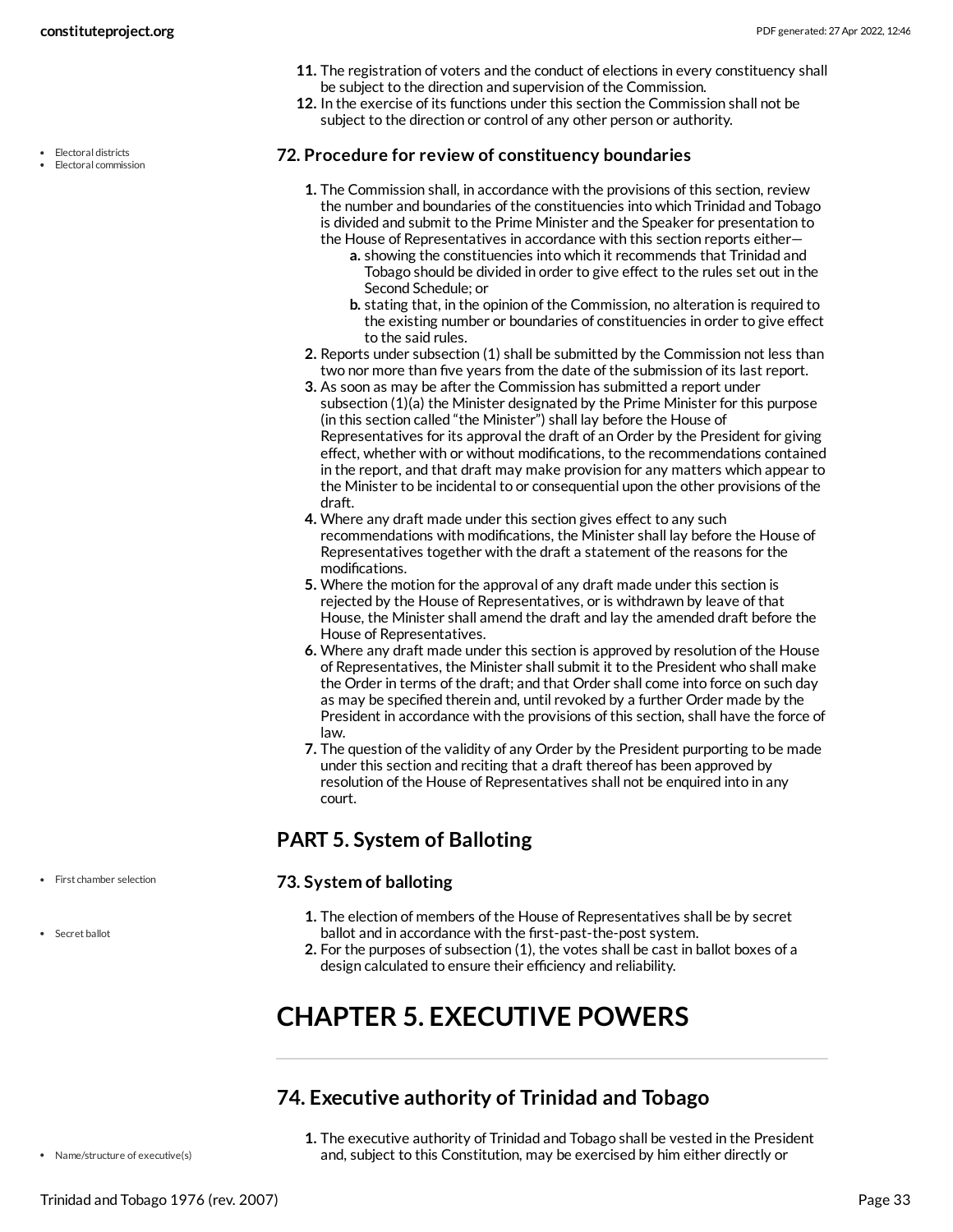- Designation of commander in chief
- Establishment of cabinet/ministers
- Cabinet removal
- Name/structure of executive(s)

Minimum age of head of government

- Eligibility for head of government
- Head of government's role in the legislature
- Head of government selection

- Attorney general
- Eligibility for cabinet
- Cabinet selection

Head of government removal

Head of government replacement

- **1.** through officers subordinate to him.
- **2.** Without prejudice to the generality of subsection (1), the supreme command of the armed forces of Trinidad and Tobago shall be vested in the President and the exercise of this power shall be regulated by law.
- **3.** Nothing in this section shall prevent Parliament from conferring functions on persons or authorities other than the President.

## <span id="page-33-0"></span>**75. The Cabinet**

- **1.** There shall be a Cabinet for Trinidad and Tobago which shall have the general direction and control of the government of Trinidad and Tobago and shall be collectively responsible therefor to Parliament.
- **2.** The Cabinet shall consist of the Prime Minister and such number of other Ministers (of whom one shall be the Attorney General), appointed in accordance with the provisions of section 76, as the Prime Minister may consider appropriate.

## <span id="page-33-1"></span>**76. Appointment of Ministers**

- **1.** Where there is occasion for the appointment of a Prime Minister, the President shall appoint as Prime Minister
	- **a.** a member of the House of Representatives who is the Leader in that House of the party which commands the support of the majority of members of that House; or
	- **b.** where it appears to him that that party does not have an undisputed leader in that House or that no party commands the support of such a majority, the member of the House of Representatives who, in his judgment, is most likely to command the support of the majority of members of that House;

and who is willing to accept the office of Prime Minister.

- **2.** The Attorney General shall, subject to section 79, be responsible for the administration of legal affairs in Trinidad and Tobago and legal proceedings for and against the State shall be taken
	- **a.** in the case of civil proceedings, in the name of the Attorney General; **b.** in the case of criminal proceedings, in the name of the State.
- **3.** The Ministers other than the Prime Minister shall be such persons as the President, acting in accordance with the advice of the Prime Minister, shall appoint from among the members of the House of Representatives and the Senators.
- **4.** Where occasion arises for making an appointment to the office of Prime Minister while Parliament is dissolved, a person who, at the time of the appointment, is a Minister, may be appointed as Prime Minister.
- **5.** Where occasion arises for making an appointment to the office of Minister while Parliament is dissolved, a person who immediately before the dissolution, was a Senator or a member of the House of Representatives may be appointed Minister.

## <span id="page-33-2"></span>**77. Tenure of office of Ministers**

- **1.** Where the House of Representatives passes a resolution, supported by the votes of a majority of all the members of the House, declaring that it has no confidence in the Prime Minister and the Prime Minister does not within seven days of the passing of such a resolution either resign or advise the President to dissolve Parliament, the President shall revoke the appointment of the Prime Minister.
- **2.** The Prime Minister shall also vacate his office
	- **a.** when after any dissolution of Parliament he is informed by the President that the President is about to re-appoint him as Prime Minister or to appoint another person as Prime Minister; or
	- **b.** where for any reason other than a dissolution of Parliament he ceases to be a member of the House of Representatives.
- **3.** A Minister other than the Prime Minister shall vacate his office **a.** when any person is appointed or reappointed as Prime Minister;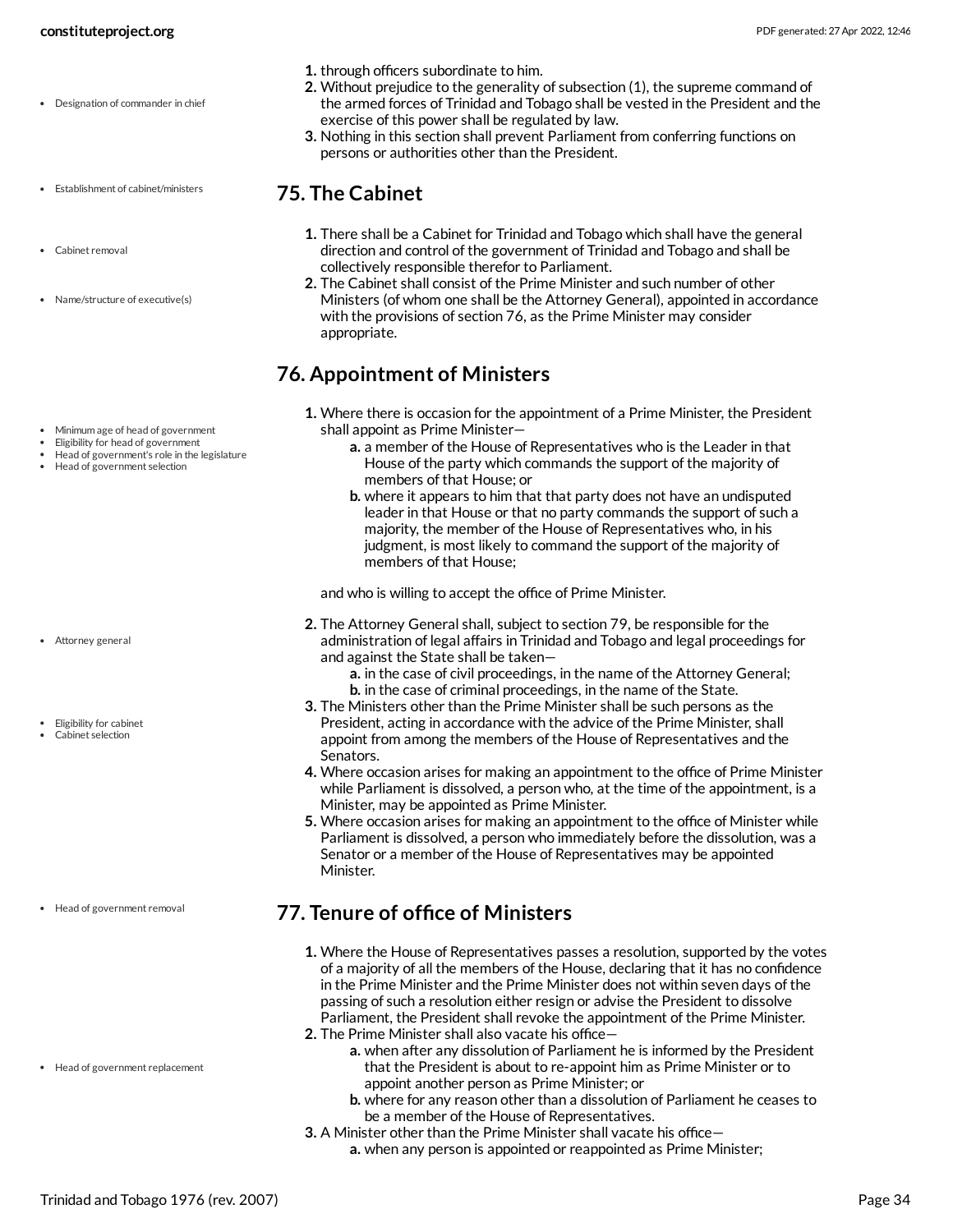Cabinet removal

- **3. b.** where for any reason other than a dissolution of Parliament he ceases to be a member of the House from among the members of which he was appointed;
	- **c.** where his appointment is revoked by the President acting in accordance with the advice of the Prime Minister.
- **4.** Where at any time the Prime Minister is required under the provisions of section 49 (3) to cease to perform his functions as a member of the House of Representatives, he shall cease during such time to perform any of his functions as Prime Minister.
- **5.** Where at any time a Minister other than the Prime Minister is required under section 43(3) or section 49(3) to cease to perform his functions as a member of the House to which he belongs, he shall cease during such time to perform any of his functions as Minister.

## <span id="page-34-0"></span>**78. Performance of functions of Prime Minister during absence, illness or suspension**

- **1.** Where the Prime Minister is absent from Trinidad and Tobago or is unable by reason of illness or of the provisions of section 77(4) to perform the functions conferred on him by this Constitution, the President may authorise some other member of the Cabinet to perform those functions (other than the functions conferred by subsection (2)) and that member may perform those functions until his authority is revoked by the President.
- **2.** The powers of the President under this section shall be exercised by him in accordance with the advice of the Prime Minister, save that where the President considers that it is impracticable to obtain the advice of the Prime Minister owing to his absence or illness, or where the Prime Minister is unable to tender advice by reason of the provisions of section 77(4) the President may exercise those powers without the advice of the Prime Minister.

## <span id="page-34-1"></span>**79. Allocation of portfolios to Ministers**

- **1.** The President, acting in accordance with the advice of the Prime Minister, may, by directions in writing, assign to the Prime Minister or any other Minister responsibility for any business of the government of Trinidad and Tobago, including the administration of any department of government.
- **2.** Where a Minister is incapable of performing his functions by reason of his absence from Trinidad and Tobago or by reason of illness the President, acting in accordance with the advice of the Prime Minister, may appoint a member of the House of Representatives or a Senator to act in the office of such Minister during such absence or illness.

## <span id="page-34-2"></span>**80. Exercise of President's functions**

- **1.** In the exercise of his functions under this Constitution or any other law, the President shall act in accordance with the advice of the Cabinet or a Minister acting under the general authority of the Cabinet, except in cases where other provision is made by this Constitution or such other law, and, without prejudice to the generality of this exception, in cases where by this Constitution or such other law he is required to act
	- **a.** in his discretion;
	- **b.** after consultation with any person or authority other than the Cabinet; or
	- **c.** in accordance with the advice of any person or authority other than the Cabinet.
- **2.** Where by this Constitution the President is required to act in accordance with the advice of, or after consultation with, any person or authority, the question whether he has in any case so acted shall not be enquired into in any court.
- **3.** Without prejudice to any other case in which the President is authorised or required to act in his discretion, the President shall act in accordance with his own deliberate judgment in the performance of the following functions
	- **a.** in the exercise of the power to appoint the Prime Minister conferred upon him by section  $76(1)$  or  $(4)$ ;

Powers of cabinet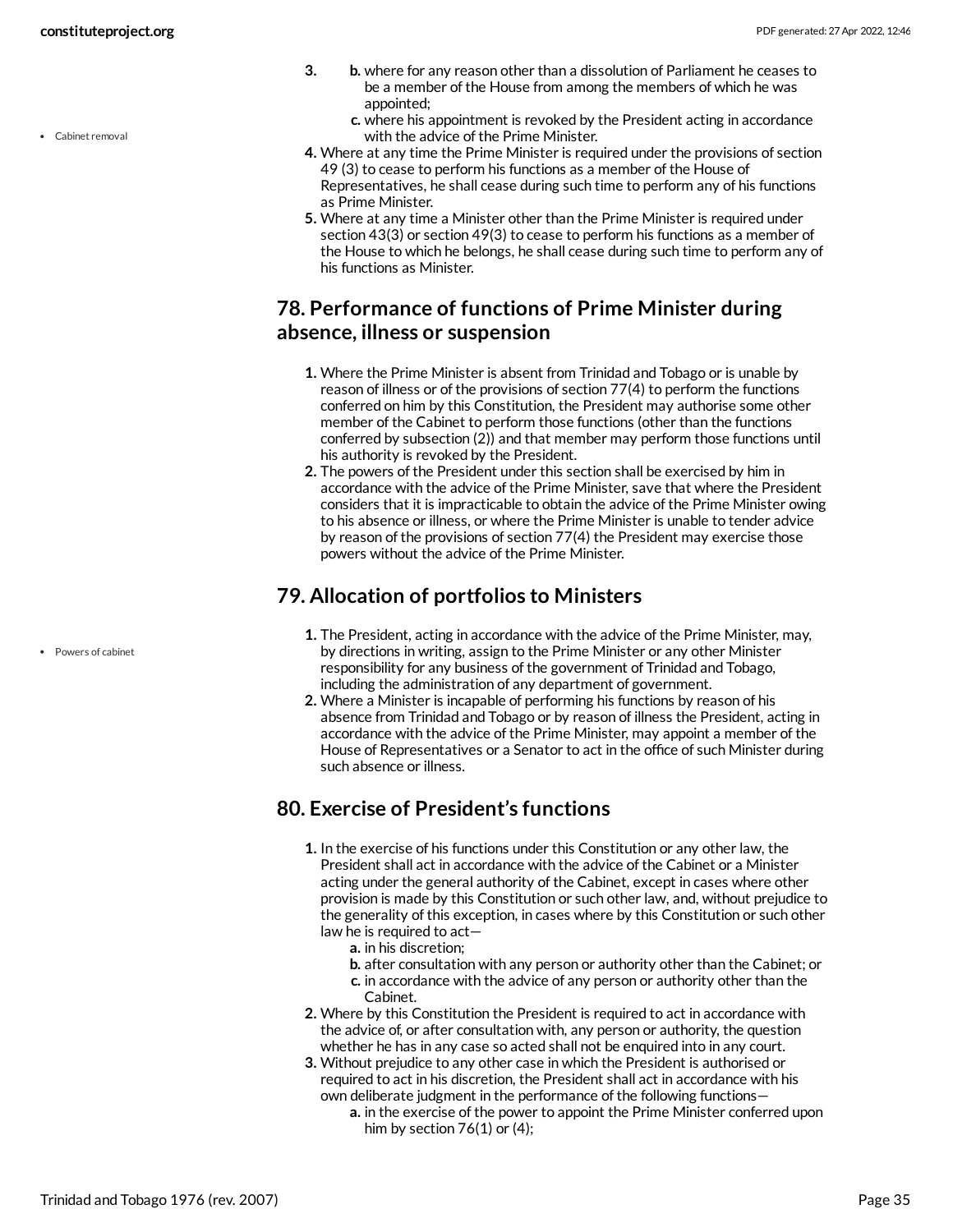- **3. b.** in the exercise of the powers conferred upon him by section 78 (which relates to the performance of the functions of the Prime Minister during absence, illness or suspension) in the circumstances described in the proviso to subsection (2) of that section;
	- **c.** in the exercise of the power to appoint the Leader of the Opposition and to revoke any such appointment conferred upon him by section 83.

## <span id="page-35-0"></span>**81. President to be informed concerning matters of government**

The Prime Minister shall keep the President fully informed concerning the general conduct of the government of Trinidad and Tobago and shall furnish the President with such information as he may request with respect to any particular matter relating to the government of Trinidad and Tobago.

## <span id="page-35-1"></span>**82. Parliamentary Secretaries**

- **1.** The President, acting in accordance with the advice of the Prime Minister, may appoint Parliamentary Secretaries from among the Senators and members of the House of Representatives to assist Ministers in the performance of their duties.
- **2.** Where occasion arises for making an appointment while Parliament is dissolved, a person who was a Senator or a member of the House of Representatives immediately before the dissolution may be appointed as a Parliamentary Secretary.
- **3.** The office of a Parliamentary Secretary shall become vacant
	- **a.** where for any reason other than a dissolution of Parliament he ceases to be a member of the House from among the members of which he was appointed;
	- **b.** upon the appointment or re-appointment of any person as Prime Minister; or
	- **c.** where the President, acting in accordance with the advice of the Prime Minister, so directs.

## <span id="page-35-2"></span>**83. Leader of the Opposition**

- **1.** There shall be an office of Leader of the Opposition and appointments thereto shall be made by the President.
- **2.** The President shall, if the person concerned is willing to be appointed, appoint as Leader of the Opposition the member of the House of Representatives who, in his judgment is best able to command the support of the greatest number of members of the House of Representatives who do not support the Government.
- **3.** The office of Leader of the Opposition shall become vacant where
	- **a.** he resigns his office;
		- **b.** the holder thereof ceases to be a member of the House of Representatives for any cause other than a dissolution of Parliament;
		- **c.** he is not a member of the House of Representatives when the House of Representatives first meets after a dissolution of Parliament;
		- **d.** by virtue of section 49(3) he is required to cease to exercise his functions as a member of the House of Representatives;
		- **e.** he is appointed to the office of Prime Minister; or
	- **f.** his appointment is revoked under the provisions of subsection (4).
- **4.** Where in the judgment of the President, the Leader of the Opposition is no longer the member of the House of Representatives best able to command the support of a majority of those members of the House of Representatives who do not support the Government, the President shall revoke the appointment of the Leader of the Opposition.
- **5.** Nothing in subsection (4) shall apply while Parliament is dissolved.
- **6.** Where the office of Leader of the Opposition is vacant, whether because there is no member of the House of Representatives so qualified for appointment or because no one qualified for appointment is willing to be appointed, or because the Leader of the Opposition has resigned his office or for any other reason, any provision in this Constitution requiring consultation with the Leader of the Opposition shall, in so far as it requires such consultation, be of no effect.

Head of government powers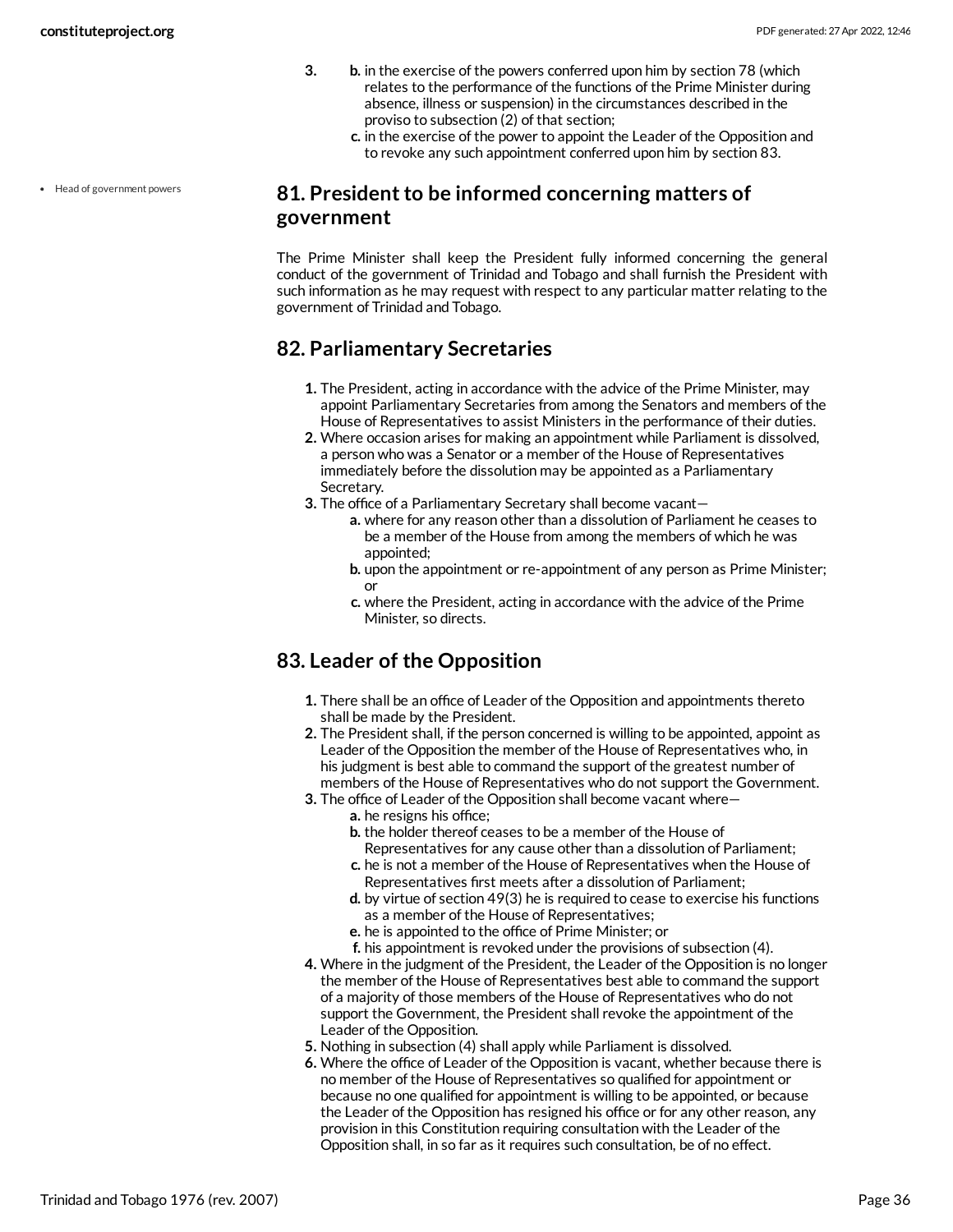## <span id="page-36-0"></span>**84. Oaths to be taken by Ministers, etc**

A Minister or a Parliamentary Secretary shall not enter upon the duties of his office unless he has taken and subscribed the oath of allegiance and oath for the due execution of his office.

## <span id="page-36-1"></span>**85. Permanent Secretaries**

- **1.** Where any Minister has been assigned responsibility for any department of government, he shall exercise general direction and control over that department; and, subject to such direction and control the department shall be under the supervision of a Permanent Secretary whose office shall be a public office.
- **2.** For the purposes of this section:
	- **a.** two or more government departments may be placed under the supervision of one Permanent Secretary; or
	- **b.** two or more Permanent Secretaries may supervise any department of government assigned to a Minister.

## <span id="page-36-2"></span>**86. Constitution of offices, etc**

Subject to the provisions of this Constitution and of any enactment, the President may constitute offices for Trinidad and Tobago, make appointments to any such office and terminate any such appointment.

## <span id="page-36-3"></span>**87. Power of pardon, etc**

- **1.** The President may grant to any person a pardon, either free or subject to lawful conditions, respecting any offences that he may have committed. The power of the President under this subsection may be exercised by him either before or
- after the person is charged with any offence and before he is convicted thereof. **2.** The President may
	- **a.** grant to any person convicted of any offence against the law of Trinidad and Tobago a pardon, either free or subject to lawful conditions;
	- **b.** grant to any person a respite, either indefinite or for a specified period, from the execution of any punishment imposed on that person for such an offence;
	- **c.** substitute a less severe form of punishment for that imposed by any sentence for such an offence; or
	- **d.** remit the whole or any part of any sentence passed for such an offence or any penalty or forfeiture otherwise due to the State on account of such an offence.
- **3.** The power of the President under subsection (2) may be exercised by him in accordance with the advice of a Minister designated by him, acting in accordance with the advice of the Prime Minister.

## <span id="page-36-4"></span>**88. Advisory Committee on power of pardon**

There shall be an Advisory Committee on the Power of Pardon which shall consist of—

- **a.** the Minister referred to in section 87(3) who shall be Chairman;
- **b.** the Attorney General;
- **c.** the Director of Public Prosecutions;
- **d.** not more than four other members appointed by the President, after consultation with the Prime Minister and the Leader of the Opposition.

• Power to pardon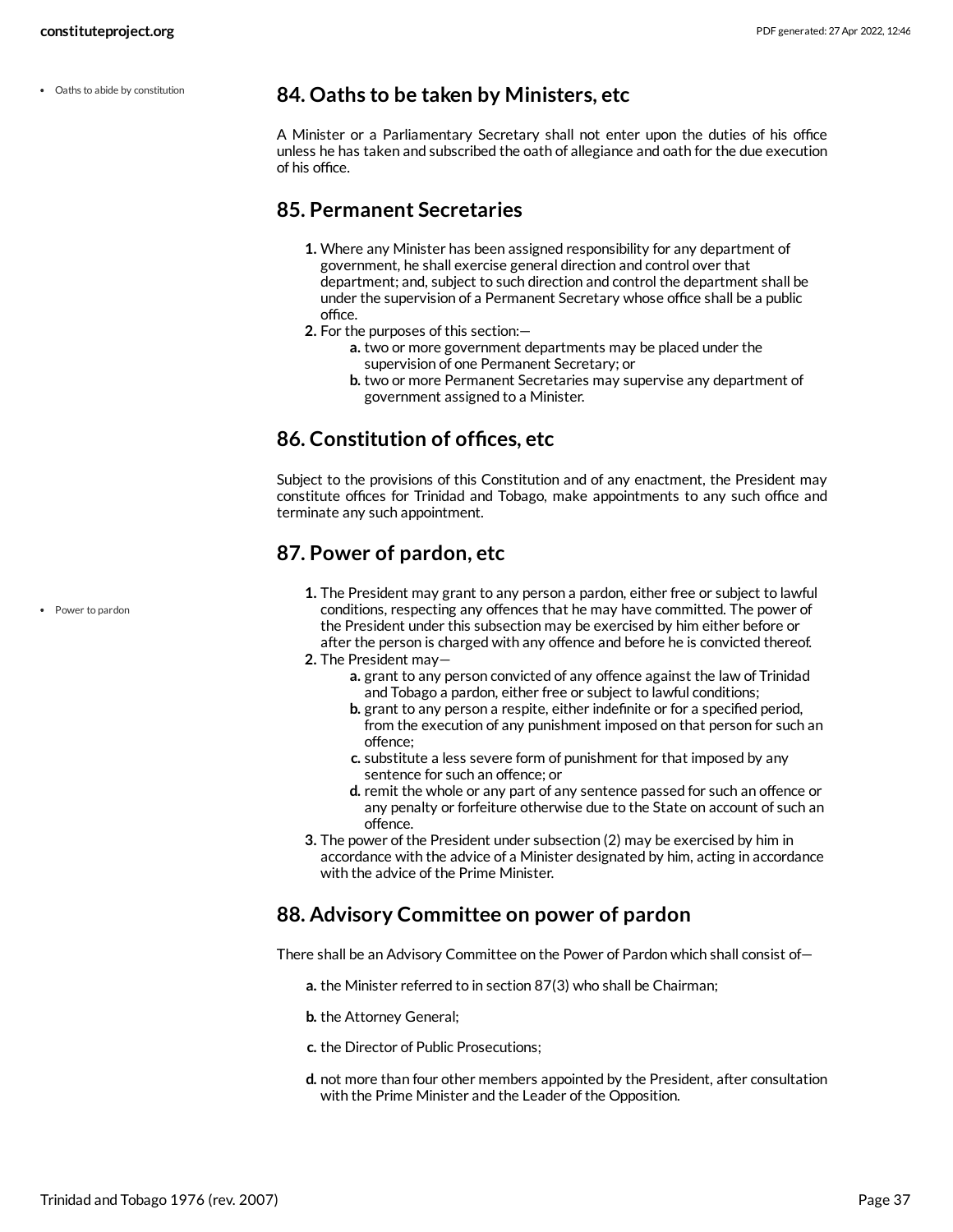## <span id="page-37-0"></span>**89. Functions of Advisory Committee**

- **1.** Where an offender has been sentenced to death by any court for an offence against the law of Trinidad and Tobago, the Minister shall cause a written report of the case from the trial judge, together with such other information derived from the record of the case or elsewhere as the Minister may require, to be taken into consideration at a meeting of the Advisory Committee.
- **2.** The Minister may consult with the Advisory Committee before tendering any advice to the President under section 87(3) in any case not falling within subsection (1).
- **3.** The Minister shall not be obliged in any case to act in accordance with the advice of the Advisory Committee.
- **4.** The Advisory Committee may regulate its own procedure.
- **5.** In this section "the Minister" means the Minister referred to in section 87(3).

# <span id="page-37-1"></span>**CHAPTER 6. THE DIRECTOR OF PUBLIC PROSECUTIONS AND THE OMBUDSMAN**

## <span id="page-37-2"></span>**PART 1. Director of Public Prosecutions**

## **90. Appointment, tenure and functions**

- **1.** The provisions of this section shall, subject to section 76(2) have effect with respect to the conduct of prosecutions.
- **2.** There shall be a Director of Public Prosecutions for Trinidad and Tobago whose office shall be a public office.
- **3.** The Director of Public Prosecutions shall have power in any case in which he considers it proper to do so
	- **a.** to institute and undertake criminal proceedings against any person before any court in respect of any offence against the law of Trinidad and Tobago;
	- **b.** to take over and continue any such criminal proceedings that may have been instituted by any other person or authority;
	- **c.** to discontinue at any stage before judgment is delivered any such criminal proceedings instituted or undertaken by himself or any other person or authority.
- **4.** The powers conferred upon the Director of Public Prosecutions by subsection (3) (b) and (c) shall be vested in him to the exclusion of the person or authority who instituted or undertook the criminal proceedings, except that a person or authority that has instituted criminal proceedings may withdraw them at any stage before the person against whom the proceedings have been instituted has been charged before the Court.
- **5.** For the purposes of this section a reference to criminal proceedings includes an appeal from the determination of any court in criminal proceedings or a case stated or a question of law reserved in respect of those proceedings.
- **6.** The functions of the Director of Public Prosecutions under subsection (3) may be exercised by him in person or through other persons acting under and in accordance with his general or special instructions.

#### Ombudsman

## <span id="page-37-3"></span>**PART 2. Ombudsman**

#### **91. Appointment and conditions of office**

- **1.** There shall be an Ombudsman for Trinidad and Tobago who shall be an officer of Parliament and who shall not hold any other office of emolument whether in the public service or otherwise nor engage in any occupation for reward other than the duties of his office.
- **2.** The Ombudsman shall be appointed by the President after consultation with the Prime Minister and the Leader of the Opposition.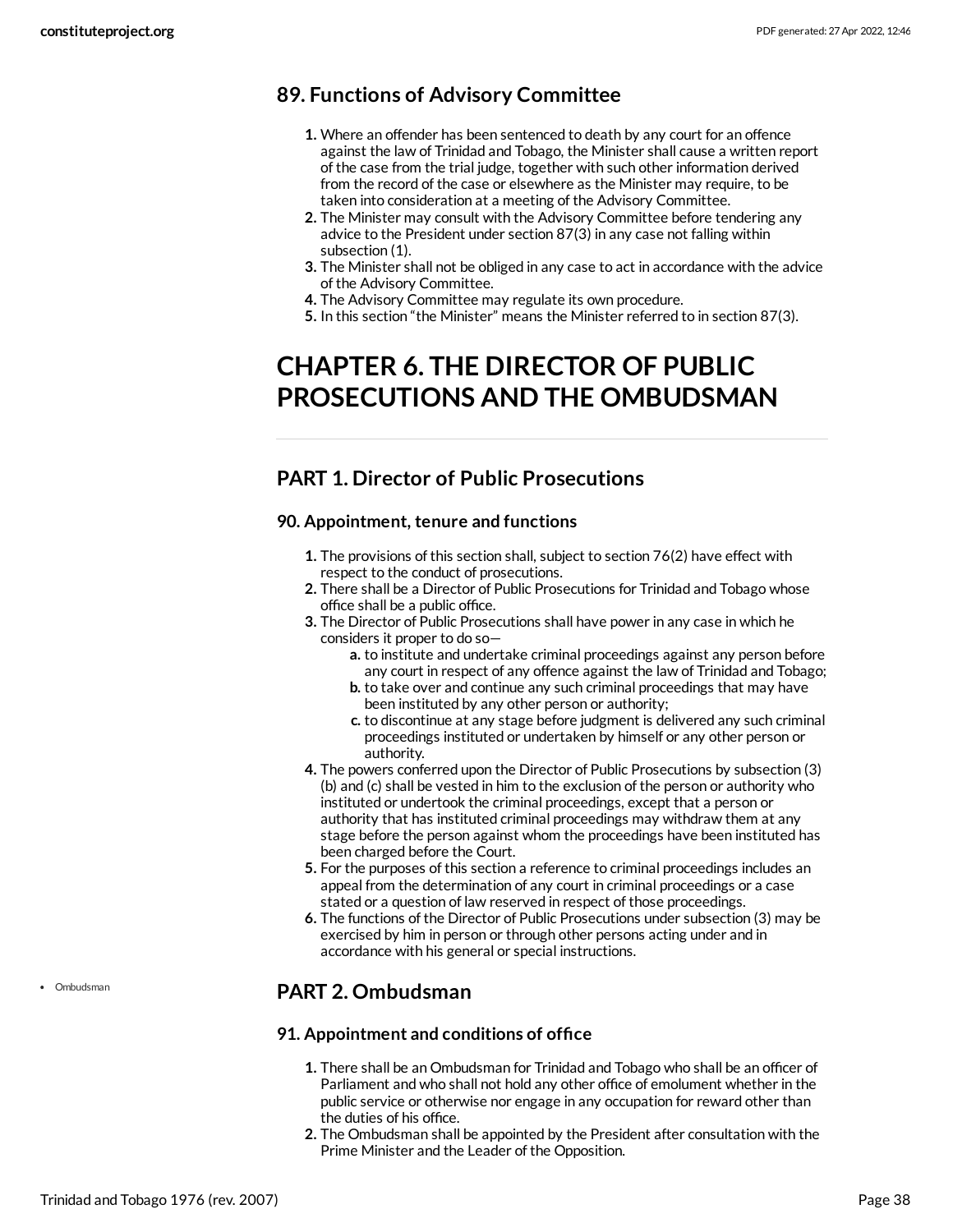- **3.** The Ombudsman shall hold office for a term not exceeding five years and is eligible for re-appointment.
- **4.** Subject to subsection (3) the Ombudsman shall hold office in accordance with section 136.
- **5.** Before entering upon the duties of his office, the Ombudsman shall take and subscribe the oath of office before the Speaker of the House of Representatives.

#### **92. Appointment of staff of Ombudsman**

- **1.** The Ombudsman shall be provided with a staff adequate for the efficient discharge of his functions.
- **2.** The staff of the Ombudsman shall be public officers appointed in accordance with section 121(8).

#### **93. Functions of Ombudsman**

- **1.** Subject to this section and to sections 94 and 95 the principal function of the Ombudsman shall be to investigate any decision or recommendation made, including any advice given or recommendation made to a Minister, or any act done or omitted by any department of Government or any other authority to which this section applies, or by officers or members of such a department or authority, being action taken in exercise of the administrative functions of that department or authority.
- **2.** The Ombudsman may investigate any such matter in any of the following circumstances
	- **a.** where a complaint is duly made to the Ombudsman by any person alleging that the complainant has sustained an injustice as a result of a fault in administration;
	- **b.** where a member of the House of Representatives requests the Ombudsman to investigate the matter on the ground that a person or body of persons specified in the request has or may have sustained such injustice;
	- **c.** in any other circumstances in which the Ombudsman considers that he ought to investigate the matter on the ground that some person or body of persons has or may have sustained such injustice.
- **3.** The authorities other than departments of Government to which this section applies are
	- **a.** local authorities or other bodies established for purposes of the public service or of local Government;
	- **b.** authorities or bodies the majority of whose members are appointed by the President or by a Minister or whose revenues consist wholly or mainly of moneys provided out of public funds;
	- **c.** any authority empowered to determine the person with whom any contract shall be entered into by or on behalf of Government;
	- **d.** such other authorities as may be prescribed.

## **94. Restrictions on matters for investigation**

- **1.** In investigating any matter leading to, resulting from or connected with the decision of a Minister, the Ombudsman shall not inquire into or question the policy of the Minister in accordance with which the decision was made.
- **2.** The Ombudsman shall have power to investigate complaints of administrative injustice under section 93 notwithstanding that such complaints raise questions as to the integrity or corruption of the public service or any department or office of the public service, and may investigate any conditions resulting from, or calculated to facilitate or encourage corruption in the public service, but he shall not undertake any investigation into specific charges of corruption against individuals.
- **3.** Where in the course of an investigation it appears to the Ombudsman that there is evidence of any corrupt act by any public officer or by any person in connection with the public service, he shall report the matter to the appropriate authority with his recommendation as to any further investigation he may consider proper. **4.** The Ombudsman shall not investigate
	- **a.** any action in respect of which the complainant has or had **i.** a remedy by way of proceedings in a court; or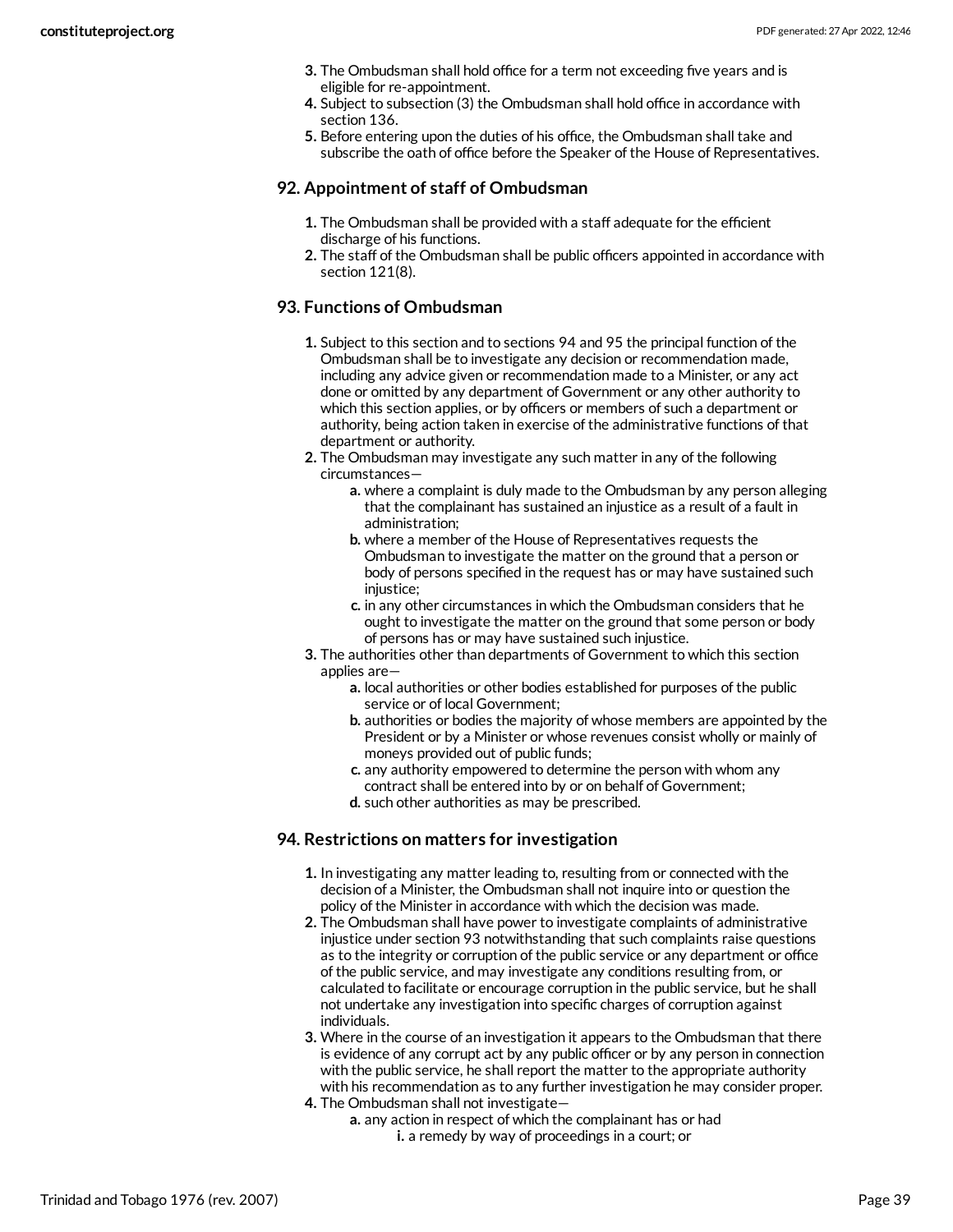- **4. a. ii.** a right of appeal, reference or review to or before an independent and impartial tribunal other than a court; or
	- **b.** any such action, or action taken with respect to any matter, as is described in the Third Schedule.
- **5.** Notwithstanding subsection (4) the Ombudsman
	- **a.** may investigate a matter notwithstanding that the complainant has or had a remedy by way of proceedings in a court if satisfied that in the particular circumstances it is not reasonable to expect him to take or to have taken such proceedings;
	- **b.** is not in any case precluded from investigating any matter by reason only that it is open to the complainant to apply to the High Court for redress under section 14 (which relates to redress for contravention of the provisions for the protection of fundamental rights).

## **95. Discretion of Ombudsman**

In determining whether to initiate, continue or discontinue an investigation, the Ombudsman shall, subject to sections 93 and 94 act in his discretion and, in particular and without prejudice to the generality of this discretion, the Ombudsman may refuse to initiate or may discontinue an investigation where it appears to him that—

- **a.** a complaint relates to action of which the complainant has knowledge for more than twelve months before the complaint was received by the Ombudsman;
- **b.** the subject matter of the complaint is trivial;
- **c.** the complaint is frivolous or vexatious or is not made in good faith; or
- **d.** the complainant has not a sufficient interest in the subject matter of the complaint.

#### **96. Report on investigation**

- **1.** Where a complaint or request for an investigation is duly made and the Ombudsman decides not to investigate the matter or where he decides to discontinue an investigation of the matter, he shall inform the person who made the complaint or request of the reasons for his decision.
- **2.** Upon the completion of an investigation the Ombudsman shall inform the department of government or the authority concerned of the results of the investigation and if he is of the opinion that any person has sustained an injustice in consequence of a fault in administration, he shall inform the department of government or the authority of the reasons for his opinion and make such recommendations as he thinks fit. The Ombudsman may in his original recommendations, or at any later stage if he thinks fit, specify the time within which the injustice should be remedied.
- **3.** Where the investigation is undertaken as a result of a complaint or request, the Ombudsman shall inform the person who made the complaint or request of his findings.
- **4.** Where the matter is in the opinion of the Ombudsman of sufficient public importance or where the Ombudsman has made a recommendation under subsection (2) and within the time specified by him no sufficient action has been taken to remedy the injustice, then, subject to such provision as may be made by Parliament, the Ombudsman shall lay a special report on the case before Parliament.
- **5.** The Ombudsman shall make annual reports on the performance of his functions to Parliament which shall include statistics in such form and in such detail as may be prescribed of the complaints received by him and the results of his investigations.

## **97. Power to obtain evidence**

**1.** The Ombudsman shall have the powers of the High Court to summon witnesses to appear before him and to compel them to give evidence on oath and to produce documents relevant to the proceedings before him and all persons giving evidence at those proceedings shall have the same duties and liabilities and enjoy the same privileges as in the High Court.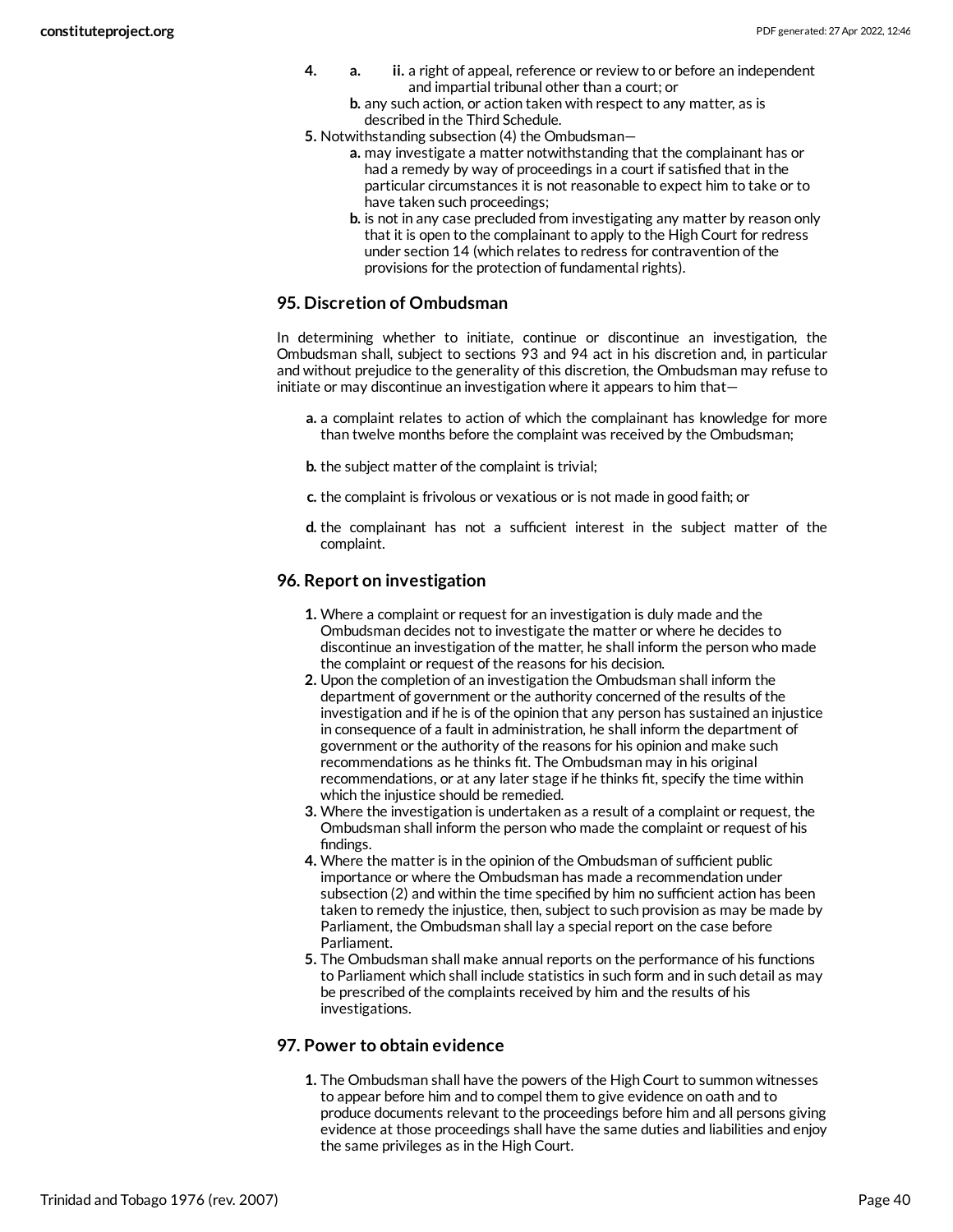**2.** The Ombudsman shall have power to enter and inspect the premises of any department of government or any authority to which section 93 applies, to call for, examine and where necessary retain any document kept on such premises and there to carry out any investigation in pursuance of his functions.

#### **98. Prescribed matters concerning Ombudsman**

- **1.** Subject to subsection (2), Parliament may make provision
	- **a.** for regulating the procedure for the making of complaints and requests to the Ombudsman and for the exercise of the functions of the Ombudsman;
	- **b.** for conferring such powers on the Ombudsman and imposing such duties on persons concerned as are necessary to facilitate the Ombudsman in the performance of his functions; and
	- **c.** generally for giving effect to the provisions of this Part.
- **2.** The Ombudsman may not be empowered to summon a Minister or a Parliamentary Secretary to appear before him or to compel a Minister or a Parliamentary Secretary to answer any questions relating to any matter under investigation by the Ombudsman.
- **3.** The Ombudsman may not be empowered to summon any witness to produce any Cabinet papers or to give any confidential income tax information.
- **4.** No complainant may be required to pay any fee in respect of his complaint or request or for any investigation to be made by the Ombudsman.
- **5.** No proceedings, civil or criminal, may lie against the Ombudsman, or against any person holding an office or appointment under him for anything he may do or report or say in the course of the exercise or intended exercise of the functions of the Ombudsman under this Constitution, unless it is shown that he acted in bad faith.
- **6.** The Ombudsman, and any person holding office or appointment under him may not be called to give evidence in any Court, or in any proceedings of a judicial nature, in respect of anything coming to his knowledge in the exercise of his functions.
- **7.** Anything said or any information supplied or any document, paper, or thing produced by any person in the course of any enquiry by or proceedings before an Ombudsman under this Constitution is privileged in the same manner as if the enquiry or proceedings were proceedings in a Court.
- **8.** No proceeding of the Ombudsman may be held bad for want of form, and, except on the ground of lack of jurisdiction, no proceeding or decision of an Ombudsman is liable to be challenged, reviewed, quashed or called in question in any Court.

# <span id="page-40-0"></span>**CHAPTER 7. THE JUDICATURE**

## <span id="page-40-1"></span>**PART 1. The Supreme Court**

## <span id="page-40-3"></span>**99. Establishment of Supreme Court**

There shall be a Supreme Court of Judicature for Trinidad and Tobago consisting of a High Court of Justice (hereinafter referred to as "the High Court") and a Court of Appeal with such jurisdiction and powers as are conferred on those Courts respectively by this Constitution or any other law.

## <span id="page-40-2"></span>**100. Constitution of High Court**

- **1.** The Judges of the High Court shall be the Chief Justice who shall be ex officio a Judge of that Court, and such number of Puisne Judges as may be prescribed.
- **2.** The High Court shall be a superior court of record and save as otherwise provided by Parliament, shall have all the powers of such a court, including all such powers as are vested in the Supreme Court of Trinidad and Tobago immediately before the commencement of this Constitution.

Structure of the courts

- Structure of the courts
- Number of supreme court judges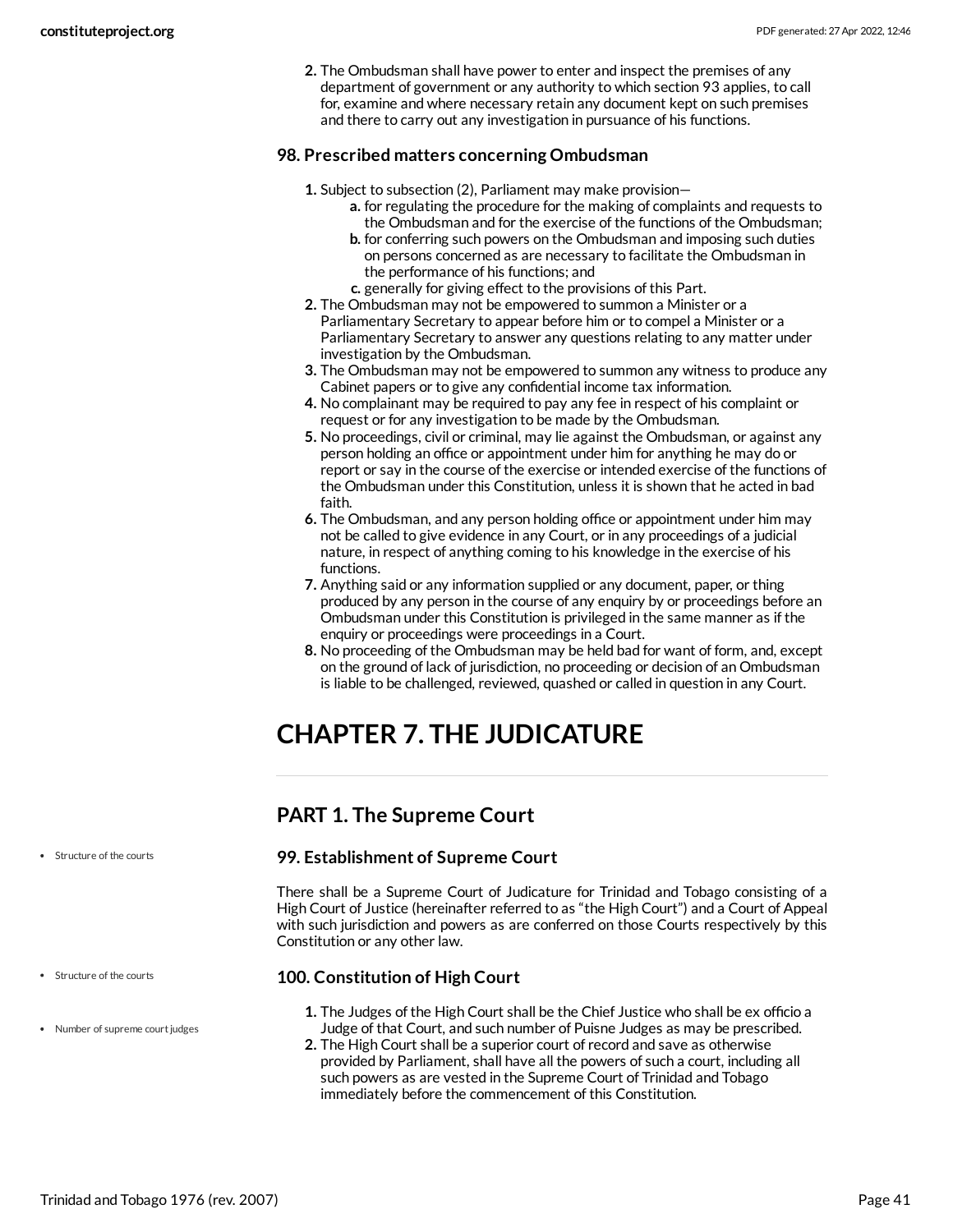Structure of the courts

Supreme court selection

## **The Court of Appeal**

#### <span id="page-41-2"></span>**101. Constitution of Court of Appeal**

- **1.** The Judges of the Court of Appeal shall be the Chief Justice who shall be the President of the Court of Appeal and such number of Justices of Appeal as may be prescribed.
- **2.** The Court of Appeal shall be a superior court of record and, save as otherwise provided by Parliament, shall have all the powers of such a court.

#### <span id="page-41-3"></span>**102. Appointment of Chief Justice**

The Chief Justice shall be appointed by the President after consultation with the Prime Minister and the Leader of the Opposition.

#### **103. Acting appointments as Chief Justice**

Where the office of Chief Justice is vacant or where the Chief Justice is for any reason unable to perform the functions of his office, then, until a person has been appointed to and has assumed the functions of such office or until the Chief Justice has resumed those functions, as the case may be, those functions shall be performed by such other of the Judges as may be appointed by the President, after consultation with the Prime Minister and the Leader of the Opposition.

## **Appointment of Judges**

#### <span id="page-41-1"></span>**104. Appointment of Justices of Appeal and Puisne Judges**

- **1.** The Judges, other than the Chief Justice, shall be appointed by the President, acting in accordance with the advice of the Judicial and Legal Service Commission.
- **2.** Where
	- **a.** the office of any such Judge is vacant;
	- **b.** any such Judge is for any reason unable to perform the functions of his office;
	- **c.** any such Judge is acting as Chief Justice or a Puisne Judge is acting as a Justice of Appeal; or
	- **d.** the Chief Justice advises the President that the state of business of the Court of Appeal or the High Court so requires,

the President acting in accordance with the advice of the Judicial and Legal Service Commission—

- **i.** may appoint a person to act in the office of Justice of Appeal or Puisne Judge, as the case may require;
- **ii.** may, notwithstanding section 136, appoint a person who has held office as a Judge and who has attained the age of 65 to be temporarily a Puisne Judge for fixed periods of not more than two years.
- **3.** The appointment of any person under subsection (2) to act in the office of Justice of Appeal or Puisne Judge shall continue to have effect until it is revoked by the President, acting in accordance with the advice of the Judicial and Legal Service Commission.

## <span id="page-41-0"></span>**105. Qualification of Judges**

A person shall not be appointed as a Judge or to act as a Judge unless he has such qualifications for appointment as may be prescribed.

## **106. Tenure of office**

**1.** Subject to section 104(3) a Judge shall hold office in accordance with sections 136 and 137.

- Supreme court selection
- Ordinary court selection

- Eligibility for ordinary court judges
- Eligibility for supreme court judges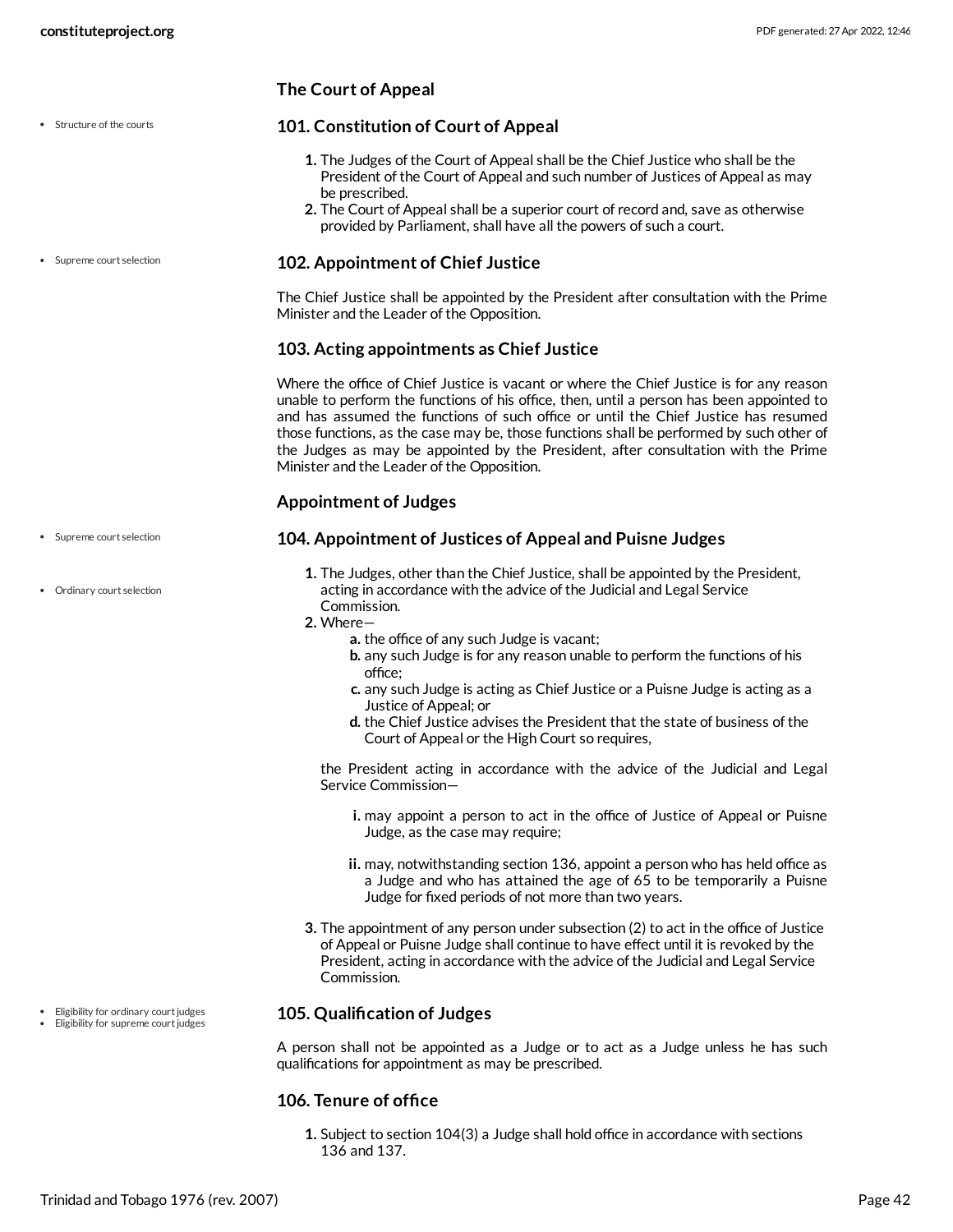**2.** No office of Judge shall be abolished while there is a substantive holder of that office.

#### Oaths to abide by constitution

Constitutional interpretation

A Judge shall not enter upon the duties of his office unless he has taken and subscribed the oath of allegiance and the oath for the due execution of his office set out in the First Schedule.

<span id="page-42-2"></span>**107. Oaths to be taken by Judges**

#### <span id="page-42-1"></span>**108. Appeals on Constitutional questions and fundamental rights, etc**

An appeal to the Court of Appeal shall be as of right from decisions of the High Court in the following, among other cases, that is to say—

- **a.** any order or decision in any civil or criminal proceedings on questions as to the interpretation of this Constitution;
- **b.** any order or decision given in exercise of the jurisdiction conferred on the High Court by section 14 (which relates to redress for contravention of the provisions for the protection of fundamental rights);
- **c.** any order or decision given in the determination of any of the questions for the determination of which a right of access to the High Court is guaranteed by sections 4(a) and 5(1);
- **d.** any order or decision of the High Court granting or refusing leave to institute proceedings for the determination of any question referred to it under section 52 or determining any such question (which relates to the appointment, qualification, election or membership of a Senator or a member of the House of Representatives, as the case may be);
- **e.** any order or decision of a Court in the exercise of its jurisdiction to punish for contempt of court, including criminal contempt.

## <span id="page-42-0"></span>**PART 2. Appeals to the Judicial Committee**

Structure of the courts

#### <span id="page-42-3"></span>**109. Appeals from Court of Appealto the Judicial Committee**

- **1.** An appeal shall lie from decisions of the Court of Appeal to the Judicial Committee as of right in the following cases
	- **a.** final decisions in civil proceedings where the matter in dispute on the appeal to the Judicial Committee is of the value of fifteen hundred dollars or upwards or where the appeal involves directly or indirectly a claim to or question respecting property or a right of the value of fifteen hundred dollars or upwards;
	- **b.** final decisions in proceedings for dissolution or nullity of marriage;
	- **c.** final decisions in any civil, criminal or other proceedings which involve a question as to the interpretation of this Constitution; and
	- **d.** except in cases falling under section 108(d), any case referred to in that section;
	- **e.** final decisions in disciplinary matters under section 81(3) to (5) of the Supreme Court of Judicature Act, 1962 and under the Solicitors Ordinance;
	- **f.** such other cases as may be prescribed.
- **2.** An appeal shall lie from decisions of the Court of Appeal to the Judicial
	- Committee with the leave of the Court of Appeal in the following cases **a.** decisions in any civil proceedings; where in the opinion of the Court of Appeal the question involved in the appeal is one that, by reason of its great general or public importance or otherwise, ought to be submitted to the Judicial Committee; and
		- **b.** such other cases as may be prescribed.
- **3.** An appeal shall lie to the Judicial Committee with the special leave of the Judicial Committee from decisions of the Court of Appeal in any civil or criminal matter in any case in which, immediately before the date on which Trinidad and Tobago became a Republic, an appeal could have been brought with the special leave of Her Majesty to Her Majesty in Council from such decisions.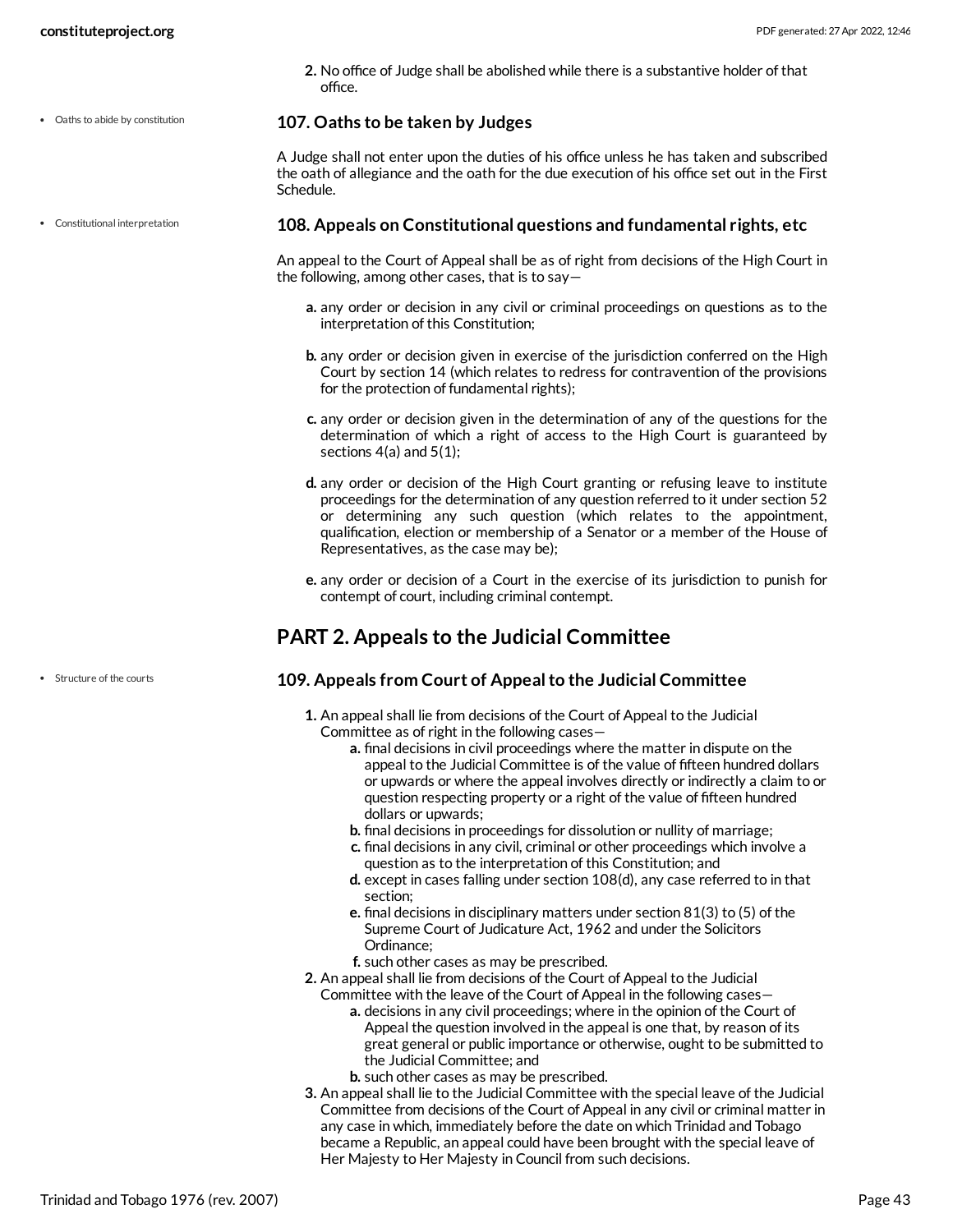- **4.** Subsections (1), (2) and (3) are subject to the provisions of sections 32(2) and 52(4).
- **5.** Subject to this section, provision may be made by or under any Act regulating the procedure to be adopted by the Court of Appeal with respect to any appeal to the Judicial Committee under this section or by parties to any such appeal.
- **6.** Any decision given by the Judicial Committee in any appeal under this section shall be enforced in like manner as if it were a decision of the Court of Appeal.
- **7.** Subject to subsection (6) the Judicial Committee shall, in relation to any appeal to it under this section in any case, have all the jurisdiction and powers possessed in relation to that case by the Court of Appeal.

## <span id="page-43-0"></span>**PART 3. Judicial and Legal Service Commission**

#### <span id="page-43-3"></span>**110. Judicial and Legal Service Commission**

- **1.** There shall be a Judicial and Legal Service Commission for Trinidad and Tobago.
- **2.** The members of the Judicial and Legal Service Commission shall be
	- **a.** the Chief Justice, who shall be Chairman;
	- **b.** the Chairman of the Public Service Commission;
	- **c.** such other members (hereinafter called "the appointed members") as may be appointed in accordance with subsection (3).
- **3.** The appointed members shall be appointed by the President after consultation with the Prime Minister and the Leader of the Opposition as follows:
	- **a.** one, from among persons who hold or have held office as a judge of a court having unlimited jurisdiction in civil and criminal matters in some part of the Commonwealth or a court having jurisdiction in appeal from any such court;
	- **b.** two from among persons with legal qualifications at least one of whom is not in active practice as such, after the President has consulted with such organisations, if any, as he thinks fit.
- **4.** Subject to section 126(3)(a) an appointed member shall hold office in accordance with section 136.

#### **111. Appointment of Judicial officers, etc**

- **1.** Subject to the provisions of this section, power to appoint persons to hold or act in the offices to which this section applies, including power to make appointments on promotion and transfer and to confirm appointments, and to remove and exercise disciplinary control over persons holding or acting in such offices shall vest in the Judicial and Legal Service Commission.
- **2.** Before the Judicial and Legal Service Commission makes any appointment to the offices of Solicitor General, Chief Parliamentary Counsel, Director of Public Prosecutions, Registrar General or Chief State Solicitor it shall consult with the Prime Minister.
- **3.** A person shall not be appointed to any such office if the Prime Minister signifies to the Judicial and Legal Service Commission his objection to the appointment of that person to that office.
- **4.** This section applies to such public offices as may be prescribed, for appointment to which persons are required to possess legal qualifications.

# <span id="page-43-1"></span>**CHAPTER 8. FINANCE**

## <span id="page-43-2"></span>**112. Establishment of Consolidated Fund**

- **1.** All revenues or other moneys raised or received by Trinidad and Tobago, not being revenues or other moneys payable under this Constitution or any other law into some other public fund established for a specific purpose shall, unless Parliament otherwise provides, be paid into and form one Consolidated Fund.
- **2.** No moneys shall be withdrawn from the Consolidated Fund except to meet expenditure that is charged upon the Fund by this Constitution or any Act or

Establishment of judicial council

Establishment of judicial council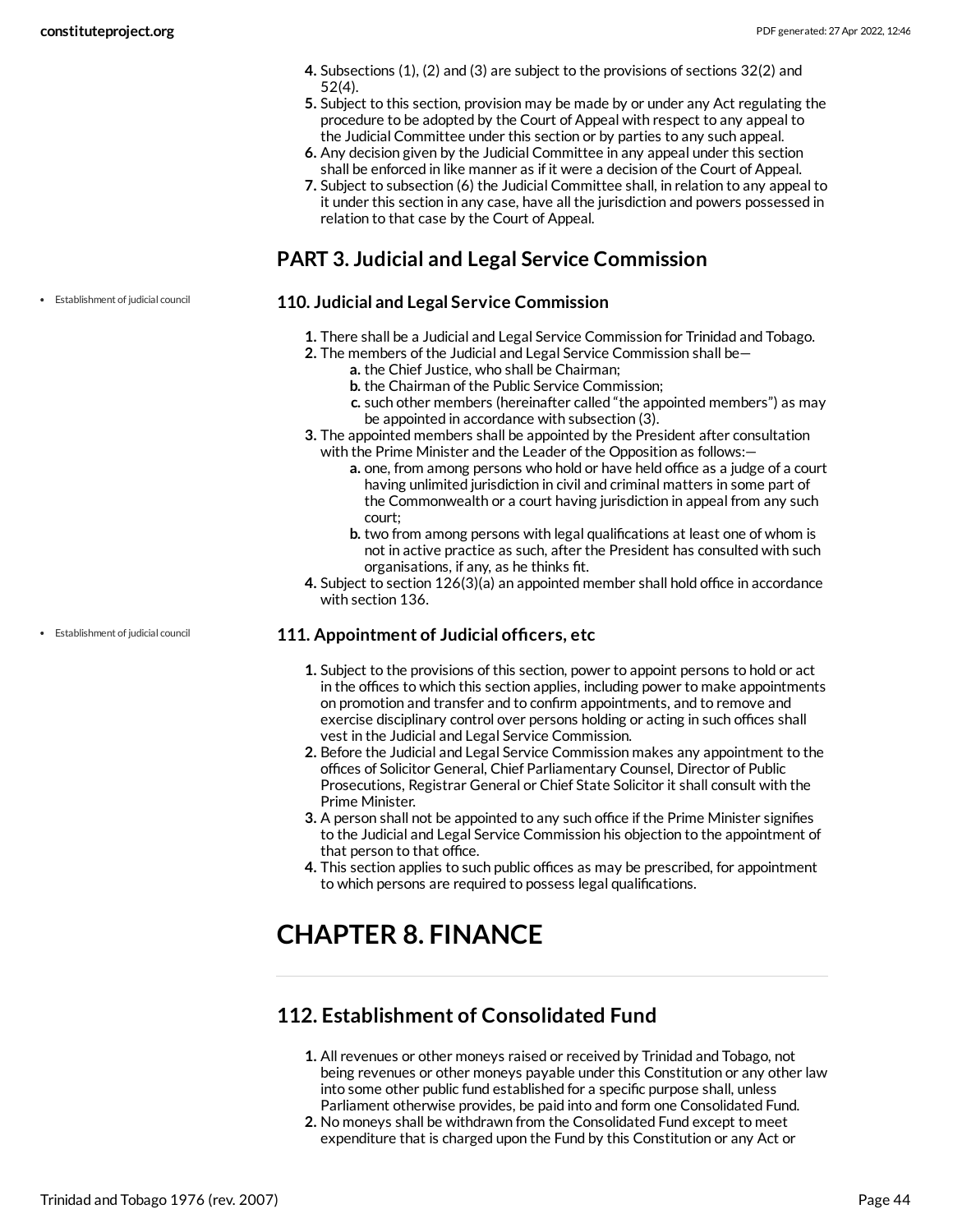- **2.** where the issue of those moneys has been authorised by an Appropriation Act or an Act passed in pursuance of section 114 or in accordance with any other law.
- **3.** No moneys shall be withdrawn from any public fund other than the Consolidated Fund unless the issue of those moneys has been authorised by an Act.
- **4.** No moneys shall be withdrawn from the Consolidated Fund or any other public fund except in the manner prescribed.

## <span id="page-44-0"></span>**113. Authorisation of expenditure from Consolidated Fund**

- **1.** The Minister responsible for finance shall cause to be prepared and laid before the House of Representatives before or not later than thirty days after the commencement of each financial year estimates of the revenues and expenditure of Trinidad and Tobago for that year.
- **2.** The heads of expenditure contained in the estimates, other than expenditure charged upon the Consolidated Fund by this Constitution or any Act shall be included in a Bill, to be known as an Appropriation Bill providing for the issue from the Consolidated Fund of the sums necessary to meet that expenditure, and the appropriation of those sums for the purposes specified therein.
- **3.** If in respect of any financial year it is found
	- **a.** that the amount appropriated by the Appropriation Act for any purpose is insufficient or that a need has arisen for expenditure for a purpose for which no amount has been appropriated by the Act; or
	- **b.** that any moneys have been expended for any purpose in excess of the amount appropriated for the purpose by the Appropriation Act or for a purpose for which no amount has been appropriated by the Act,

a supplementary estimate showing the sums required or spent shall be laid before the House of Representatives and the heads of any such expenditure shall be included in a Supplementary Appropriation Bill.

## <span id="page-44-1"></span>**114. Authorisation of expenditure in advance of appropriation**

Parliament may make provision under which, if the Appropriation Act in respect of any financial year has not come into operation by the beginning of that financial year, the Minister responsible for finance may authorise the withdrawal of moneys from the Consolidated Fund for the purpose of meeting expenditure necessary to carry on the services of the Government until the expiration of thirty days from the beginning of that financial year or the coming into operation of the Act, whichever is the earlier.

## <span id="page-44-2"></span>**115. Contingencies Fund**

- **1.** Parliament may provide for the establishment of a Contingencies Fund and for authorising the Minister responsible for finance, if he is satisfied that there has arisen an urgent and unforeseen need for expenditure for which no other provision exists, to make advances from the Fund to meet that need.
- **2.** Where any advance is made in accordance with subsection (1) a supplementary estimate shall be presented and a Supplementary Appropriation Bill shall be introduced as soon as possible for the purposes of replacing the amount so advanced.

## <span id="page-44-3"></span>**116. Establishment of office and functions of Auditor General**

- **1.** There shall be an Auditor General for Trinidad and Tobago, whose office shall be a public office.
- **2.** The public accounts of Trinidad and Tobago and of all officers, courts and authorities of Trinidad and Tobago shall be audited and reported on annually by the Auditor General, and for that purpose the Auditor General or any person authorised by him in that behalf shall have access to all books, records, returns and other documents relating to those accounts.

Budget bills

• Budget bills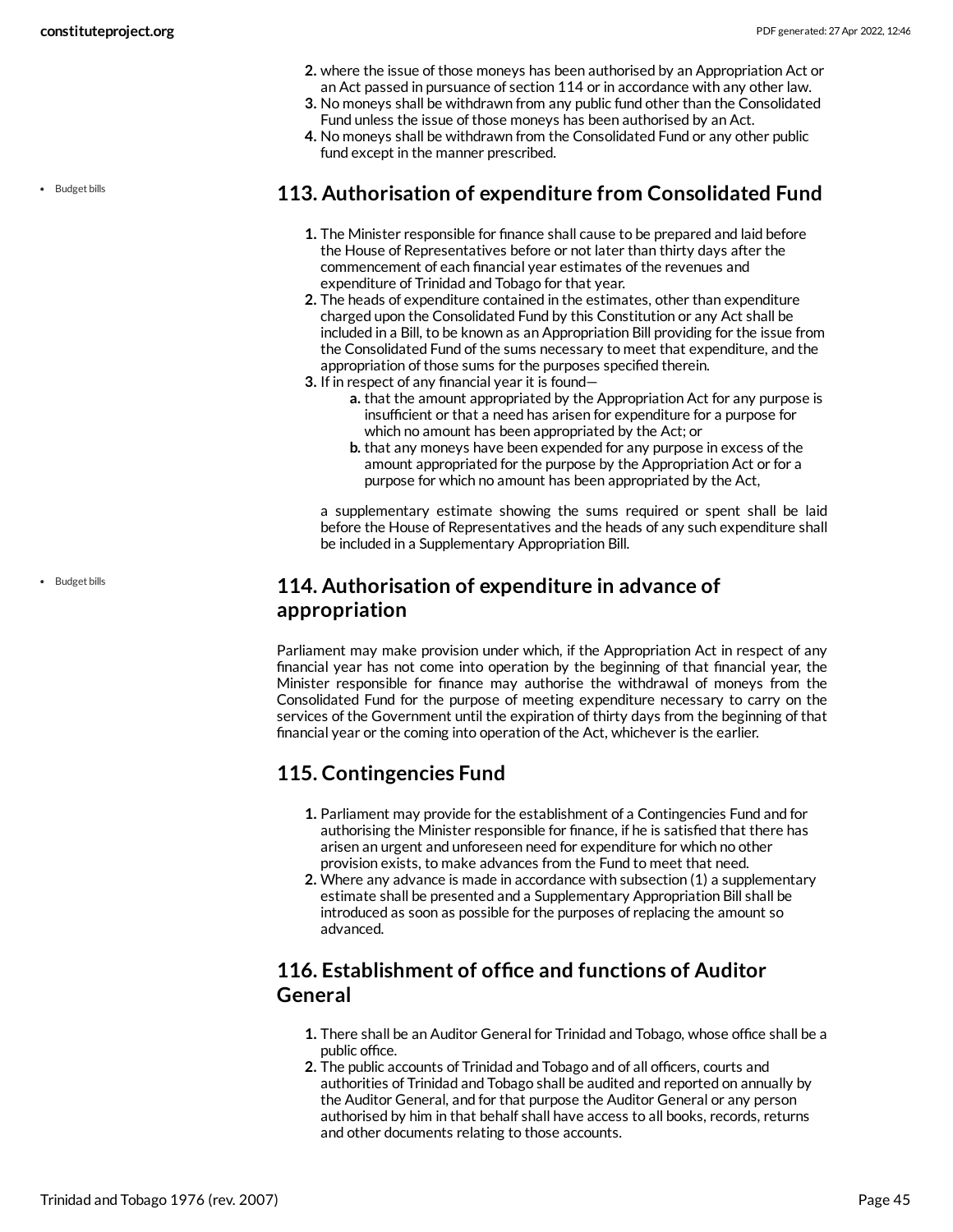- **3.** The Auditor General is hereby empowered to carry out audits of the accounts, balance sheets and other financial statements of all enterprises that are owned or controlled by or on behalf of the State.
- **4.** The Auditor General shall submit his reports annually to the Speaker, the President of the Senate and the Minister of Finance.
- **5.** The President of the Senate and the Speaker shall cause the report to be laid before the Senate and the House of Representatives, respectively, at the next sitting of the Senate and the House of Representatives after the receipt thereof, respectively.
- **6.** In the exercise of his functions under this Constitution the Auditor General shall not be subject to the direction or control of any other person or authority.

## <span id="page-45-0"></span>**117. Auditor General**

- **1.** The Auditor General shall be appointed by the President after consultation with the Prime Minister and the Leader of the Opposition and shall hold office in accordance with section 136.
- **2.** Where the office of Auditor General is vacant or the holder of the office is for any reason unable to perform the functions of his office the President after consultation with the Prime Minister and the Leader of the Opposition may appoint a person to act in the office, and any person so appointed shall, subject to the provisions of subsection (4) continue to act until his appointment is revoked by the President, after consultation with the Prime Minister and the Leader of the Opposition.
- **3.** Before entering upon the duties of his office the Auditor General shall take and subscribe the oath of office before the President or a person appointed by the President for the purpose.
- **4.** Nothing done by the Auditor General shall be invalid by reason only that he has attained the age at which he is required under section 136 to vacate his office.
- **5.** The Auditor General shall be provided with a staff adequate for the efficient discharge of his functions.
- **6.** The staff of the Auditor General shall be public officers appointed in accordance with section 121(8).

## <span id="page-45-1"></span>**118. Public debt**

- **1.** The public debt of Trinidad and Tobago shall be secured on the revenues and assets of Trinidad and Tobago.
- **2.** In this section references to the public debt of Trinidad and Tobago include references to the interest on that debt, sinking fund payments in respect of that debt, and the cost, charges and expenses incidental to the management of that debt.

## <span id="page-45-2"></span>**119. Public Accounts Committees**

- **1.** There shall be a Public Accounts Committee which shall consist of not less than six nor more than ten members.
- **2.** The Chairman of the Public Accounts Committee shall be a member of the Opposition in the House, if any, and if willing to act. The Chairman and other members may comprise an equal number of members of the House of Representatives and the Senate as the House of Representatives may determine.
- **3.** Where the members of the Opposition in the House of Representatives are unwilling to act as Chairman of the Public Accounts Committee a member of the Opposition in the Senate shall be appointed and where the members of the Opposition in the Senate are unwilling so to act one of the Senators, appointed by the President under section 40(2)(b) shall be appointed Chairman.
- **4.** The Public Accounts Committee shall consider and report to the House of Representatives on
	- **a.** appropriation accounts of moneys expended out of sums granted by Parliament to meet the public expenditure of Trinidad and Tobago;
	- **b.** such other accounts as may be referred to the Committee by the House of Representatives or as are authorised or required to be considered by the committee under any other enactment; and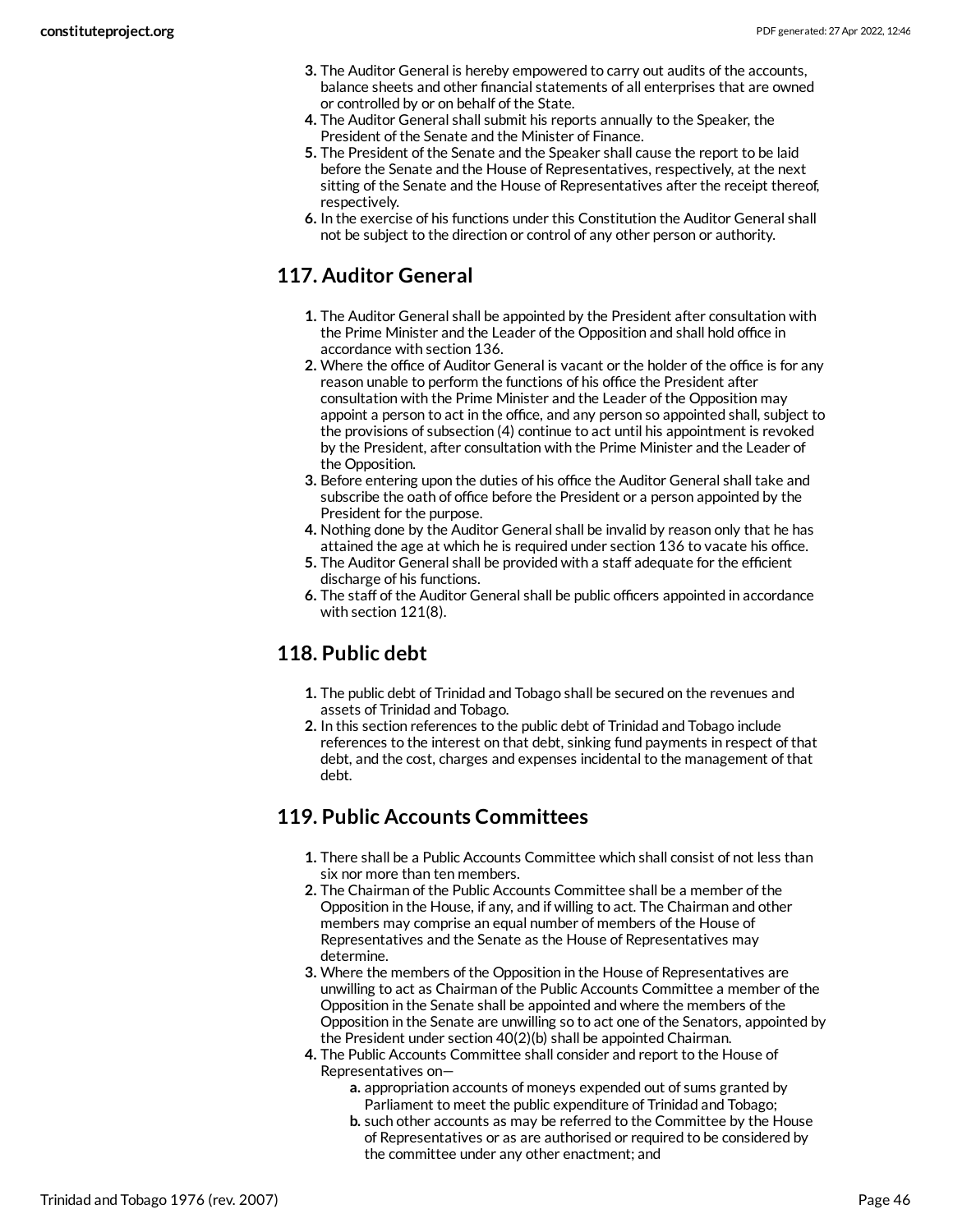- **4. c.** the report of the Auditor General on any such accounts.
- **5.** In addition to the Public Accounts Committee established under subsection (1) there shall be a Public Accounts (Enterprises) Committee which shall consist of not less than six nor more than ten members.
- **6.** The Chairman of the Public Accounts (Enterprises) Committee shall be one of the Senators, if any, and if willing to act, appointed under section 40(2)(b) in accordance with the advice of the Leader of the Opposition and the other members such members of the House of Representatives and Senators as the House of Representatives may determine.
- **7.** Where the members of the Opposition in the Senate are unwilling to act as Chairman of the Public Accounts (Enterprises) Committee, a member of the Opposition in the House of Representatives shall be appointed and where the members of the Opposition in the House of Representatives are unwilling so to act, one of the Senators appointed by the President under section 40(2)(b) shall be appointed Chairman.
- **8.** The Public Accounts (Enterprises) Committee shall consider and report to the House of Representatives on
	- **a.** the audited accounts, balance sheets and other financial statements of all enterprises that are owned or controlled by or on behalf of the State; and
	- **b.** the Auditor General's report on any such accounts, balance sheets and other financial statements.
- **9.** For the purposes of subsection (8) and section 116(3) an enterprise shall be taken to be controlled by the State if the Government or any body controlled by the Government
	- **a.** exercises or is entitled to exercise control directly or indirectly over the affairs of the enterprise;
	- **b.** is entitled to appoint a majority of the directors of the Board of Directors of the enterprise; or
	- **c.** holds at least fifty per cent of the ordinary share capital of the enterprise,

as the case may be.

# <span id="page-46-0"></span>**CHAPTER 9. APPOINTMENTS TO, AND TENURE OF OFFICES**

## <span id="page-46-1"></span>**PART 1. Service Commissions, etc**

#### **Public Service Commission**

#### **120. Public Service Commission**

- **1.** There shall be a Public Service Commission for Trinidad and Tobago which shall consist of a Chairman, a Deputy Chairman and not less than two nor more than four other members.
- **2.** The members of the Public Service Commission shall be appointed by the President, after consultation with the Prime Minister and the Leader of the Opposition.
- **3.** The members of the Public Service Commission shall hold office in accordance with section 126.

#### **121. Appointments, etc., of Public Officers**

- **1.** Subject to the provisions of this Constitution, power to appoint persons to hold or act in offices to which this section applies, including power to make appointments on promotion and transfer and to confirm appointments, and to remove and exercise disciplinary control over persons holding or acting in such offices [and to enforce standards of conduct on such officers] shall vest in the Public Service Commission.
- **2.** The Public Service Commission shall not remove, or inflict any punishment on a public officer on the grounds of any act done or omitted to be done by that officer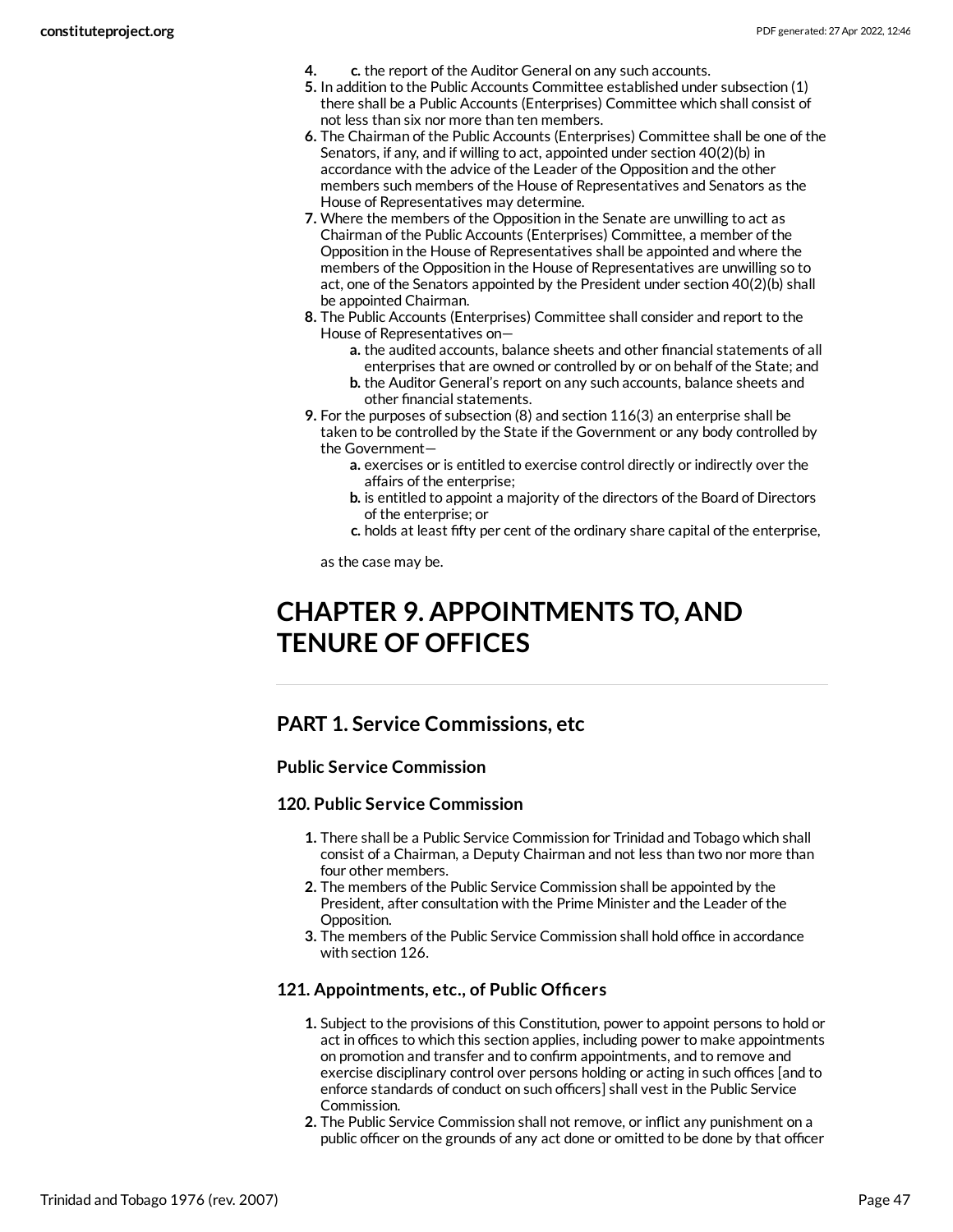- **2.** in the exercise of a judicial function conferred upon him unless the Judicial and Legal Service Commission concurs therein.
- **3.** Before the Public Service Commission makes any appointment to an office to which this subsection applies it shall consult the Prime Minister.
- **4.** A person shall not be appointed to an office to which subsection (3) applies if the Prime Minister signifies to the Public Service Commission his objection to the appointment of that person to that office.
- **5.** Subject to subsections (6) and (7), subsection (3) applies to the offices of Permanent Secretary, Chief Technical Officer, Director of Personnel Administration, to a head of a department of government, to the chief professional adviser in a Ministry of government and to the office of Deputy to any of these offices.
- **6.** Power to make appointments on transfer to the following offices shall vest in the Prime Minister:
	- **a.** any office of Permanent Secretary from one such office to another such office carrying the same salary;
	- **b.** any office the holder of which is required to reside outside Trinidad and Tobago for the proper discharge of his functions, and such offices in the Ministry of External Affairs as may from time to time be designated by the Prime Minister after consultation with the Public Service Commission.
- **7.** This section applies to all public offices including in particular offices in the Civil Service, the Fire Service and the Prison Service, but this section does not apply to offices to which appointments are made by the Judicial and Legal Service Commission, the Police Service Commission or the Teaching Service Commission or offices to which appointments are to be made by the President.
- **8.** Before the Public Service Commission makes any appointment to or transfers a member of the staff of the Auditor General or Ombudsman it shall first consult with the Auditor General or Ombudsman, as the case may be.
- **9.** In subsection (7) "Civil Service", "Fire Service" and "Prison Service" means respectively the Civil Service established under the Civil Service Act, 1965, the Fire Service established under the Fire Service Act, 1965 and the Prison Service established under the Prison Service Act, 1965.

## **Police Service Commission**

## **122. Police Service Commission**

- **1.** There shall be a Police Service Commission for Trinidad and Tobago which shall consist of a Chairman and four other members.
- **2.** The members of the Police Service Commission shall be appointed by the President in accordance with this section.
- **3.** The President shall, after consultation with the Prime Minister and Leader of the Opposition nominate persons, who are qualified and experienced in the disciplines of law, finance, sociology or management, to be appointed as members of the Police Service Commission.
- **4.** The President shall issue a Notification in respect of each person nominated for appointment under subsection (3) and the Notification shall be subject to affirmative resolution of the House of Representatives.
- **5.** The President shall make an appointment under this section only after the House of Representatives has approved the Notification in respect of the relevant person.
- **6.** The President may in his own discretion appoint a Chairman of the Police Service Commission from among its members.
- **7.** The Members of the Police Service Commission shall hold office in accordance with section 126, other than subsections (4) and (5).

## **122A. Removal of members**

- **1.** The President shall, after consultation with the Prime Minister and the Leader of the Opposition, terminate the appointment of a member of the Police Service Commission, if the member
	- **a.** fails to attend four consecutive meetings without reasonable cause;
	- **b.** is convicted of a criminal offence which carries a penalty of six or more months of imprisonment in any court;
	- **c.** becomes infirm in mind or body;
	- **d.** fails to perform his duties in a responsible or timely manner;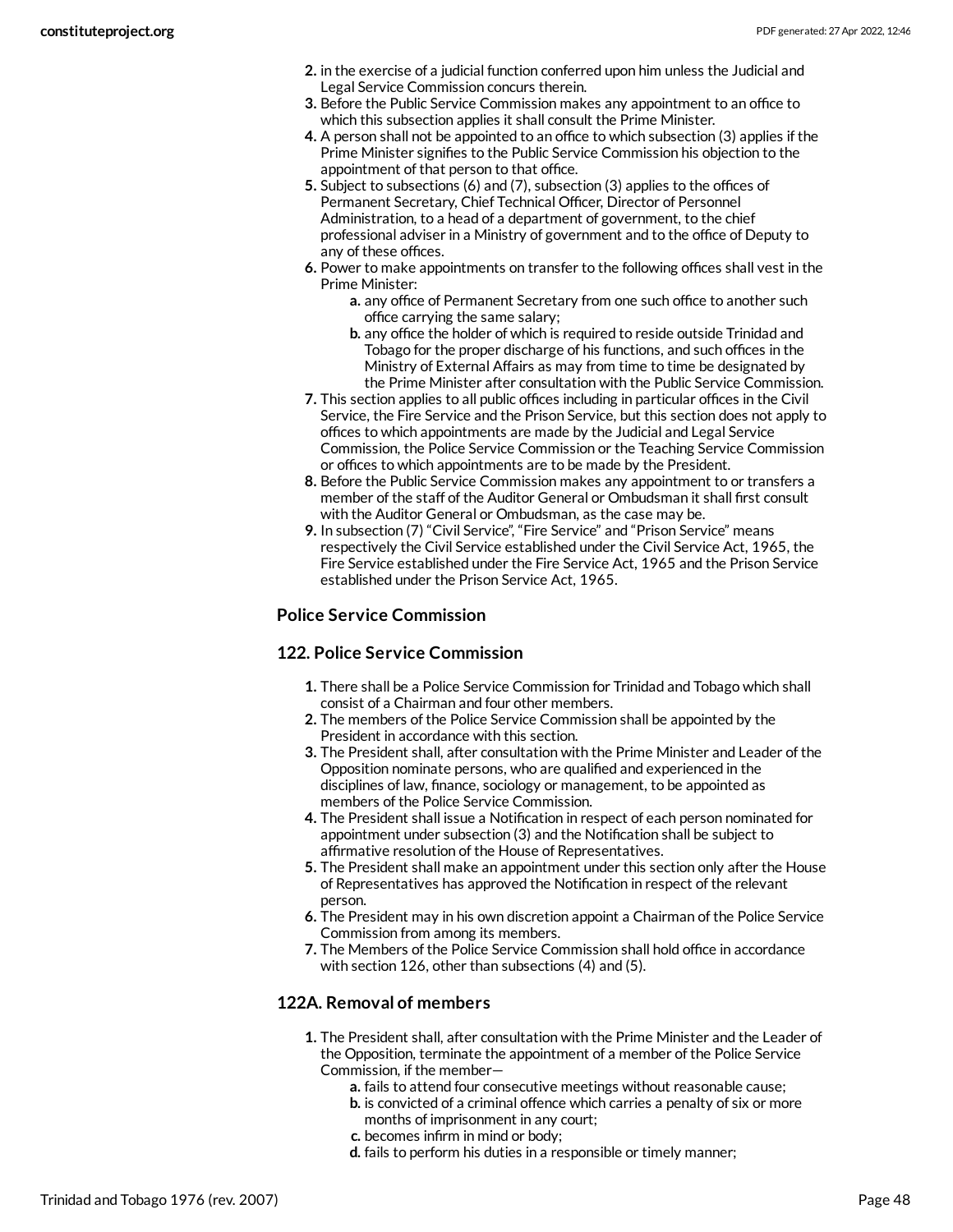- **1. e.** fails to absent himself from meetings of the Police Service Commission where there is a conflict of interest;
	- **f.** demonstrates a lack of competence to perform his duties; or
	- **g.** misbehaves in office.
- **2.** The President, in the exercise of his power under subsection (1)(d) to (g), may consider the report of a Joint Select Committee and the Police Service Commission laid in Parliament in furtherance of sections 66A(1)(e) and 66B respectively.
- **3.** A member of the Police Service Commission shall not be removed from office except in accordance with this section.

#### **123. Powers of the Police Service Commission**

- **1.** The Police Service Commission shall have the power to
	- **a.** appoint persons to hold or act in the office of Commissioner and Deputy Commissioner of Police;
	- **b.** make appointments on promotion and to confirm appointments;
	- **c.** remove from office and exercise disciplinary control over persons holding or acting in the offices specified in paragraph (a);
	- **d.** monitor the efficiency and effectiveness of the discharge of their functions;
	- **e.** prepare an annual performance appraisal report in such form as may be prescribed by the Police Service Commission respecting and for the information of the Commissioner or Deputy Commissioner of Police; and
	- **f.** hear and determine appeals from decisions of the Commissioner of Police, or of any person to whom the powers of the Commissioner of Police have been delegated in relation to appointments on promotion or, as a result of disciplinary proceedings brought against a police officer appointed by the Commissioner of Police.
- **2.** The Police Service Commission shall nominate persons for appointment to the offices specified in subsection (1)(a) and section 22(1) of the Police Service Act, 2006 in accordance with the criteria and procedure prescribed by Order of the President, subject to negative resolution of Parliament.
- **3.** The Police Service Commission shall submit to the President a list of the names of the persons nominated for appointment to the offices of Commissioner or Deputy Commissioner of Police.
- **4.** The President shall issue a Notification in respect of each person nominated under subsection (3) and the Notification shall be subject to affirmative resolution of the House of Representatives.
- **5.** The Police Service Commission shall appoint the Commissioner or Deputy Commissioner of Police only after the House of Representatives approves the Notification in respect of the relevant office.
- **6.** For the purpose of subsection (1)(d)
	- **a.** the Commissioner of Police shall, every six months, submit a report in writing to the Police Service Commission on the management of the Police Service; and
	- **b.** the Police Service Commission shall have the power to call on the Commissioner of Police to produce documents pertaining to financial, legal and personnel matters in relation to the Police Service.
- **7.** Notwithstanding subsection (6), the Police Service Commission may, on its own initiative, request a special report in writing from the Commissioner of Police at any time on any matter relating to the management of the Police Service, to which the Commissioner of Police shall respond in a timely manner.
- **8.** The Police Service Commission may terminate the services of the Commissioner or a Deputy Commissioner of Police on any of the following grounds:
	- **a.** where the officer is absent from duty without leave for seven consecutive days, during which he has failed to notify the Police Service Commission of the cause of his absence, whether he holds a permanent, temporary, or contractual appointment;
	- **b.** breach of contract, where the officer is appointed on contract;
	- **c.** reported inefficiency based on his performance appraisal reports;
	- **d.** on dismissal in consequence of disciplinary proceedings, after giving him an opportunity to be heard;
	- **e.** where the officer holds a permanent appointment**i.** on being retired on medical grounds;
		- **ii.** on being retired in the public interest; or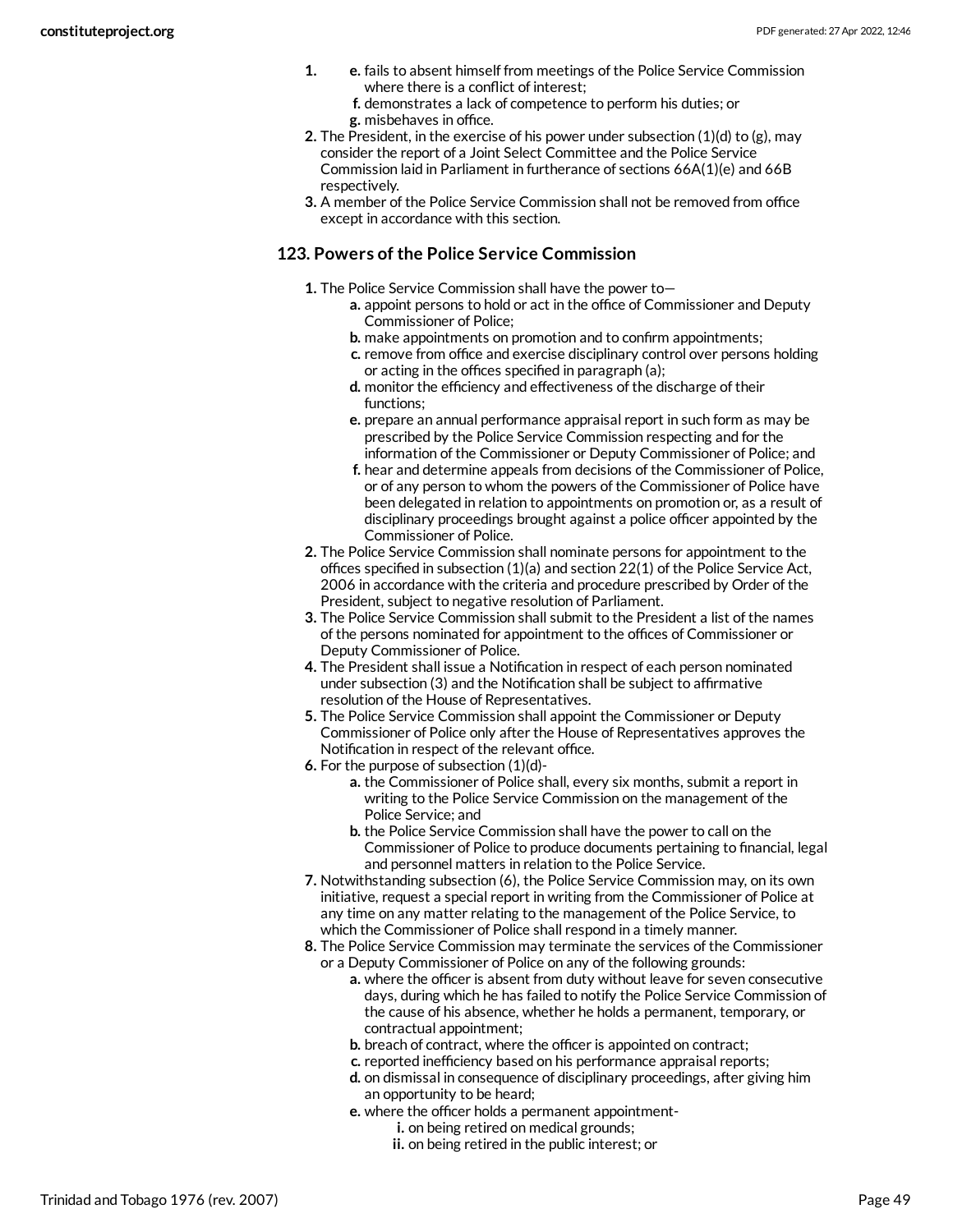- **8. e. iii.** on the abolition of office.
- **9.** The procedure for the termination of the services of the Commissioner or a Deputy Commissioner of Police shall be prescribed by the Police Service Commission in accordance with section 129.
- **10.** Notwithstanding section 132, no appeal shall lie to the Public Service Appeal Board in respect of a decision made by the Police Service Commission under this section.

#### **123A. Powers of the Commissioner Police**

- **1.** Subject to section 123(1), the Commissioner of Police shall have the complete power to manage the Police Service and is required to ensure that the human, financial and material resources available to the Service are used in an efficient and effective manner.
- **2.** The Commissioner of Police shall have the power to
	- **a.** appoint persons to hold or act in an office in the Police Service, other than an officer referred to in section 123(1)(a), including the power to make appointments on promotion and to confirm appointments;
	- **b.** transfer any police officer; and
	- **c.** remove from office and exercise disciplinary control over police officers, other than an officer referred to in section 123(1)(a).
- **3.** The functions of the Commissioner of Police under this section may be exercised by him in person or through any police officer of or above the rank of Superintendent acting under and in accordance with his general or special instructions.
- **4.** In the performance of his functions under this section the Commissioner of Police shall act in accordance with the Police Service Act, 2006 and the regulations made thereunder.

## **Teaching Service Commission**

#### **124. Teaching Service Commission**

- **1.** There shall be a Teaching Service Commission for Trinidad and Tobago which shall consist of a Chairman and not more than four other members.
- **2.** The members of the Teaching Service Commission shall be appointed by the President after consultation with the Prime Minister and the Leader of the Opposition.
- **3.** The members of the Teaching Service Commission shall hold office in accordance with section 126.

## **125. Appointment of teachers**

Subject to the provisions of this Constitution, power to appoint persons to hold or act in public offices in the Teaching Service, established under the Education Act, 1966, including power to make appointments on promotion and transfer and to confirm appointments, and to remove and exercise disciplinary control over persons holding or acting in such offices [and to enforce standards of conduct on such officers] shall vest in the Teaching Service Commission.

#### **General Provisions on Service Commissions**

#### **126. Qualifications, Tenure of office, etc**

- **1.** A person who
	- **a.** is a member of the House of Representatives or the Senate; or
	- **b.** holds or is acting in any public office or has held any public office within the period of three years preceding his proposed appointment,

is not qualified to hold the office of member of a Service Commission.

- **2.** A person who has held office or acted as a member of a Service Commission shall not, within a period of three years commencing with the date on which he last held or acted in such an office, be eligible for appointment to any public office.
- **3.** The office of a member of a Service Commission shall become vacant—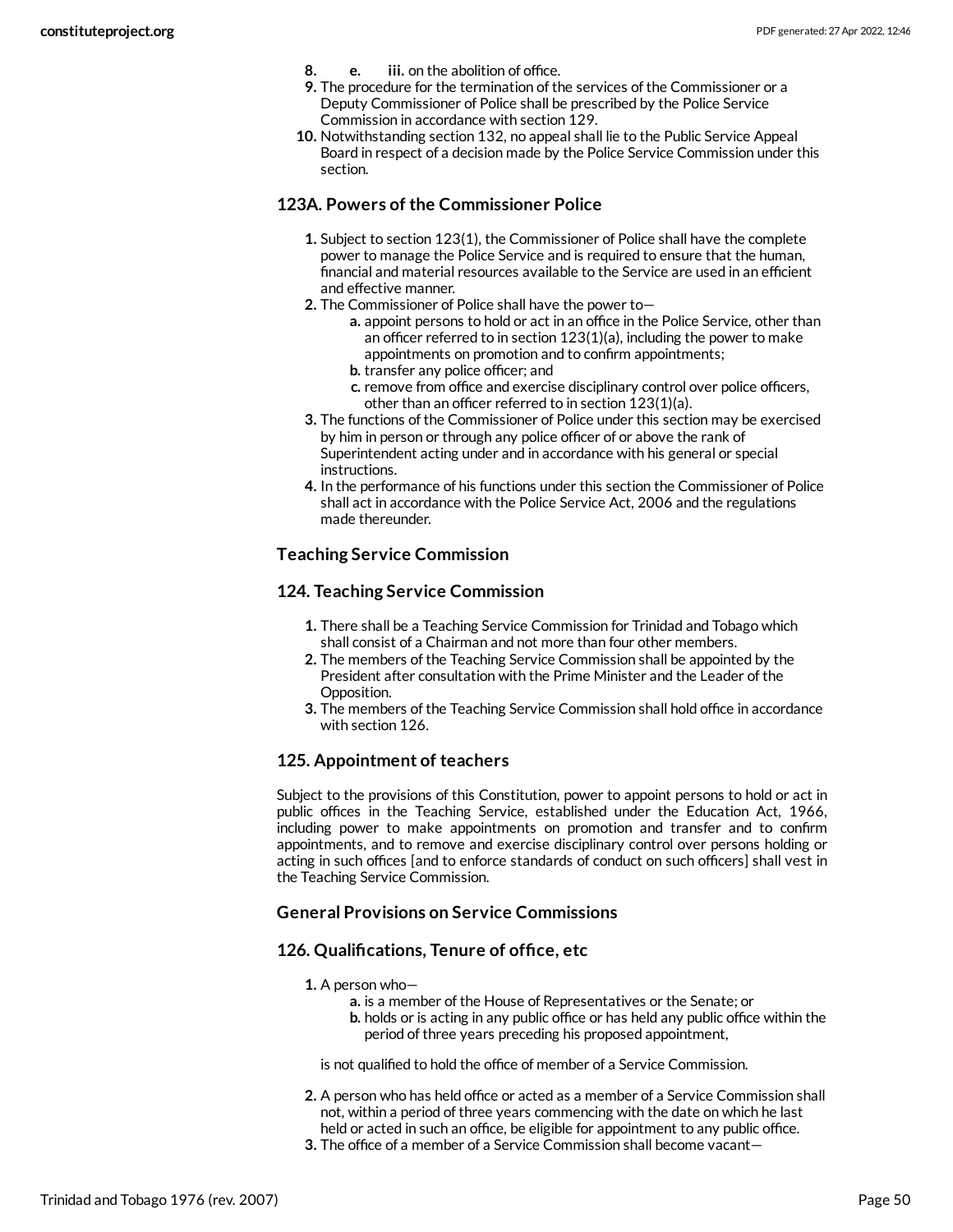- **3. a.** upon the expiration of five years from the date of his appointment or such shorter period, not being less than three years, as may be specified at the time of his appointment; or
	- **b.** where with his consent he is nominated for election to the House of Representatives or where he is appointed a Senator.
- **4.** A member of a Service Commission, other than the Judicial and Legal Service Commission, may be removed from office by the President acting in his discretion for inability to discharge the functions of his office, whether arising from infirmity of mind or body or any other cause, or for misbehaviour.
- **5.** A member of a Service Commission may not be removed from office except in accordance with the provisions of this section.
- **6.** Before entering upon the duties of his office a member of a Service Commission shall take and subscribe the oath of office before the President or a person appointed by the President for the purpose.

## **127. Delegation of functions**

- **1.** A Service Commission may, with the approval of the Prime Minister and subject to such conditions as it may think fit, delegate any of its functions [deleted] other than any power conferred on the Commission by section 129, to any of its members or
	- **a.** in the case of the Judicial and Legal Service Commission, to a Judge; **b.** in the case of
		- **i.** the Public Service Commission, to any public officer or in respect of the Regional Health Authorities to the Boards of the Regional Health Authorities established under section 4 of the Regional Health Authorities Act;
		- **ii.** the Teaching Service Commission, to any public officer.
	- **c.** [deleted by Act No. 6 of 2006]
- **2.** In this section and in section 129, as regards any matter concerning the holder of any office referred to in section 121(5) or 123(3) a reference to "public officer" includes a reference to a Judge as well as a retired public officer.

## **128. Consultation with other Service Commissions**

Before a Service Commission appoints to an office a person holding or acting in any office, power to make appointments to which is vested by this Constitution in another Service Commission, it shall consult that other Commission.

## **129. Powers and procedure of Service Commissions and protection from legal proceedings**

- **1.** Subject to subsection (3), a Service Commission may, with the consent of the Prime Minister, by regulation or otherwise regulate its own procedure, including the procedure for consultation with persons with whom it is required by this Constitution to consult, and confer powers and impose duties on any public officer or in the case of the holder of an office referred to in section 111(2), a Judge or on any authority of the Government, for the purpose of the discharge of its functions.
- **2.** At any meeting of a Service Commission three members shall constitute a quorum.
- **3.** Repealed
- **4.** No penalty may be imposed on any public officer except as a result of disciplinary proceedings.
- **5.** Notwithstanding subsection (4), where an officer is convicted of a criminal charge in any court and the time allotted for an appeal has elapsed or, if the officer has appealed, the appeal process has been completed or an order has been made in the matter under section 71 of the Summary Courts Act, a Service Commission may consider the relevant proceedings on such charge and if it is of the opinion that the officer ought to be dismissed or subjected to some lesser punishment in respect of the conduct which led to his conviction on the criminal charge or to the making of the order, the Commission may thereupon dismiss or otherwise punish the officer without the institution of any disciplinary proceedings.
- **6.** In furtherance of subsection (5)
	- **a.** a certificate of conviction issued by the court shall be sufficient evidence of an officer's conviction for an offence;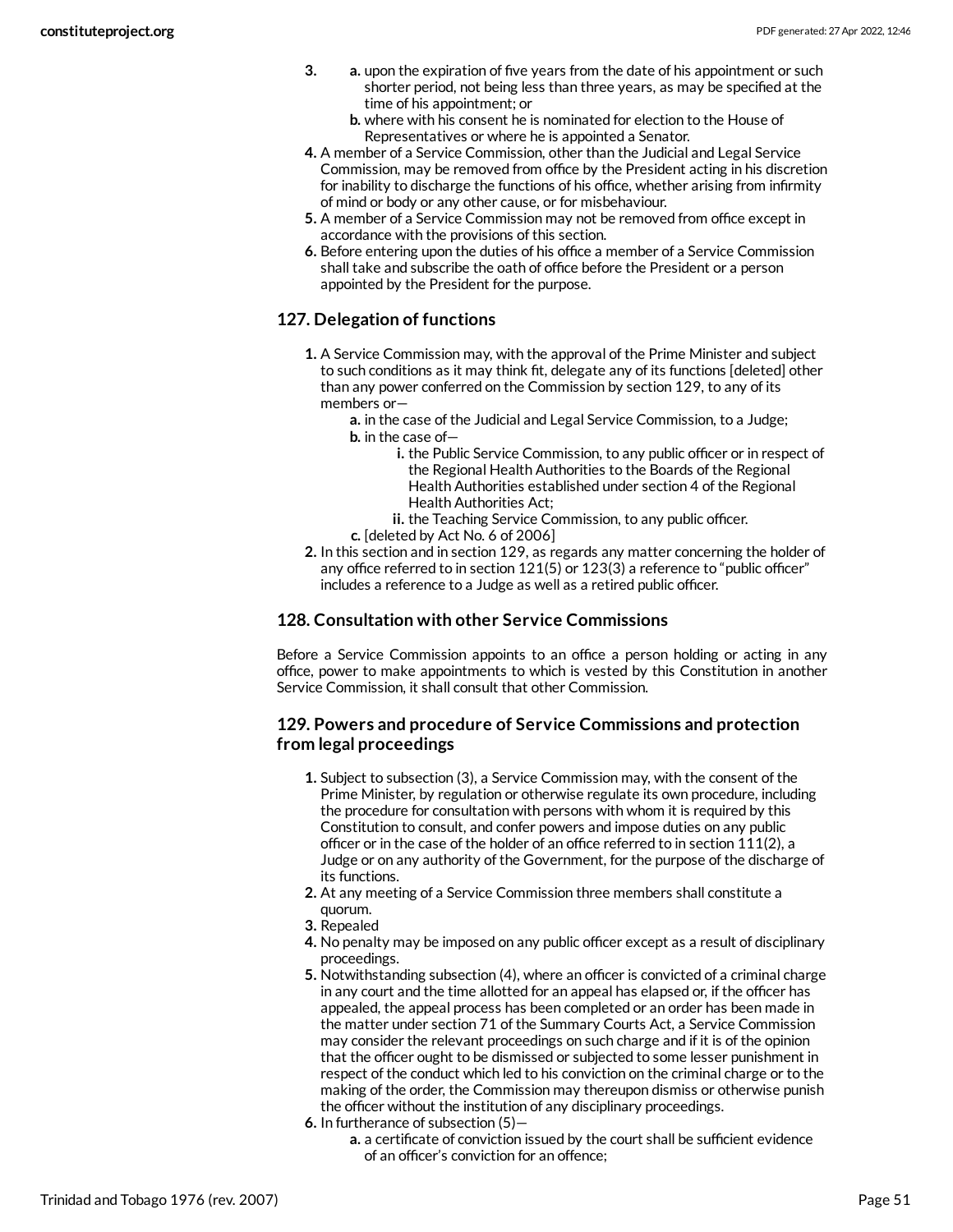- **6. b.** a certified copy of an order made under section 71 of the Summary Courts Act shall be sufficient evidence of the commission by the officer of the offence for which he was charged.
- **7.** An officer referred to in subsection (5) shall be entitled to show cause why he should not be dismissed from office.
- **8.** A reference in subsection (5) to a Service Commission also includes a reference to the Commissioner of Police, as the case may be.

## <span id="page-51-0"></span>**PART 2. Public Service Appeal Board**

## **130. Constitution of Appeal Board**

- **1.** There shall be a Public Service Appeal Board (hereinafter referred to as "the Appeal Board") to which appeals shall lie from such decisions against public officers as are specified in section 132.
- **2.** The Appeal Board shall consist of a Chairman appointed by the President after consultation with the Chief Justice and two other members appointed by the President after consultation with the Prime Minister and the Leader of the Opposition.
- **2A.** The Chairman shall be a Judge or former Judge or a citizen of Trinidad and Tobago who has held office as a judge of a court having unlimited jurisdiction in civil and criminal matters in some part of the Commonwealth or a court having jurisdiction in appeals from any such court.
- **3.** One member of the Appeal Board shall be a retired public officer.

## **131. Tenure of office, etc**

- **1.** Section 126 (which relates to qualifications for appointment, eligibility for public office and the term and tenure of office of members of Service Commissions) shall apply to members of the Public Service Appeal Board as they apply to members of a Service Commission.
- **2.** Before entering upon the duties of his office, a member of the Appeal Board shall take and subscribe the oath of office before the President or a person appointed by the President for the purpose.

## **132. Appeals in disciplinary cases**

- **1.** An appeal shall lie to the Public Service Appeal Board from any decision of a Service Commission, or of any person to whom the powers of the Commission have been delegated, as a result of disciplinary proceedings brought against a public officer.
- **2.** An appeal under subsection (1) shall lie to the Appeal Board at the instance of the public officer in respect of whom the decision is made.
- **3.** The Appeal Board may, where it considers it necessary that further evidence be adduced
	- **a.** order such evidence to be adduced either before the Board or by affidavit; or
	- **b.** refer the matter back to the relevant Service Commission to take such evidence and
		- **i.** to adjudicate upon the matter afresh; or
		- **ii.** to report for the information of the Appeal Board specific findings of fact.
- **3A.** Where a matter is referred to a Service Commission under paragraph (b) of subsection (3), the matter, so far as may be practicable or necessary, shall be dealt with as if it were being heard at first instance.
- **3B.** Upon the conclusion of the hearing of an appeal under this section, the Appeal Board may
	- **a.** affirm, modify or amend the decision appealed against; or
	- **b.** set aside the decision; or
	- **c.** substitute any other decision which the Service Commission could have made.
- **4.** Every decision of the Appeal Board shall require the concurrence of the majority of its members.
- **5.** The Appeal Board may by regulations make provision for **a.** procedure of its own; and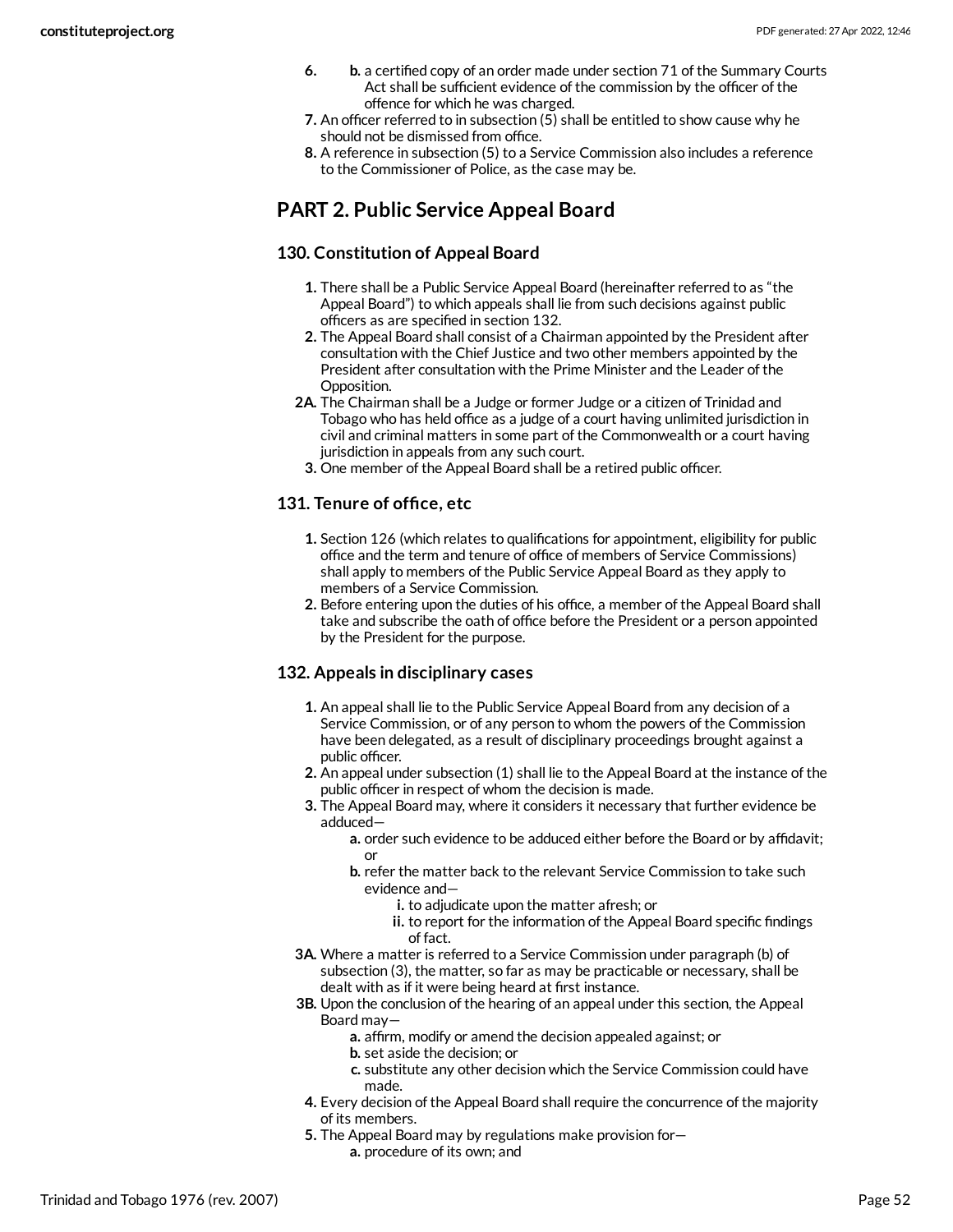- **5. b.** the procedure in appeals under this section.
- **6.** With the consent of the Prime Minister, the Appeal Board may by regulation or otherwise confer powers and impose duties on any public officer or any authority of the Government of Trinidad and Tobago for the purpose of the exercise of the functions of the Appeal Board.
- **7.** This section and sections 130 and 131 shall be, in addition to and not in derogation of any other provisions for review of the decision of any Service Commission.

#### **Pensions**

#### **133. Protection of pension rights**

- **1.** Subject to section 134 the law applicable to any benefits to which this section applies shall, in relation to any person who has been granted or who is eligible for the grant of such benefits, be that in force on the relevant date or any later law that is not less favourable to that person.
- **2.** In this section, "the relevant date" means
	- **a.** in relation to any benefits granted before the commencement of this Constitution the date prescribed by section 100 of the former Constitution;
	- **b.** in relation to any benefits granted or to be granted on or after the commencement of this Constitution to or in respect of any person who was a public officer before that date, the commencement of this Constitution;
	- **c.** in relation to any benefits granted or to be granted to or in respect of any person who becomes a public officer on or after the commencement of this Constitution the date on which he becomes a public officer.
- **3.** Where a person is entitled to exercise an option as to which of two or more laws shall apply in his case, the law specified by him in exercising the option shall, for the purposes of this section be deemed to be more favourable to him that the other law or laws.
- **4.** Any benefit to which this section applies, not being a benefit that is a charge on some other public fund of Trinidad and Tobago, shall be a charge on the Consolidated Fund.
- **5.** A reference in this section to the law applicable to any benefits includes, without prejudice to the generality of the expression, a reference to any law relating to the time at which and the manner in which any person may retire in order to become eligible for those benefits.
- **6.** For the purposes of this section, service as President or as a Judge shall be deemed to be public service.
- **7.** This section applies to any benefits payable under any law providing for the grant of pensions, gratuities or compensation to persons who are or have been public officers in respect of their service in the public service, or to the widows, children, dependants or personal representatives of such persons in respect of such service.

## **134. Powers of Commissions in relation to grant of pensions, etc**

- **1.** Where under any law an authority has power to withhold, reduce in amount or suspend any benefits to which this section applies, that power shall not be exercised without the approval specified in subsection (2), (3) or (3A).
- **2.** Subject to subsection (3A), where a person who has been granted benefits, or who is eligible for benefits, in respect of public service was at the time he ceased to be a public officer subject to the jurisdiction of the Judicial and Legal Service Commission, the Police Service Commission or the Teaching Service Commission, the power referred to in subsection (1) shall not be exercised with respect to those benefits without the approval of that Commission.
- **3.** Subject to subsection (3A), where a person who has been granted benefits, or who is eligible for benefits, in respect of public service, was not at the time he ceased to be a public officer subject to the jurisdiction of the Judicial and Legal Service Commission, the Police Service Commission, or the Teaching Service Commission, the power referred to in subsection (1) shall not be exercised without the approval of the Public Service Commission.
- **3A.** Where a person, who is eligible for benefits in respect of public service, was at the time he ceased to be a public officer subject to the jurisdiction of the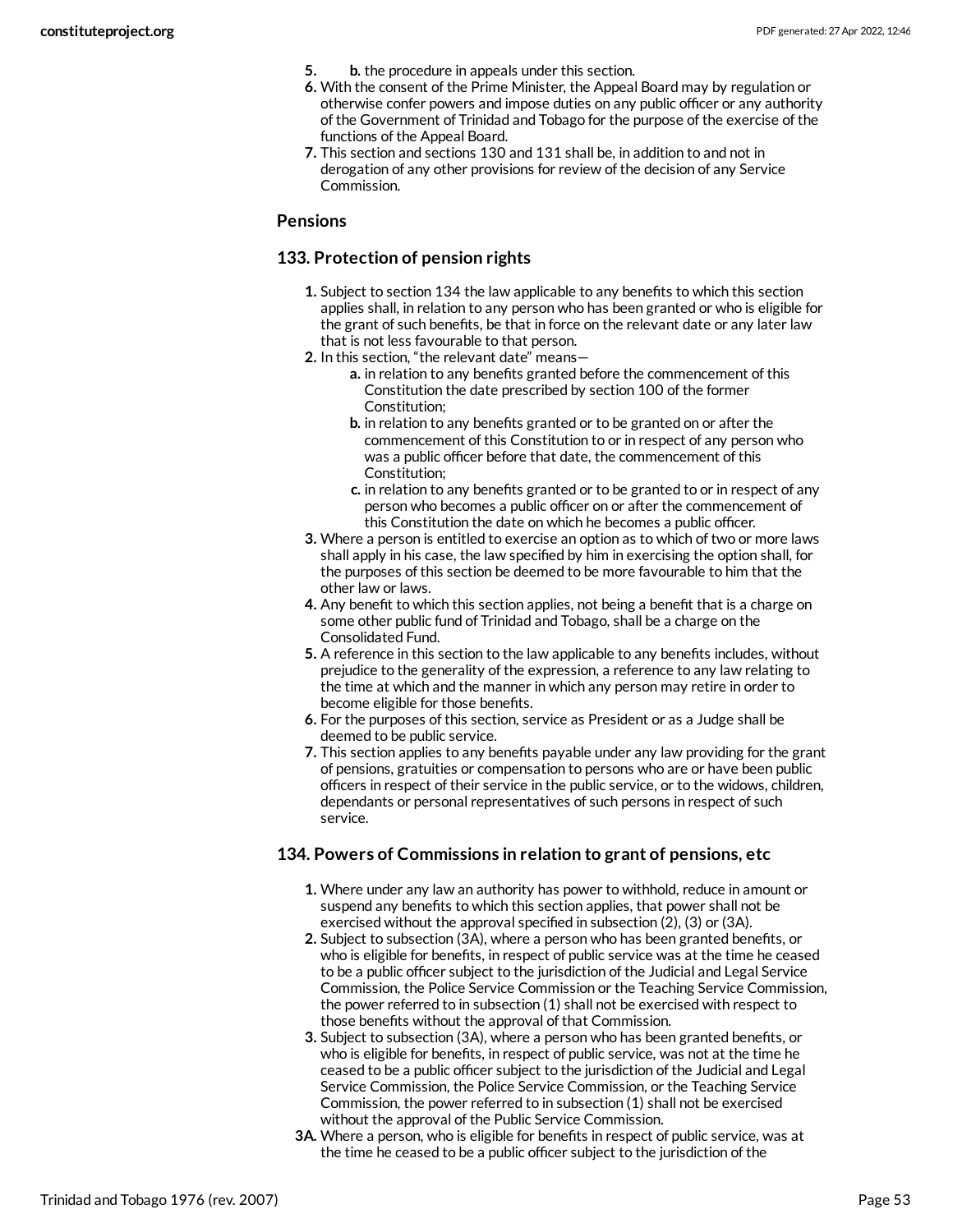- **3A.** Commissioner of Police, the power referred to in subsection (1) with respect to those benefits shall not be exercised without the approval of the Commissioner.
- **4.** No benefits to which this section applies that have been granted to or in respect of any person who is or has been the holder of an office referred to in section 136(12) to (16) or for which any such person or his widow, children, dependants or his personal representatives may be eligible, shall be withheld, reduced in amount or suspended on the ground that that person has been guilty of misbehaviour, unless that person has been removed from his office under this Constitution by reason of such misbehaviour.
- **5.** For the purposes of this section, service as a Judge, shall be deemed to be public service.
- **6.** This section applies to any benefits payable under any law providing for the grant of pensions, gratuities or compensation to persons who are or have been public officers in respect of their service in the public service or to the widows, children or personal representatives of such persons in respect of such service.

## **Special Offices**

## **135. Appointments of principal representatives of Trinidad and Tobago**

- **1.** The President acting in accordance with the advice of the Prime Minister shall have power to appoint persons to the offices to which this section applies and to remove persons from any such office.
- **2.** Before tendering any advice for the purposes of this section in relation to any person who holds or is acting in any public office other than an office to which this section applies, the Prime Minister shall consult the appropriate Service Commission.
- **3.** This section applies to the office of
	- **a.** Ambassador or High Commissioner; and **b.** any principal representative of Trinidad and Tobago in any other country.

## <span id="page-53-0"></span>**136. Tenure of special offices**

- **1.** The holder of an office to which this subsection and subsections (3) to (11) apply (in this section referred to as "the officer") shall vacate his office on attaining the age of sixty-five years or such other age as may be prescribed.
- **2.** Notwithstanding that he has attained the age at which he is required by or under subsection (1) to vacate his office, a Judge may, with the permission of the President, acting in accordance with the advice of the Chief Justice, continue in office for such period after attaining that age as may be necessary to enable him to deliver judgment or to do any other thing in relation to proceedings that were commenced before him before he attained that age.
- **3.** Nothing done by the officer shall be invalid by reason only that he has attained the age at which he is required under this section to vacate his office.
- **4.** The officer shall vacate his office if with his consent, he is appointed a Senator or nominated for election to the House of Representatives.
- **5.** The salaries and allowances payable to the holders of the offices to which subsection (1) and subsections (3) to (11) apply or an office referred to in subsections (13) to (16) shall be a charge on the Consolidated Fund.
- **6.** The salary and allowances payable to the holder of any office to which subsection (1) and subsections (3) to (11) apply or an office referred to in subsections (13) to (16) and his other terms of service shall not be altered to his disadvantage after his appointment and for the purposes of this subsection, in so far as the terms of service of any person depend upon the option of that person, the terms for which he opts shall be taken to be more advantageous to him than any other terms for which he might have opted.
- **7.** The officer may be removed from office only for inability to discharge the functions of his office whether arising from infirmity of mind or body or any other cause, or for misbehaviour and shall not be so removed except in accordance with the provisions of subsection (10).
- **8.** A decision that the question of removing the officer from office ought to be investigated may be made at any time
	- **a.** in the case of the Ombudsman by resolution of the House of Representatives; and
	- **b.** in any other case by the President either on his own initiative or upon the representation of the Prime Minister.

Mandatory retirement age for judges

• Protection of judges' salaries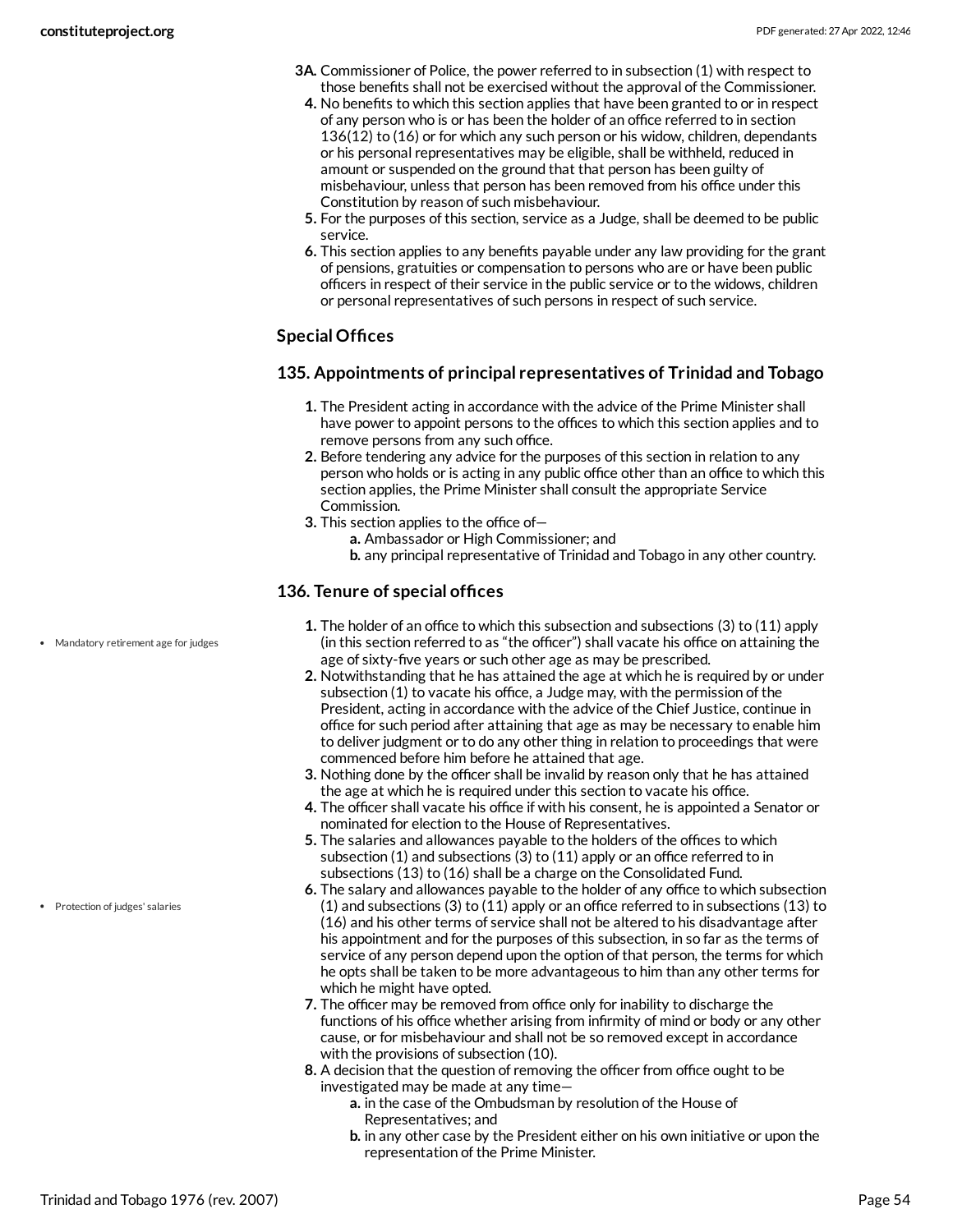- **9.** Where a decision is made under subsection (8) that the question of removing the officer from office ought to be investigated, then
	- **a.** the President shall appoint a Tribunal which shall consist of a Chairman and not less than two other members all of whom shall be selected by the President acting in accordance with the advice of the Judicial and Legal Service Commission from among persons who hold or have held office as a Judge of a court having unlimited jurisdiction in civil and criminal matters in some part of the Commonwealth or a court having jurisdiction in appeals from any such court; and
	- **b.** the Tribunal shall inquire into the matter and report on the facts to the President and advise the President whether the officer ought to be removed from office on any of the grounds specified in subsection (7).
- **10.** Where the question of removing the officer from office is referred to a Tribunal appointed under subsection (9) and the Tribunal advises the President that the officer ought to be removed from office, the President shall, by writing signed by him, remove the officer from office.
- **11.** Where the question of removing the officer from office has been referred to a Tribunal under subsection (9), the President, after consultation with the Judicial and Legal Service Commission, may suspend the officer from performing the functions of his office and any such suspension may at any time be revoked by the President and shall in any case cease to have effect if the Tribunal advises the President that the officer ought not to be removed from office.
- **12.** Subsection (1) and subsections (3) to (11) apply to the office of Auditor General and to such other offices as may be prescribed.
- **13.** Subsections (1) to (6) apply to the office of Judge.
- **14.** Subsection (1) and subsections (3) to (6) apply to the office of Director of Public Prosecutions, Chief Parliamentary Counsel and Solicitor General.
- **15.** Subsections (5) to (11) apply to the office of Ombudsman, a member of the Elections and Boundaries Commission, a member of the Integrity Commission, a member of a Service Commission other than the Police Service Commission, a member of the Salaries Review Commission and to such other offices as may be prescribed.
- **16.** Subsections (5) and (6) apply to the Police Service Commission and the office of President.

## <span id="page-54-0"></span>**137. Removal from office of Judge**

- **1.** A Judge may be removed from office only for inability to perform the functions of his office, (whether arising from infirmity of mind or body or any other cause), or for misbehaviour, and shall not be so removed except in accordance with the provisions of this section.
- **2.** A Judge shall be removed from office by the President where the question of removal of that Judge has been referred by the President to the Judicial Committee and the Judicial Committee has advised the President that the Judge ought to be removed from office for such inability or for misbehaviour.
- **3.** Where the Prime Minister, in the case of the Chief Justice, or the Judicial and Legal Service Commission, in the case of a Judge, other than the Chief Justice, represents to the President that the question of removing a Judge under this section ought to be investigated, then
	- **a.** the President shall appoint a tribunal, which shall consist of a chairman and not less than two other members, selected by the President, acting in accordance with the advice of the Prime Minister in the case of the Chief Justice or the Prime Minister after consultation with the Judicial and Legal Service Commission in the case of a Judge, from among persons who hold or have held office as a judge of a court having unlimited jurisdiction in civil and criminal matters in some part of the Commonwealth or a court having jurisdiction in appeals from any such court;
	- **b.** the tribunal shall enquire into the matter and report on the facts thereof to the President and recommend to the President whether he should refer the question of removal of that Judge from office to the Judicial Committee; and
	- **c.** where the tribunal so recommends, the President shall refer the question accordingly.
- **4.** Where the question of removing a Judge from office has been referred to a tribunal under subsection (3), the President, acting in accordance with the advice of the Prime Minister in the case of the Chief Justice or the Chief Justice in the

 $\bullet$  Supreme/ordinary court judge removal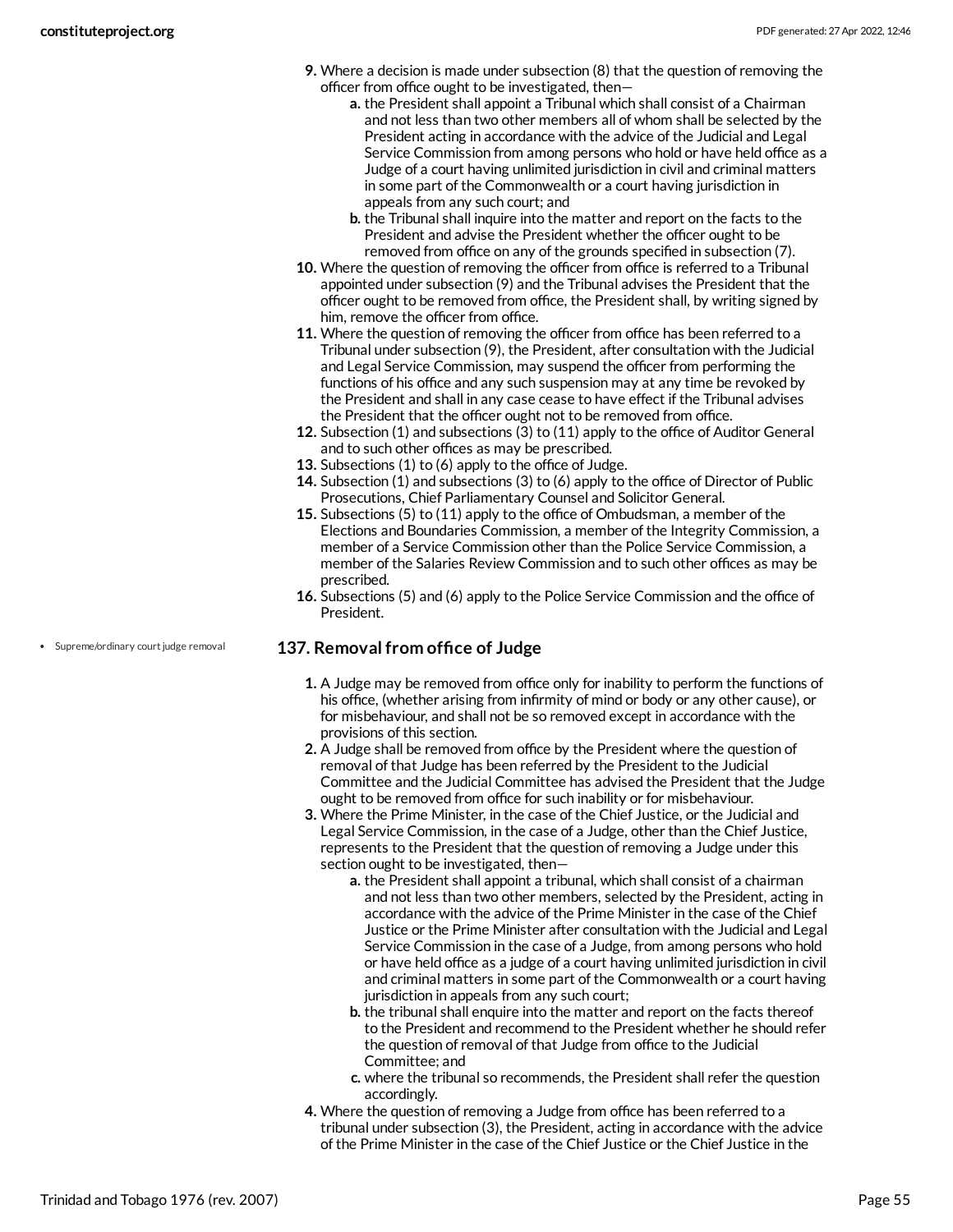- **4.** case of a Judge, other than the Chief Justice, may suspend the Judge from performing the functions of his office, and any such suspension may at any time be revoked by the President, acting in accordance with the advice of the Prime Minister in the case of the Chief Justice or the Chief Justice in the case of a Judge, other than the Chief Justice, and shall in any case cease to have effect
	- **a.** where the tribunal recommends to the President that he should not refer the question of removal of the Judge from office to the Judicial Committee; or
	- **b.** where the Judicial Committee advises the President that the Judge ought not to be removed from office.

# <span id="page-55-0"></span>**CHAPTER 10. THE INTEGRITY COMMISSION**

#### Counter corruption commission

## <span id="page-55-1"></span>**138. The Integrity Commission**

- **1.** There shall be an Integrity Commission (in this section and in section 139 referred to as "the Commission") for Trinidad and Tobago consisting of such number of members, qualified and appointed in such manner and holding office upon such tenure as may be prescribed.
- **2.** The Commission shall be charged with the duty of
	- **a.** receiving from time to time, declarations in writing of the assets, liabilities and income of members of the House of Representatives, Ministers of Government, Parliamentary Secretaries, [Senators, Judges, Magistrates, Permanent Secretaries, Chief Technical Officers, Members of the Tobago House of Assembly, Members of Municipalities, Members of Local Government Authorities and members of the Boards of all Statutory Bodies, State Enterprises and the holders of such other offices as may be prescribed;
	- **b.** the supervision of all matters connected therewith as may be prescribed;
	- **c.** the supervision and monitoring of standards of ethical conduct prescribed by Parliament to be observed by the holders of offices referred to in paragraph (a), as well as [deleted] members of the Diplomatic Service, Advisers to the Government and any person appointed by a Service Commission or the Statutory Authorities' Service Commission;
	- **d.** the monitoring and investigating of conduct, practices and procedures which are dishonest or corrupt.

## <span id="page-55-2"></span>**139. Power to make laws relating to Commission**

Subject to this Constitution, Parliament may make provision for—

- **a.** the procedure in accordance with which the Commission is to perform its functions;
- **b.** conferring such powers on the Commission and imposing such duties on persons concerned as are necessary to enable the Commission to carry out effectively the purposes of section 138;
- **c.** the proper custody of declarations and other documents delivered to the Commission;
- **d.** the maintenance of secrecy in respect of all information received by the Commission in the course of its duties with respect to the assets, liabilities and income of any member of Parliament and any other person; and
- **da.** the preparation by the Commission, of a Register of Interests for public inspection.

**e.** generally to give effect to the provisions of section 138.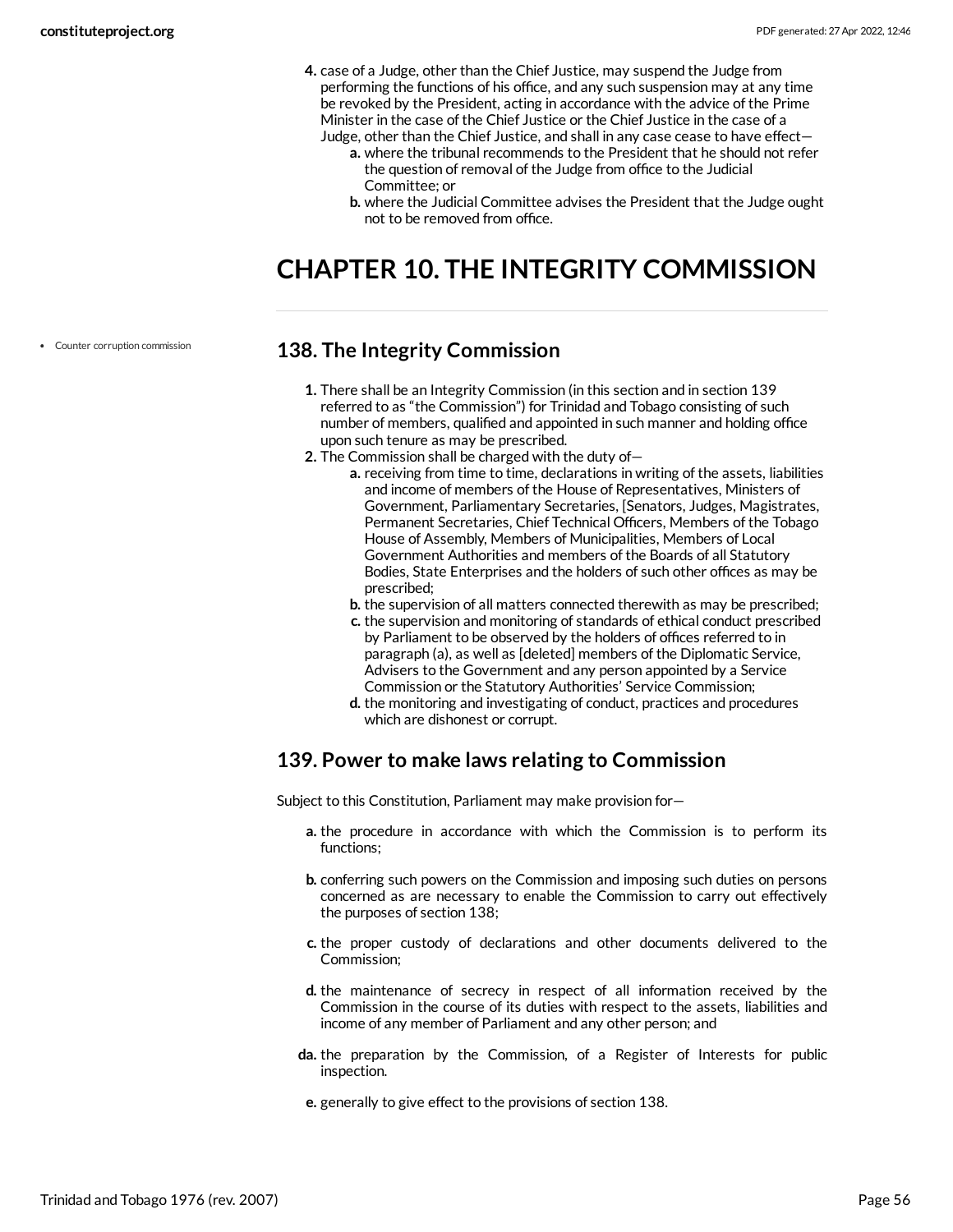# <span id="page-56-0"></span>**CHAPTER 11. THE SALARIES REVIEW COMMISSION**

## <span id="page-56-1"></span>**140. Constitution of Commission**

- **1.** There shall be a Salaries Review Commission which shall consist of a Chairman and four other members all of whom shall be appointed by the President after consultation with the Prime Minister and the Leader of the Opposition.
- **2.** The members of the Salaries Review Commission shall hold office in accordance with section 126.

## <span id="page-56-2"></span>**141. Functions of Commission**

- **1.** The Salaries Review Commission shall from time to time with the approval of the President review the salaries and other conditions of service of the President, the holders of offices referred to in section 136 (12) to (15), members of Parliament, including Ministers of Government and Parliamentary Secretaries, and the holders of such other offices as may be prescribed.
- **2.** The report of the Salaries Review Commission concerning any review of salaries or other conditions of service, or both, shall be submitted to the President who shall forward a copy thereof to the Prime Minister for presentation to the Cabinet and for laying, as soon as possible thereafter, on the table of each House.

# <span id="page-56-3"></span>**CHAPTER 11A. THE TOBAGO HOUSE OF ASSEMBLY**

## <span id="page-56-4"></span>**141A. Tobago House of Assembly**

- **1.** There shall be an Assembly for Tobago to be called "the Tobago House of Assembly", in this Chapter referred to as "the Assembly".
- **2.** The Assembly shall consist of a Presiding Officer and such other members qualified and appointed in such manner and holding office upon such terms and conditions as may be prescribed.

## <span id="page-56-5"></span>**141B. Powers of the Assembly**

Subject to this Constitution, the Assembly shall have such powers and functions in relation to Tobago as may be prescribed.

## <span id="page-56-6"></span>**141C. Executive Council**

- **1.** There shall be an Executive Council of the Assembly consisting of a Chief Secretary and such number of Secretaries as may be prescribed, to be appointed in such manner as may be prescribed.
- **2.** The functions of the Chief Secretary and other Secretaries shall be prescribed.

## <span id="page-56-7"></span>**141D. Fund**

There is established a fund to be called "the Tobago House of Assembly Fund" which shall consist of—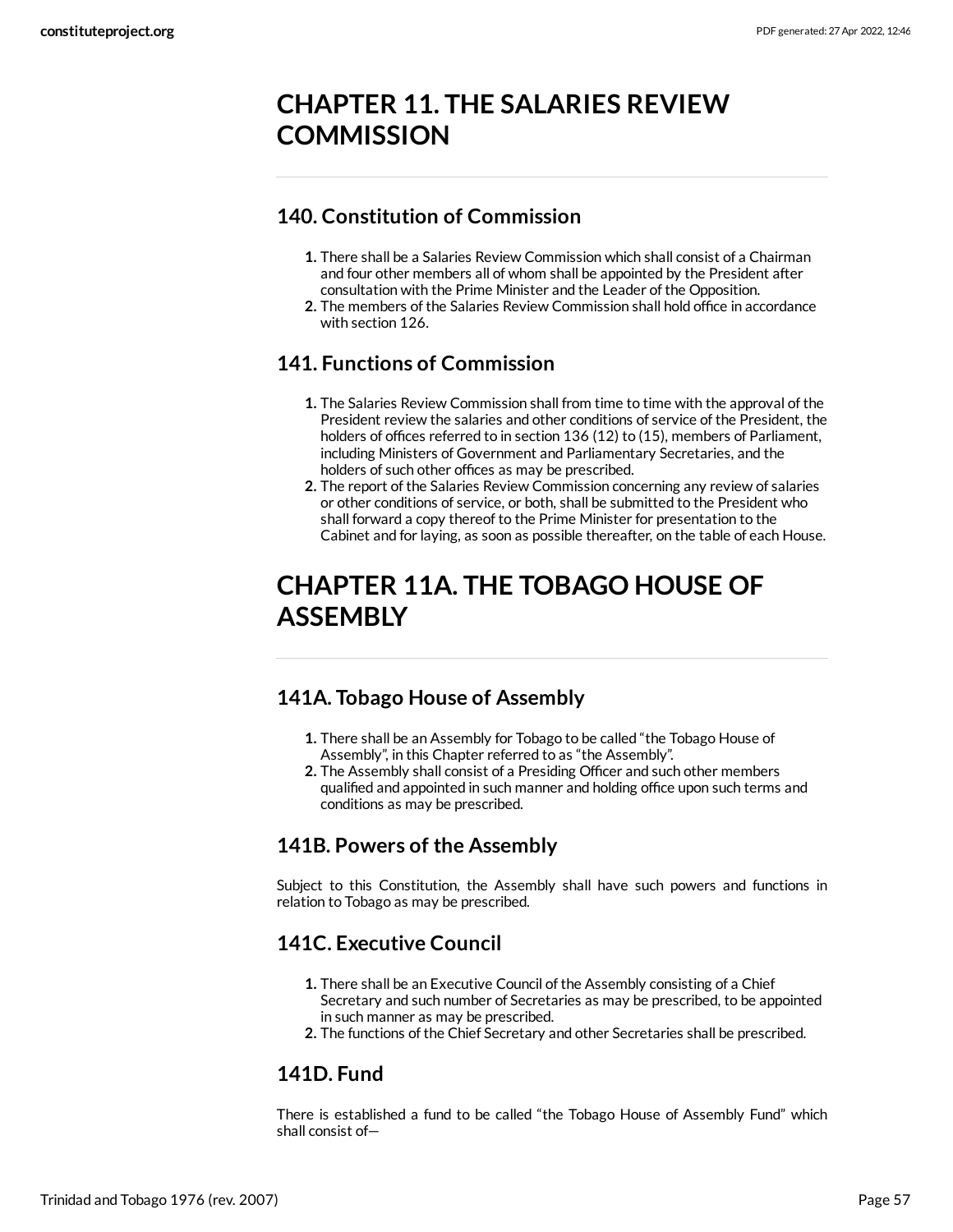- **a.** such monies as may be appropriated by Parliament for the use of the Assembly; and
- **b.** such other monies as the Assembly may lawfully collect.

# <span id="page-57-0"></span>**CHAPTER 12. MISCELLANEOUS AND GENERAL**

## <span id="page-57-1"></span>**142. Resignations**

- **1.** Subject to the provisions of this Constitution, any person who is appointed or elected to or otherwise selected for any office established by this Constitution, including the office of Prime Minister or other Minister, or Parliamentary Secretary, may resign from that office by writing under his hand addressed to the person or authority by whom he was appointed, elected or selected.
- **2.** The resignation of any person from any such office shall take effect when the writing signifying the resignation is received by the person or authority to whom it is addressed or by any person authorised by that person or authority to receive it.

## <span id="page-57-2"></span>**143. Re-appointment, etc**

- **1.** Where any person has vacated any office as established by this Constitution, including the office of Prime Minister or other Minister, or Parliamentary Secretary, he may, if qualified, again be appointed, elected or otherwise selected to hold that office in accordance with the provisions of this Constitution.
- **2.** Where by this Constitution a power is conferred upon any person or authority to make any appointment to any public office, a person may be appointed to that office notwithstanding that some other person may be holding that office, when that other person is on leave of absence pending relinquishment of the office; and where two or more persons are holding the same office by reason of an appointment made in pursuance of this subsection, then for the purposes of any function conferred upon the holder of that office the person last appointed shall be deemed to be the sole holder of the office.
- Oaths to abide by constitution

# <span id="page-57-3"></span>**FIRST SCHEDULE. FORMS OF OATH (OR AFFIRMATION) OF ALLEGIANCE AND OF OFFICE**

Form of oath (affirmation) for the President:

I, A. B., do swear by...........................(solemnly affirm) that I will bear true faith and allegiance to Trinidad and Tobago and to the best of my ability preserve and defend the Constitution and the law, that I will conscientiously and impartially discharge the functions of President and will devote myself to the service and well-being of the people of Trinidad and Tobago.

Form of oath (affirmation) for a Minister or Parliamentary Secretary:

I, A. B., do swear by...........................(solemnly affirm) that I will bear true faith and allegiance to Trinidad and Tobago and will uphold the Constitution and the law, that I will conscientiously, impartially and to the best of my ability discharge my duties as...........................and do right to all manner of people without fear or favour, affection or ill-will.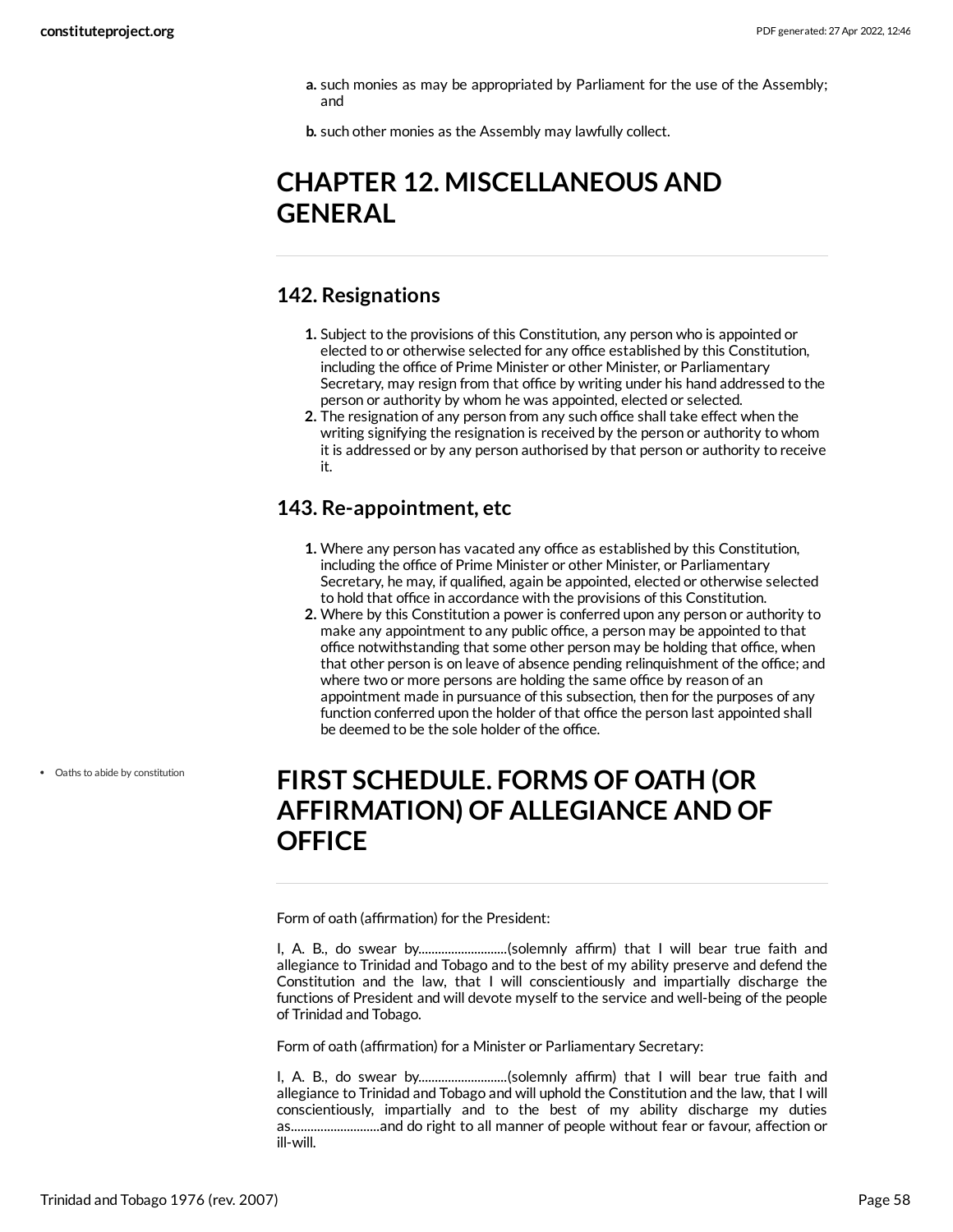Form of oath (affirmation) for a member of the House of Representatives or the Senate:

I, A. B., having been elected/appointed a member of Parliament do swear by...........................(solemnly affirm) that I will bear true faith and allegiance to Trinidad and Tobago, will uphold the Constitution and the law, and will conscientiously and impartially discharge the responsibilities to the people of Trinidad and Tobago upon which I am about to enter.

Form of oath (affirmation) for the Ombudsman, a Judge, the Auditor General, a member of a Service Commission or a member of the Public Service Appeal Board:

I, A. B., having been appointed...........................of Trinidad and Tobago do swear by...........................(solemnly affirm) that I will bear true faith and allegiance to Trinidad and Tobago and will uphold the Constitution and the law, that I will conscientiously, impartially and to the best of my knowledge, judgment and ability discharge the functions of my office and do right to all manner of people after the laws and usages of Trinidad and Tobago without fear or favour, affection or ill-will.

# <span id="page-58-0"></span>**SECOND SCHEDULE. BOUNDARIES OF CONSTITUENCIES (Section 72)**

- **1.** These rules are the Delimitation of Constituencies Rules in accordance with which the constituencies of Trinidad and Tobago are to be delimited under section 72(1).
- **2.** Subject to paragraph 3, the electorate shall, so far as is practicable be equal in all constituencies.
- **3.** The number of constituencies in Tobago shall not be less than two.
- **4.** In Trinidad and in Tobago, respectively, the electorate in any constituency shall not be more than one hundred and ten per cent nor be less than ninety per cent of the total electorate of the island divided by the number of constituencies in that island.
- **5.** Special attention shall be paid to the needs of sparsely populated areas which on account of size, isolation or inadequacy of communications cannot adequately be represented by a single member of Parliament.
- **6.** Natural boundaries such as major highways and rivers shall be used wherever possible.
- **7.** In this Schedule "Trinidad" means the Island of Trinidad and its offshore islands, and "Tobago" means the Island of Tobago and its offshore islands.

• International organizations

Extradition procedure

# <span id="page-58-1"></span>**THIRD SCHEDULE. MATTERS NOT SUBJECT TO INVESTIGATION [(Section 94(4)(b))]**

- **1.** Action taken in matters certified by the Attorney General to affect relations or dealings between the Government of Trinidad and Tobago and any other Government or any International Organisation.
- **2.** Action taken in any country or territory outside Trinidad and Tobago by or on behalf of any officer representing or acting under the authority of the Government of Trinidad and Tobago.
- **3.** Action taken under any law relating to extradition or fugitive offenders.
- **4.** Action taken for the purposes of investigating crime or of protecting the security of the State.
- **5.** The commencement or conduct of civil or criminal proceedings before any court in Trinidad and Tobago or before any international court or tribunal.
- **6.** Any exercise of the power of pardon.
- **7.** Action taken in matters relating to contractual or other commercial transactions, being transactions of a department of government or an authority to which section 93 applies not being transactions for or relating to—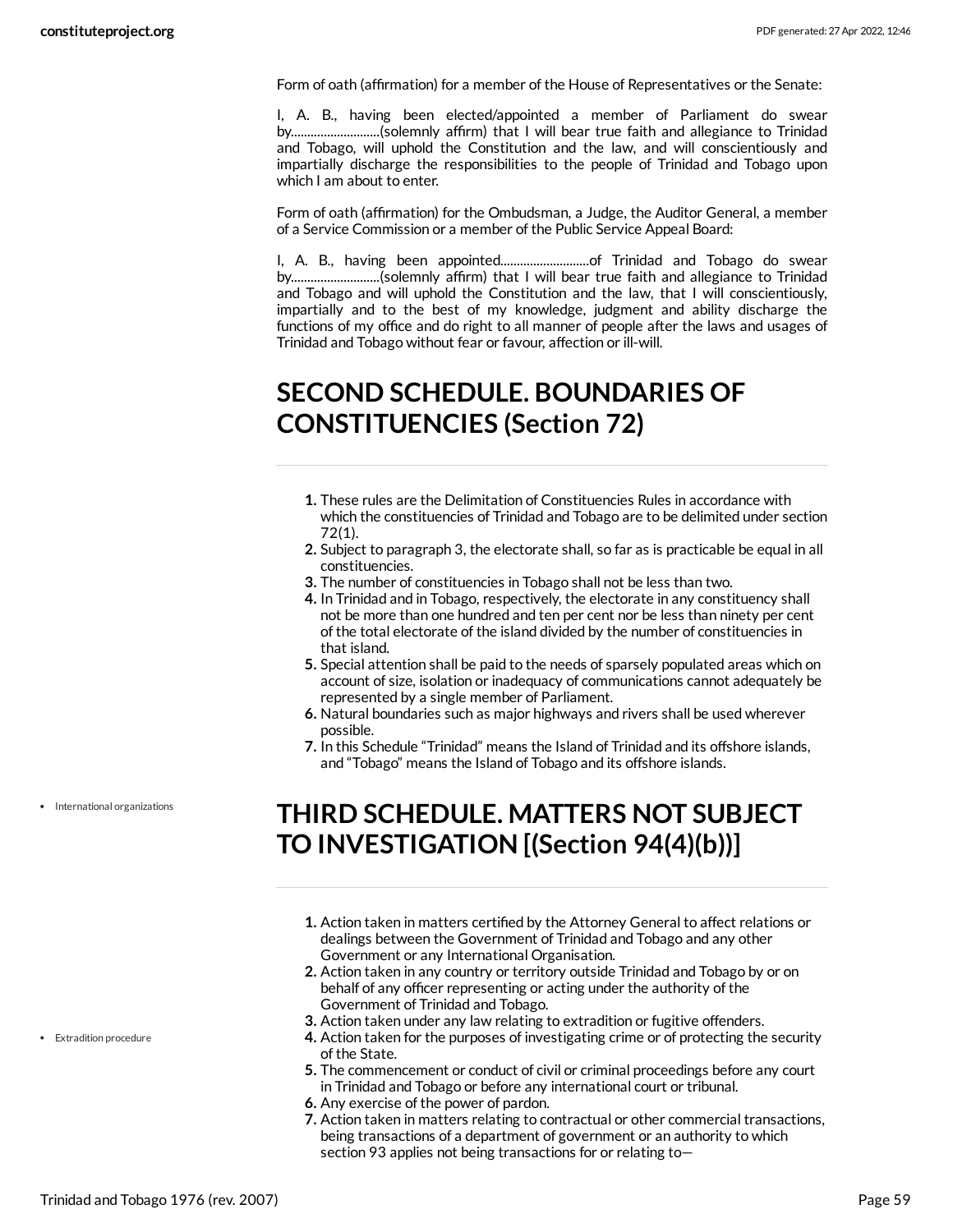- **7. a.** the acquisition of land compulsorily or in circumstances in which it could be acquired compulsorily;
	- **b.** the disposal as surplus of land acquired compulsorily or in circumstances in which it could be acquired compulsorily.
- **8.** Action taken in respect of appointments or removals, pay, discipline, superannuation or other personnel matters in relation to service in any office or employment in the public service or under any authority as may be prescribed.
- **9.** Any matter relating to any person who is or was a member of the armed forces of Trinidad and Tobago in so far as the matter relates to
	- **a.** the terms and conditions of service as such member; or
	- **b.** any order, command, penalty or punishment given to or affecting him in his capacity as such member.
- **10.** Any action which by virtue of any provision of this Constitution may not be enquired into by any court.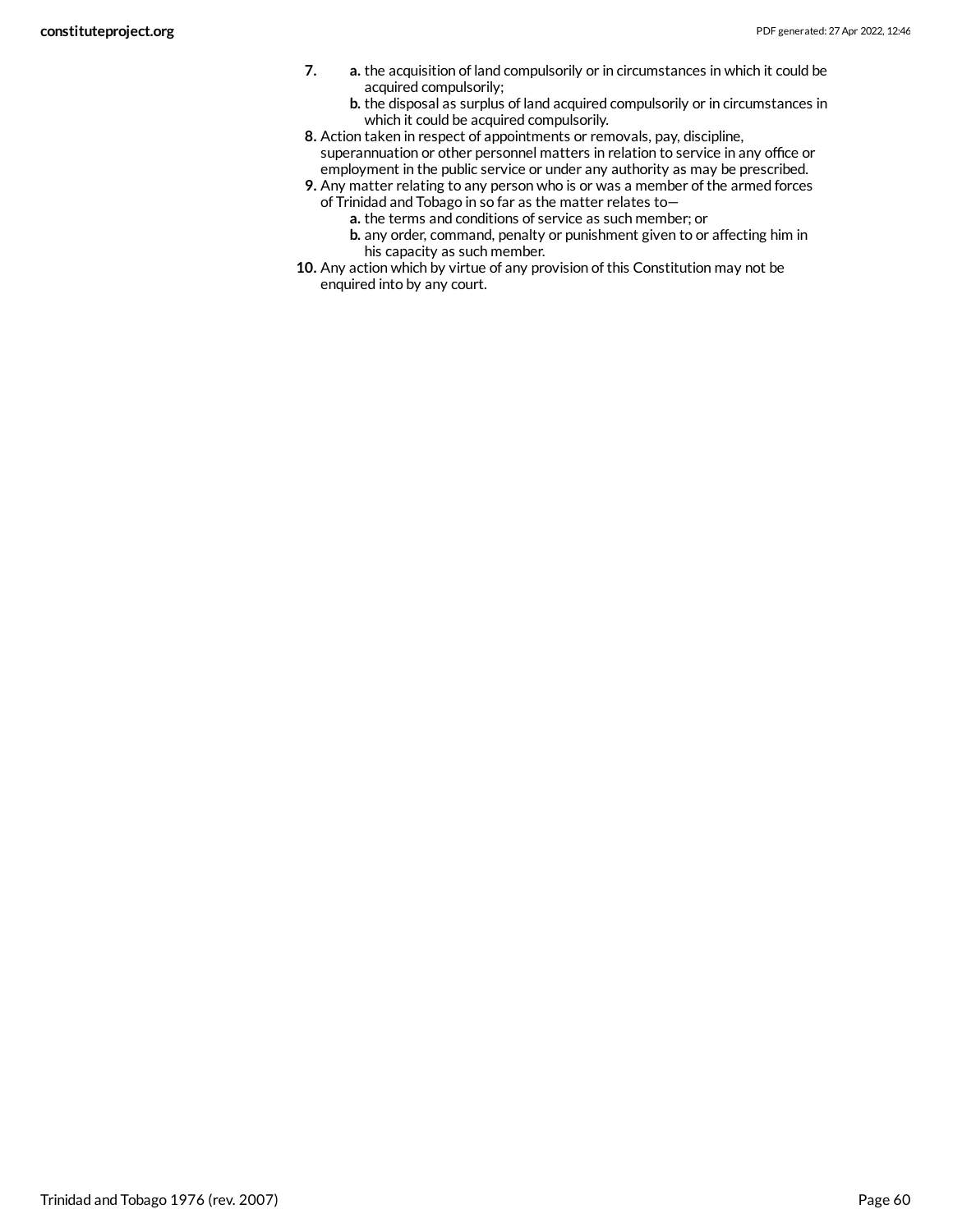# **Topic index**

## A

| B                                                                                                                              |  |
|--------------------------------------------------------------------------------------------------------------------------------|--|
|                                                                                                                                |  |
| $\mathsf{C}$                                                                                                                   |  |
|                                                                                                                                |  |
|                                                                                                                                |  |
|                                                                                                                                |  |
|                                                                                                                                |  |
|                                                                                                                                |  |
|                                                                                                                                |  |
| D                                                                                                                              |  |
|                                                                                                                                |  |
|                                                                                                                                |  |
|                                                                                                                                |  |
| E                                                                                                                              |  |
|                                                                                                                                |  |
|                                                                                                                                |  |
|                                                                                                                                |  |
|                                                                                                                                |  |
|                                                                                                                                |  |
|                                                                                                                                |  |
|                                                                                                                                |  |
|                                                                                                                                |  |
|                                                                                                                                |  |
|                                                                                                                                |  |
|                                                                                                                                |  |
|                                                                                                                                |  |
|                                                                                                                                |  |
|                                                                                                                                |  |
| Equality regardless of skin color $\dots\dots\dots\dots\dots\dots\dots\dots\dots\dots\dots\dots\dots\dots\dots\dots\dots\dots$ |  |
|                                                                                                                                |  |
|                                                                                                                                |  |
|                                                                                                                                |  |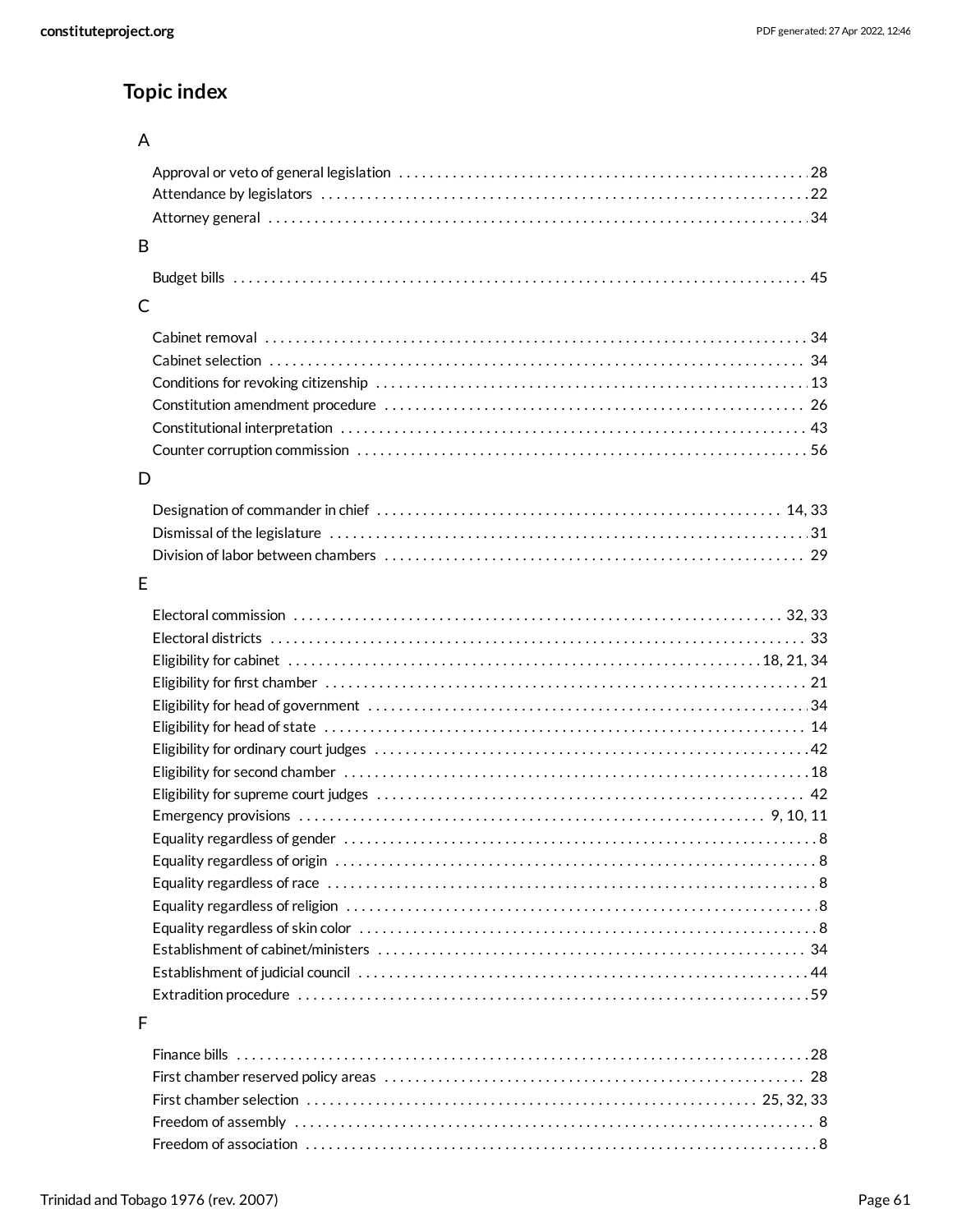## G

#### H

#### J

## [23](#page-22-0) Leader of first chamber . . . . . . . . . . . . . . . . . . . . . . . . . . . . . . . . . . . . . . . . . . . . . . . . . . . . . . . . . . . . . . . . . . [20](#page-19-0) Leader of second chamber . . . . . . . . . . . . . . . . . . . . . . . . . . . . . . . . . . . . . . . . . . . . . . . . . . . . . . . . . . . . . . . [30](#page-29-0) Legislative committees . . . . . . . . . . . . . . . . . . . . . . . . . . . . . . . . . . . . . . . . . . . . . . . . . . . . . . . . . . . . . . . . . .

#### M

## N

## O